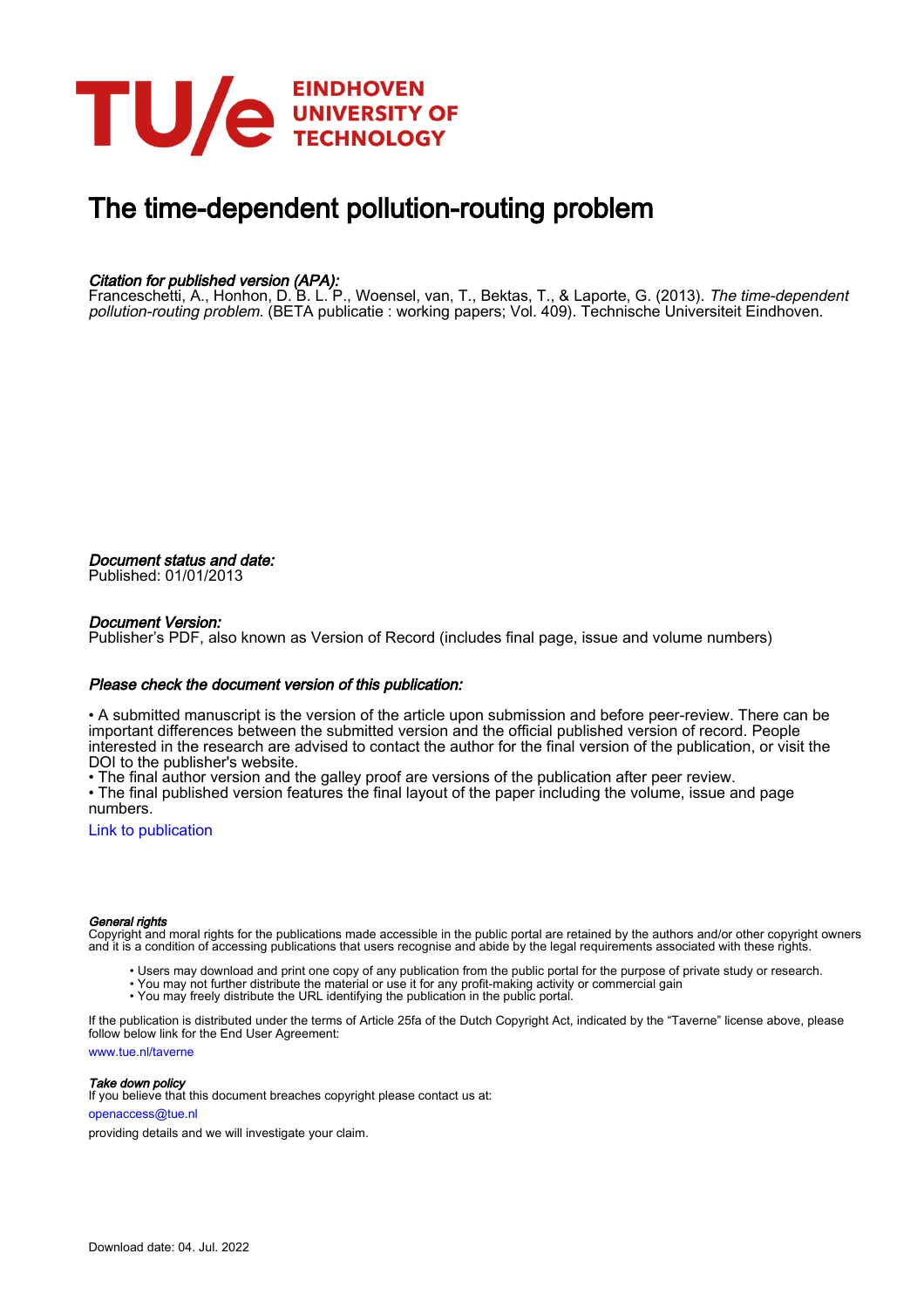

# **The Time-Dependent Pollution-Routing Problem**

Anna Franceschetti, Dorothée Honhon, Tom van Woensel, Tolga Bektas, Gilbert Laporte

Beta Working Paper series 409

| <b>BETA</b> publicatie | WP 409 (working<br>paper) |
|------------------------|---------------------------|
| <b>ISBN</b>            |                           |
| <b>ISSN</b>            |                           |
| <b>NUR</b>             | 804                       |
| Eindhoven              | February 2013             |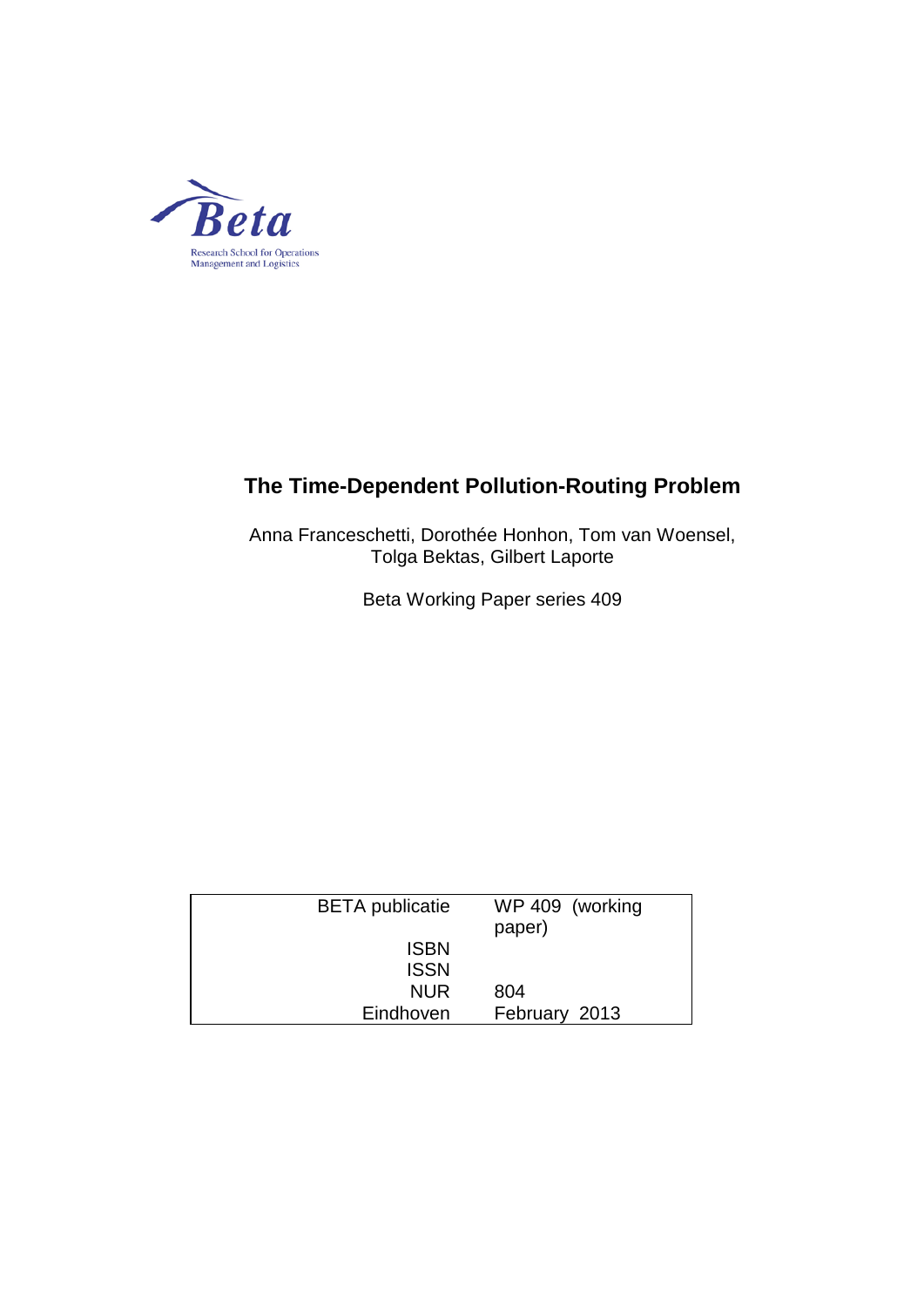# The Time-Dependent Pollution-Routing Problem

Anna Franceschetti, Dorothée Honhon, Tom Van Woensel

School of Industrial Engineering, Eindhoven University of Technology, Eindhoven, The Netherlands 5600MB, *{*A.Franceschetti, D.B.L.P.Honhon, T.v.Woensel*}*@tue.nl

Tolga Bekta¸s

Southampton Management School and Centre for Operational Research, Management Science and Information Systems (CORMSIS), University of Southampton, Southampton, United Kingdom SO17 1BJ, T.Bektas@soton.ac.uk

Gilbert Laporte

Canada Research Chair in Distribution Management, HEC Montréal, Montréal, Canada H3T 2A7, Gilbert.Laporte@cirrelt.ca

The Time-Dependent Pollution-Routing Problem (TDPRP) consists of routing a fleet of vehicles in order to serve a set of customers and determining the speeds on each leg of the routes. The cost function includes fuel, emission and driver costs, taking into account traffic congestion which, at peak periods, significantly restricts vehicle speeds and increases emissions. We describe an integer linear programming formulation of the TDPRP and provide illustrative examples to motivate the problem and give insights about the tradeoffs it involves. We also provide an analytical characterization of the optimal solutions for a single-arc version of the problem, identifying conditions under which it is optimal to wait idly at certain locations in order to avoid congestion and to reduce the cost of emissions. Building on these analytical results we describe a departure time and speed optimization algorithm on a fixed route. Finally, using benchmark instances, we present results on the computational performance of the proposed formulation and on the speed optimization procedure.

*Key words*: vehicle routing, fuel consumption; CO<sub>2</sub> emissions; congestion; integer programming

# **1. Introduction**

Traffic congestion occurs when the capacity of a particular transportation link is insufficient to accommodate an incoming flow at a particular point in time. Congestion has a number of adverse consequences, including longer travel times and variations in trip duration which result in decreased transport reliability, increased fuel consumption and more greenhouse gas (GHG) emissions. It is known that  $CO<sub>2</sub>$  emissions are proportional to fuel consumption and depend on vehicle speed. Heavy congestion results in low speeds with fluctuations, often accompanied by frequent acceleration and deceleration, and greatly contributes to  $CO<sub>2</sub>$  emissions (Barth and Boriboonsomsin, 2008). According to the International Road Transport Union (IRU), around 100 billion liters of wasted fuel, or 250 billion tonnes of  $CO<sub>2</sub>$ , were attributed to traffic congestion in the United States in 2004 (IRU, 2012). Noise is another externality resulting from congestion. In particular, noise from a vehicle's power unit comprising the engine, air intake and exhaust becomes dominant at low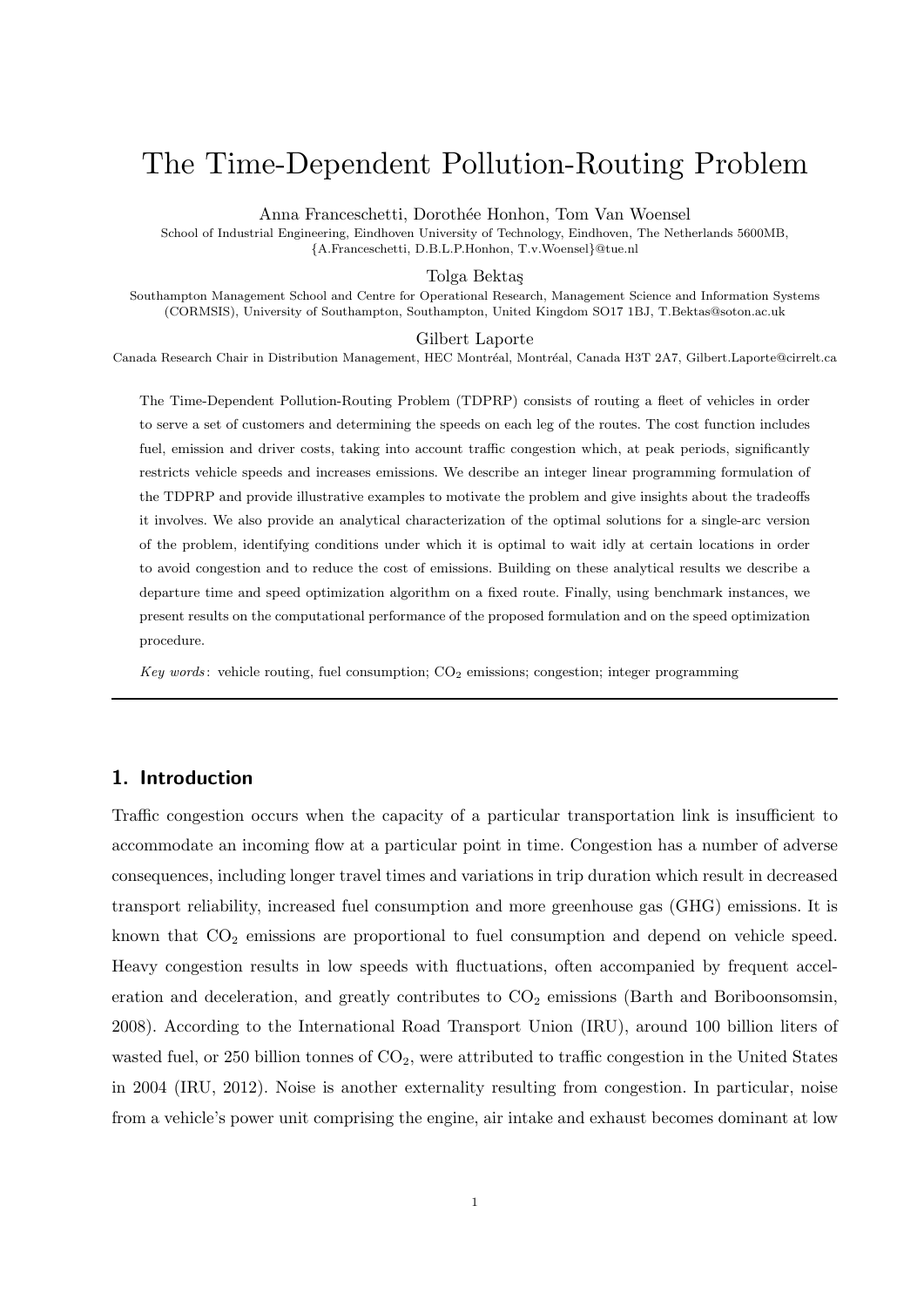speeds of 15–20 mph and at high acceleration rates of  $2 \text{ m/s}^2$ , as reported by the World Business Council for Sustainable Development (2004). Congestion is at its highest during rush hour, which typically lasts from 6am or 7am to 9am or 10am in the morning, although this varies from one city to another, e.g., 6am–9am in Sydney, Brisbane and Melbourne, and 4am–9am in New York City (Wikipedia, 2012).

Our aim is to study the effect of congestion and GHG emissions within the context of the Vehicle Routing Problem (VRP), defined as the problem of routing a fleet of vehicles to serve a set of customers subject to various constraints, such as vehicle capacities (see e.g., Cordeau et al., 2007). Previous VRP research assumes constant vehicle speed, which is not realistic for most practical applications. Van Woensel et al. (2001) show that solving the VRP under this assumption can lead to deviations of up to  $20\%$  in  $CO_2$  emissions for gasoline vehicles on an average day and up to  $40\%$ in congested traffic. Indeed, vehicle speed varies throughout the day (Van Woensel et al., 2008), which affects fuel consumption and  $CO<sub>2</sub>$  emissions. Maden et al. (2010) present an approach for the time-dependent vehicle routing problem which allows for the planning of more reliable routes and schedules. It is based on a tabu search algorithm, which minimizes the total travel time and reduces emissions by avoiding congestion. The authors have applied this algorithm to a real-life case study and have obtained reductions of about  $7\%$  in  $CO<sub>2</sub>$  emissions.

Accounting for emissions in the context of the VRP is relatively new. For a general introduction to the topic we refer the reader to Sbihi and Eglese (2007). Figliozzi (2010) presents the emission minimizing VRP (EVRP), a variant of the time-dependent VRP (TDVRP) with time windows, which takes into account congestion so as to minimize speed-dependent  $CO<sub>2</sub>$  emissions, using a function described by Hickman et al. (1999). The EVRP is modeled on a partition of the working time, and a set of speeds on each arc  $(i, j)$  of the network is defined as a function of the departure time from node *i*. A model for the EVRP described by Figliozzi (2010) uses route and departure times as decision variables, but the model also optimizes speeds as a consequence of the objective function. Conrad and Figliozzi (2010) and Figliozzi (2011) present results related to a variant of the EVRP on a case study in Portland, Oregon, where scenarios with and without congestion are considered. These papers focus on finding approximate, rather than optimal, solutions to the problems, and hence heuristic algorithms are used to generate solutions. Jabali et al. (2012) take a similar approach by using the same emissions function in a formulation of the time-dependent VRP (without time windows), with speed as an additional decision variable. Travel times are modeled by partitioning the planning horizon into two parts, where one part corresponds to a peak period in which there is congestion and the vehicle speed is fixed, whereas the other part assumes freeflow speeds which can be optimized. Jabali et al. (2012) describe a tabu search heuristic for this problem.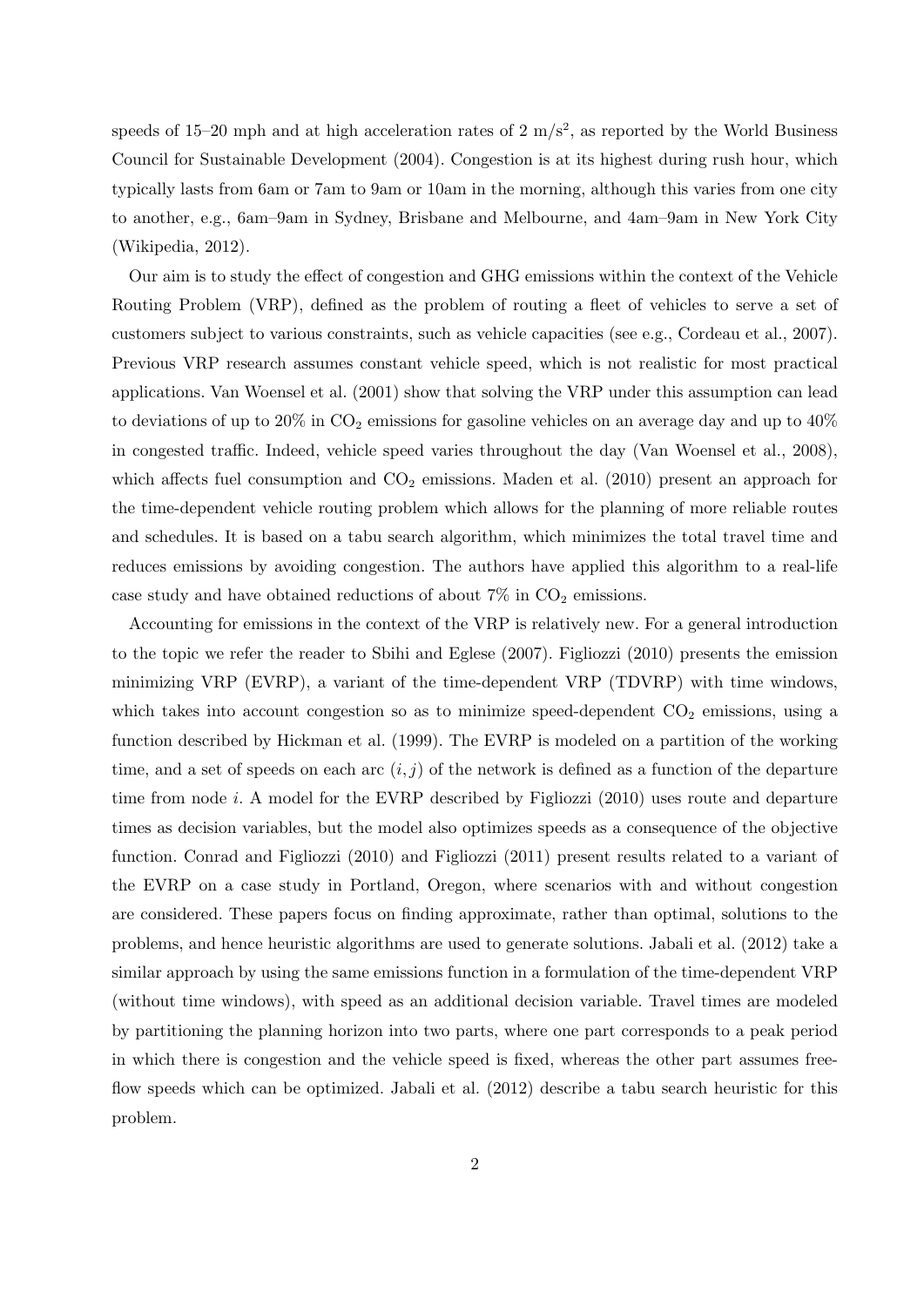Another contribution along these lines is due to Bektas and Laporte (2011) who present the Pollution-Routing Problem (PRP) as an extension of the classical Vehicle Routing Problem with Time Windows (VRPTW). The PRP consists of routing a number of vehicles to serve a set of customers within preset time windows, and determining their speed on each route segment, so as to minimize a function comprising fuel, emission and driver costs. The emission function used within the PRP is based on a comprehensive emissions model for heavy-duty vehicles described by Barth et al. (2005), and differs from previous work in that it allows to optimize *both* load and speed. The PRP formulation described by Bektaş and Laporte (2011) considers only free-flow speeds of 40 km/h or higher. Demir et al. (2012) extend the PRP formulation to take into account lower speeds, but without looking at congestion *per se*, and describe a heuristic that can solve large-size instances.

A common assumption in the VRPTW is to allow arrival at a customer location before the opening of the time window, but service can only start within the time window. None of the work mentioned above has allowed for idle waiting after service completion as a strategy to avoid congestion. In this paper we incorporate, for the first time, congestion into the PRP framework so as to adequately account for the adverse effects of low speeds caused by congestion, and we make use of the "idle waiting" strategy.

In this paper we introduce the Time-Dependent Pollution-Routing Problem (TDPRP), which extends the PRP by explicitly taking into account traffic congestion, and we describe an integer linear programming formulation of the TDPRP which computationally improves upon the PRP formulation. We also provide an analytical characterization of the optimal solutions for a single-arc version of the problem and we describe a procedure for optimizing departure times and speeds when the route is fixed. Finally we report computational experiments with the integer programming formulation and the speed optimization procedure on benchmark instances.

The contribution of this paper is multi-fold and can be stated as follows: (i) we break away from the literature on congestion-aware VRP by using a comprehensive emissions function which includes factors such as load and speed, (ii) we identify conditions under which it is optimal to wait idly at certain locations to avoid congestion, (iii) we develop an exact solution approach which also holds for the special case of zero pollution costs. In other words, all results derived in this paper also apply to the problem of optimizing vehicle speeds and departure times in contexts characterized by driver costs, time windows and traffic congestion only.

The remainder of the paper is structured as follows. The next section presents a formal description of the TDPRP and our general modeling framework. Section 3 provides illustrative examples to motivate the problem. Section 4 describes an integer linear programming formulation of the TDPRP. A complete analytical characterization of the optimal solutions for a single-arc version of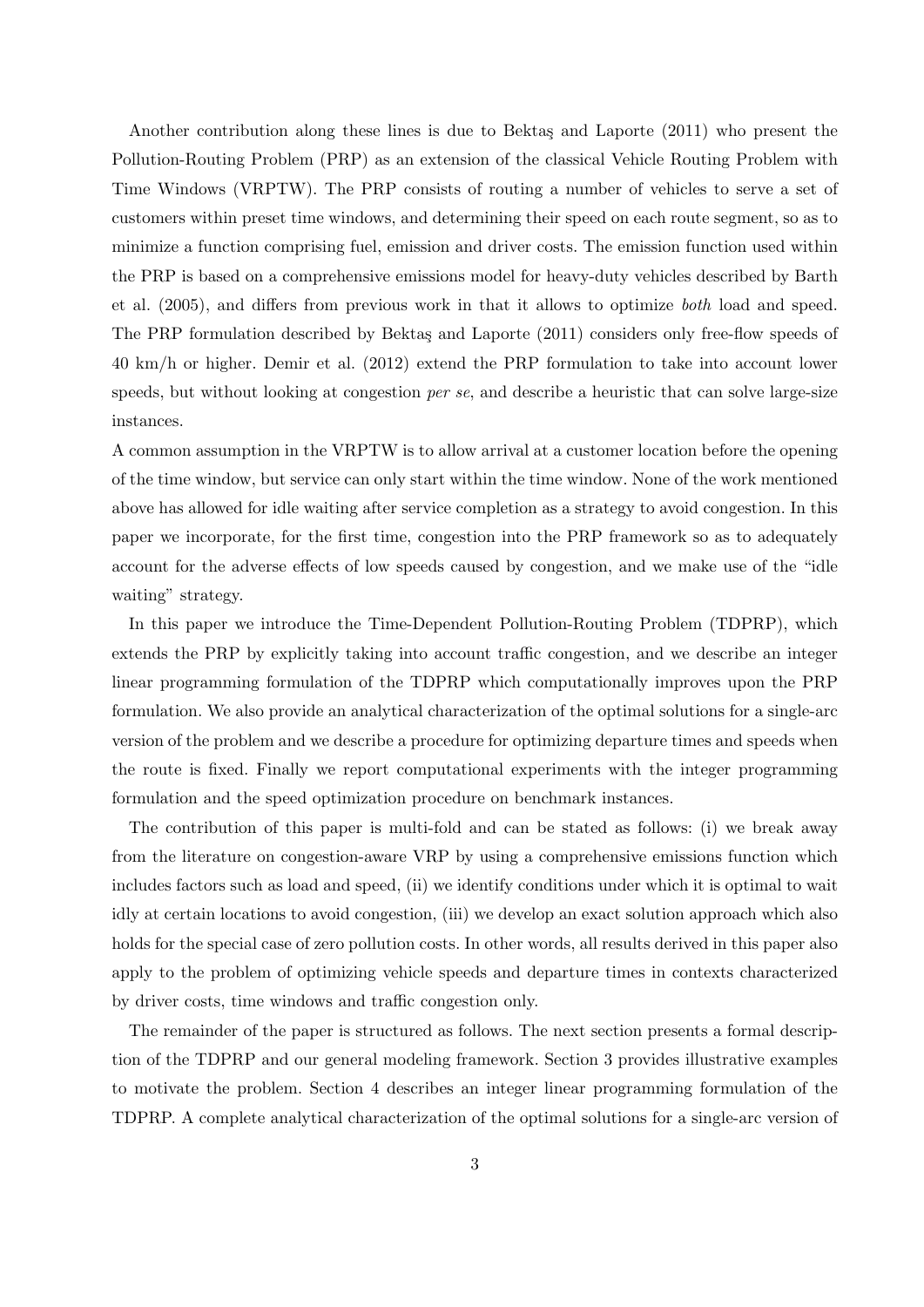the problem is provided in Section 5. In Section 6, we describe a procedure to optimize departure times and speeds on a fixed route. Computational results obtained on benchmark instances with the proposed TDPRP formulation and the speed optimization procedure are presented in Section 7. Conclusions follow in Section 8.

For the sake of conciseness, all proofs are provided in Appendix C.

# **2. Problem Description**

The TDPRP is defined on a complete graph  $G = \{N, A\}$  where N is the set of nodes, 0 is the depot,  $N_0 = N \setminus \{0\}$  is the set of customers, and *A* is the set of arcs between every pair of nodes. The distance between two nodes  $i \neq j \in N$  is denoted by  $d_{ij}$ . A homogeneous fleet of *K* vehicles, each with a capacity limit of *Q* units, is available to serve all customers, where each customer  $i \in N_0$ has a non-negative demand  $q_i$ . To each customer  $i \in N_0$ , corresponds a service time  $h_i$  and a hard time window  $[l_i, u_i]$  in which service must start. In particular, if a vehicle arrives at node *i* before  $l_i$ , it waits until time  $l_i$  to start service. Without loss of generality we assume that the vehicle can depart from the depot at time zero (we relax this assumption in Sections 5 and 6).

The following sections present the way in which time dependency and congestion are modeled in the TDPRP, and how fuel use rate and GHG emissions are calculated.

#### **2.1. Time-dependency**

In the PRP (Bektas and Laporte, 2011), the travel time of a vehicle depends only on distance and speed, and the latter can be chosen freely. In the TDPRP, the speed also depends on the departure time of the vehicle because it is constrained during periods of traffic congestion. Here, we make use of time-dependent travel times and model traffic congestion using a two-level speed function as in Jabali et al. (2009). We assume there is an initial period of congestion, lasting *a* units of time, followed by a period of free-flow. This modeling framework is suitable for routing problems which must be executed in the first half of a given day, e.g., starting from a peak-morning period where traffic congestion is expected, and following which it will dissipate. In the peak-period, the vehicle travels at a *congestion speed v<sup>c</sup>* whereas in the period that follows, it is only limited by the speed limit  $v_m$ , meaning that a *free-flow speed*  $v_f \le v_m$  can be used for travel. For practical reasons we assume that the speed *v<sup>c</sup>* and the time *a* are constants which can be extracted from archived travel data (e.g., Hansen et al., 2005) and that the same values hold between every pair of locations.

To model time-dependency, consider two locations spaced out by a distance of d. Let  $T(w, v_f)$ denote the travel time of a vehicle between the two locations, that is the time spent by the vehicle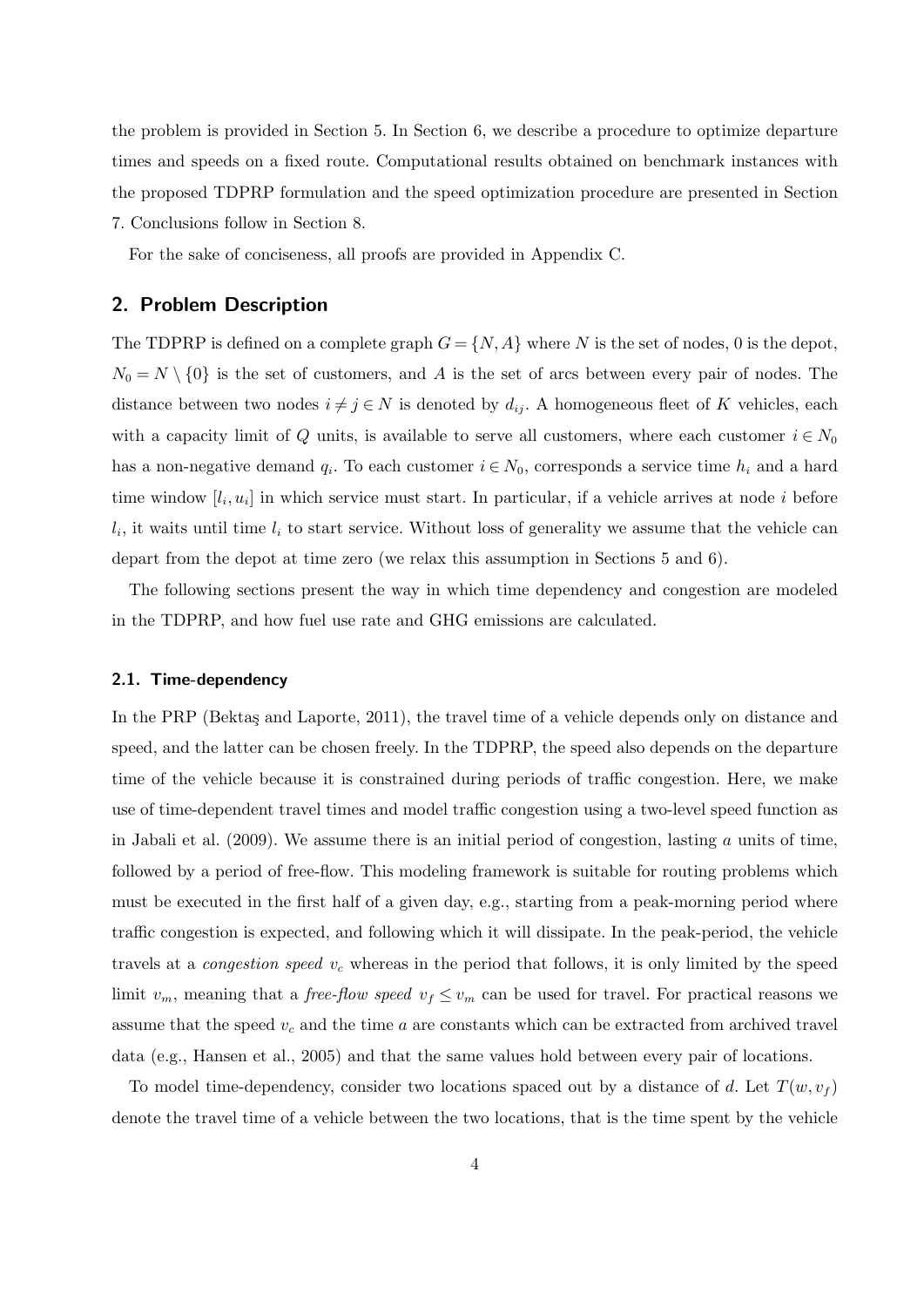on the road depending on its departure time *w* from the first location, and the chosen free-flow speed  $v_f$ . It can be calculated using the following formulation proposed by Jabali et al. (2009):

$$
T(w, v_f) = \begin{cases} \frac{d}{v_c} & \text{if } w \le \left(a - \frac{d}{v_c}\right)^+\\ \frac{v_f - v_c}{v_f}(a - w) + \frac{d}{v_f} & \text{if } \left(a - \frac{d}{v_c}\right)^+ < w < a\\ \frac{d}{v_f} & \text{if } w \ge a. \end{cases} \tag{1}
$$

The calculation of  $T(w, v_f)$  suggests that the planing horizon can be divided into three consecutive time regions in terms of the departure time *w*, as follows:

*•* The first one *w ∈*  $\sqrt{2}$  $0, (a - \frac{d}{a})$ *vc*  $\setminus^+$ is called the *all congestion* region: the vehicle leaving the first location within this region makes the entire trip during the congestion period and arrives at the second location after  $d/v_c$  units of time.

• The second one  $w \in \left[ \left( a - \frac{d}{w} \right) \right]$ *vc*  $\Big)^{+}$ , *a*<sup> $\Big]$ </sup>, is called the *transient* region: the vehicle leaving within this region traverses a distance of length  $(a-w)v_c$  at speed  $v_c$  and the remaining distance of length  $d - (a - w)v_c$  at the chosen free-flow speed  $v_f$ .

• The last one  $w \in [a,\infty)$ , is called the *all free-flow* region, in which the vehicle makes the entire trip at the free-flow speed  $v_f$  and completes the journey in  $d/v_f$  units of time.

Figure 1(a) shows the speed of a vehicle as a function of time for  $v_f > v_c$ . Figure 1(b) shows how *T* varies with the departure time *w* given free-flow speed  $v_f$ .



**Figure 1** Time-dependent speed and travel time profiles.

### **2.2. Modeling Emissions**

Our modeling of fuel consumption and emissions follows the same approach as in Bektas and Laporte (2011). Here we provide a brief exposition for the sake of completeness. Since GHG emissions are directly proportional to the amount of fuel consumed, we use the fuel use rate as a proxy to estimate the total amount of GHG emissions. To calculate fuel consumption, we use the *comprehensive emissions model* of Barth et al. (2005) and Barth and Boriboonsomsin (2008), according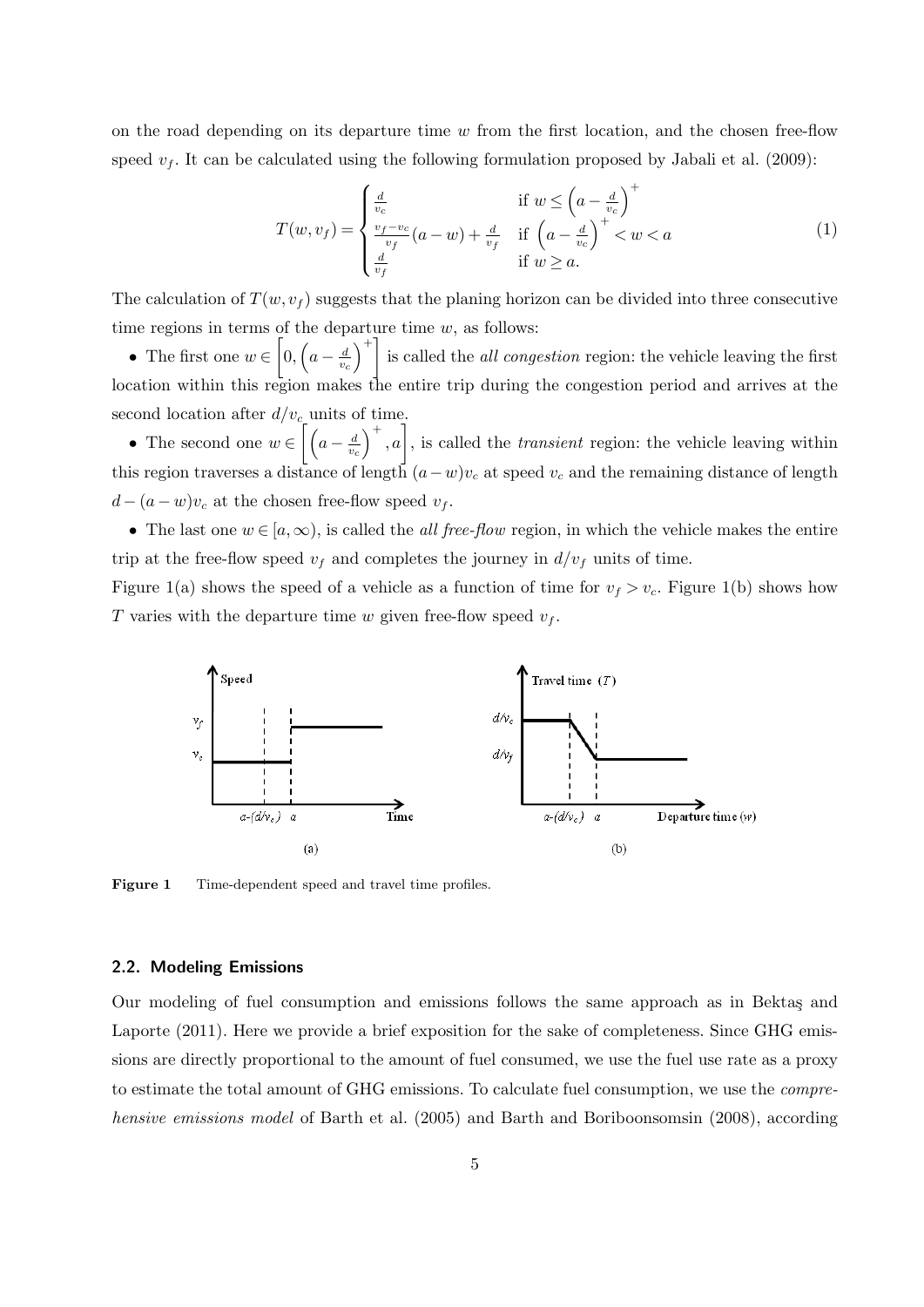to which the instantaneous fuel use rate, denoted *F R* (liter/s), when traveling at a constant speed *v* (m/s) with load *f* (kg) is estimated as

$$
FR = \frac{\xi}{\kappa \psi} \left( kN_e V + \frac{0.5 C_d \rho A v^3 + (\mu + f) v (g \sin \phi + g C_r \cos \phi)}{1000 \varepsilon \varpi} \right),\tag{2}
$$

where  $\xi$  is fuel-to-air mass ratio,  $\kappa$  is the heating value of a typical diesel fuel (kJ/g),  $\psi$  is a conversion factor from grams to liters from  $(g/s)$  to (liter/s), k is the engine friction factor (kJ/rev/liter),  $N_e$  is the engine speed (rev/s), *V* is the engine displacement (liter),  $\rho$  is the air density (kg/m<sup>3</sup>), *A* is the frontal surface area  $(m^2)$ ,  $\mu$  is the vehicle curb weight (kg), *g* is the gravitational constant (equal to 9.81 $m/s^2$ ),  $\phi$  is the road angle,  $C_d$  and  $C_r$  are the coefficient of aerodynamic drag and rolling resistance,  $\varepsilon$  is vehicle drive train efficiency and  $\varpi$  is an efficiency parameter for diesel engines. Using  $\alpha = g \sin \phi + gC_r \cos \phi$ ,  $\beta = 0.5 C_d A \rho$ ,  $\gamma = 1/(1000 \varepsilon \varpi)$  and  $\lambda = \xi/\kappa \psi$ , (2) can be simplified as

$$
FR = \lambda \left( kN_e V + \gamma \left( \beta v^3 + \alpha (\mu + f) v \right) \right). \tag{3}
$$

The total amount of fuel used, denoted *F* (liters), for traversing a distance *d* (m) at *constant* speed  $v \text{ (m/s)}$  with load  $f \text{ (kg)}$  is equal to the fuel rate multiplied by the travel time  $d/v$ :

$$
F = \lambda \left( kN_e V \frac{d}{v} + \gamma \beta dv^2 + \gamma \alpha (\mu + f) d \right). \tag{4}
$$

Expression (4) contains three terms in the parentheses. We refer to the first term, namely *kNeV d/ v*, as the *engine* module which is linear in the travel time. The second term,  $\gamma \beta dv^2$ , is called the *speed module*, which is quadratic in the speed. The last term,  $\gamma \alpha(\mu + f) d$ , is the *weight module*, which is independent of travel time and speed. Figure 2 shows the relationship between *F* and *v* for a vehicle traveling a distance of 100 km. Other parameters used in generating the figure are given in Table 1.

Figure 2 shows a U-shape curve between fuel consumption and speed, which is consistent with the behavior of functions suggested by other authors (e.g., Demir et al., 2011), confirming that low speeds (as in the case of traffic congestion) lead to very high fuel use rate. The figure also shows the engine module as the main driver of this trend, which contributes considerably to the increase in the amount of emissions at low speeds.

To model the emissions in a time-dependent setting, we rewrite the fuel consumption function *F* as a function of the departure time *w* and the free-flow speed  $v_f$  on a given arc of length *d*. If a vehicle traverses the arc in the *all congestion* region, then

$$
F(w, v_f) = \lambda \left[ k N_e V T(w, v_f) + \gamma \beta T(w, v_f)(v_c)^3 + \gamma \alpha (\mu + f) d \right].
$$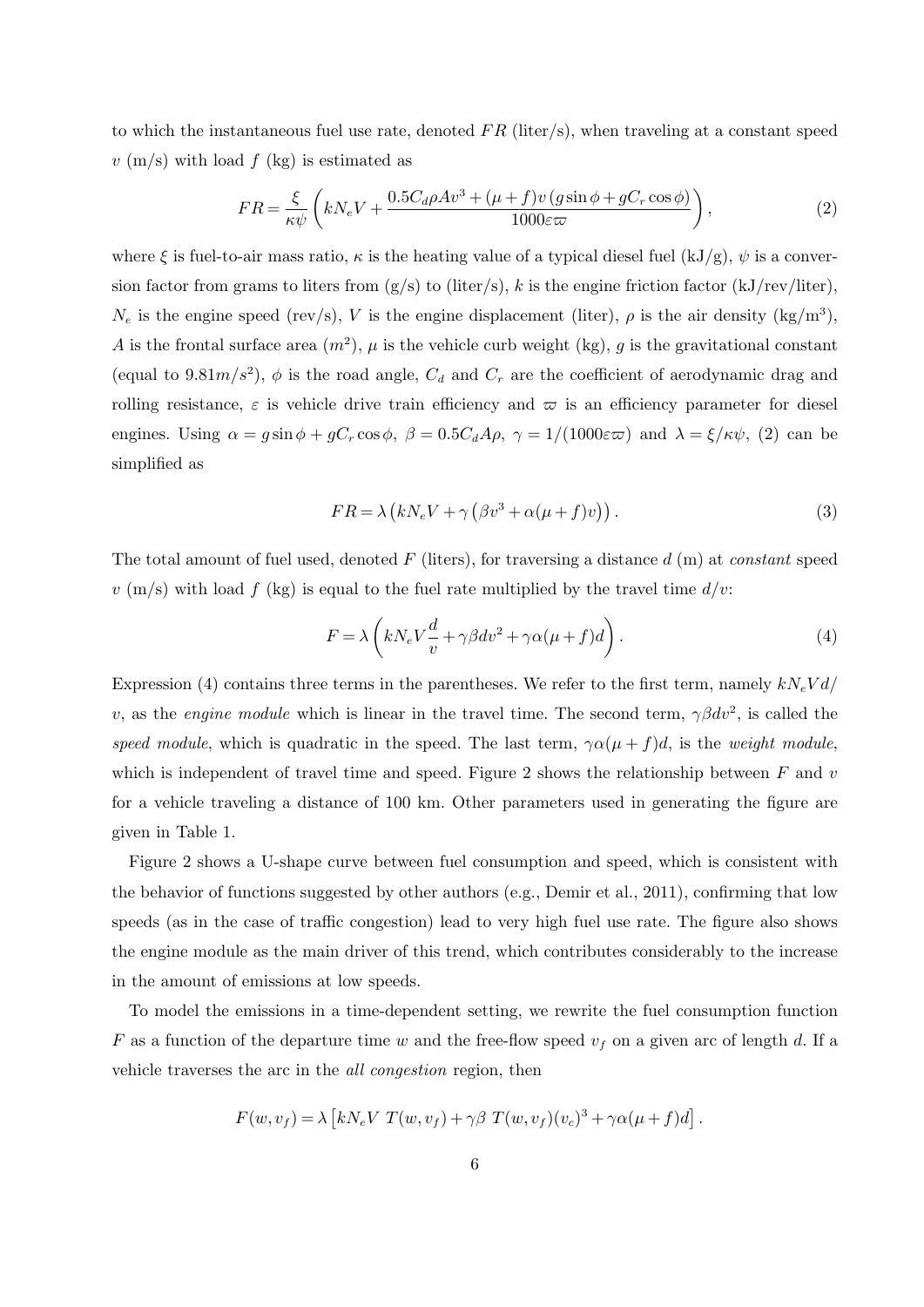

**Figure 2** Fuel use rate  $F$  as a function of speed  $v$ 

 $\overline{a}$ 

|                  | Notation Description                            | Value         |
|------------------|-------------------------------------------------|---------------|
| ξ                | fuel-to-air mass ratio                          | 1             |
| $\kappa$         | heating value of a typical diesel fuel $(kJ/g)$ | 44            |
| $\psi$           | conversion factor $(g/liter)$                   | 737           |
| k <sub>i</sub>   | engine friction factor $(kJ/rev/liter)$         | $0.2\,$       |
| $N_e$            | engine speed $(rev/s)$                          | 33            |
| V                | engine displacement (liter)                     | 5             |
| $\rho$           | air density $(kg/m^3)$                          | 1.2041        |
| А                | frontal surface area $(m^2)$                    | 3.912         |
| $\mu$            | $\text{curl}\text{-}\text{weight}$ (kg)         | 6350          |
| $\boldsymbol{g}$ | gravitational constant $(m/s^2)$                | 9.81          |
| $\phi$           | road angle                                      | 0             |
| $C_d$            | coefficient of aerodynamic drag                 | $0.7^{\circ}$ |
| $C_r$            | coefficient of rolling resistance               | 0.01          |
| $\varepsilon$    | vehicle drive train efficiency                  | 0.4           |
| $\varpi$         | efficiency parameter for diesel engines         | 0.9           |
| $f_c$            | fuel price per liter $(\pounds)$                | 1.4           |
| $d_c$            | driver wage $(\pounds/s)$                       | 0.0022        |

**Table 1** Setting of vehicle and emission parameters

Similarly, in the *all free-flow* region,

$$
F(w, v_f) = \lambda \left[ kN_e V T(w, v_f) + \gamma \beta T(w, v_f)(v_f)^3 + \gamma \alpha (\mu + f) d \right].
$$

When a vehicle traverses the arc in the *transient* region, the speed module needs to be split into two terms since the speed changes before and after the end of the congestion period. In this case

$$
F(w, v_f) = \lambda \left[ kN_e V T(w, v_f) + \gamma \beta \left[ (a - w)(v_c)^3 + (w + T(w, v_f) - a)(v_f)^3 \right] + \gamma \alpha (\mu + f) d \right],
$$

where  $a - w$  is the time spent in congestion and  $w + T(w, v_f) - a$  is the time spent driving at free-flow speed.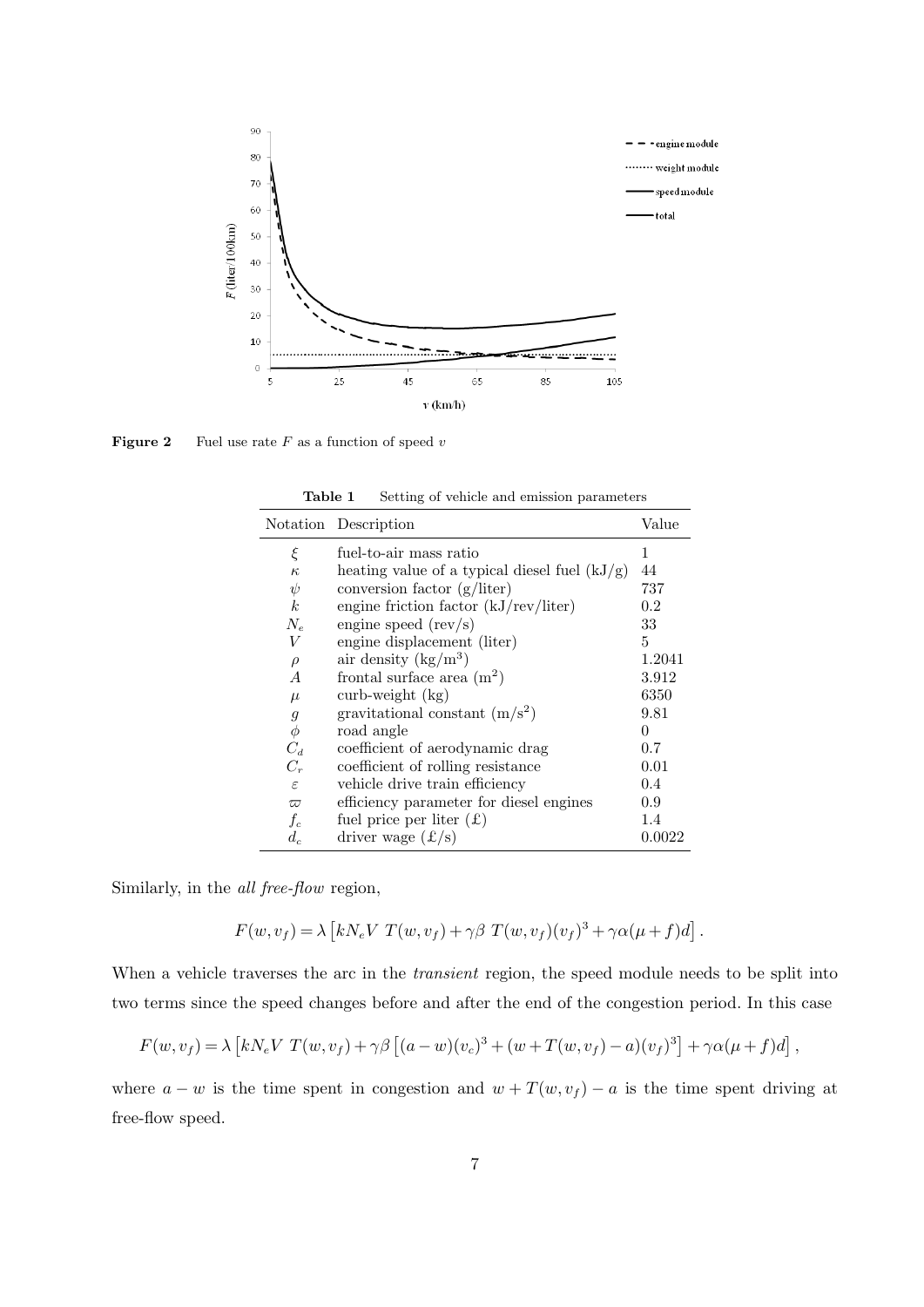In general, let  $T^c(w) = \min\{(a - w)^+, d/v_c\}$  be the time spent by the vehicle in congestion and  $T^f(w, v_f) = [d - (a - w)^+ v_c]^+ / v_f$  be the time spent driving at the free-flow speed. We have  $T(w, v_f) = T^c(w) + T^f(w, v_f)$  and we can write

$$
F(w, v_f) = \lambda k N_e V T(w, v_f) + \lambda \gamma \beta \left[ v_c^3 T^c(w) + v_f^3 T^f(w, v_f) \right] + \lambda \gamma \alpha (\mu + f) d.
$$

### **2.3. Aim of the TDPRP**

In the TDPRP, the total travel cost function is composed of the cost of fuel and the driver cost for each arc in the network. Let  $f_c$  denote the fuel price per liter and let  $d_c$  denote the wage rate for the drivers of the vehicles. Because  $CO<sub>2</sub>$  emissions are proportional to fuel consumption, minimizing fuel cost amounts to minimizing GHG emissions. In practice, we could modify *f<sup>c</sup>* to include the cost of GHG emissions. However, there is considerable debate on the price of  $CO<sub>2</sub>$  and the method used to estimate it is rather subjective (see the survey paper by Tol, 2005 gathering 103 estimates of the marginal damage costs of  $CO<sub>2</sub>$  emissions), so we have decided not to include it in our numerical calculations.

We consider two ways of calculating the total time for which the driver is paid, which we call *driver wage policies*: (i) the driver of each vehicle is paid from the beginning of the time horizon until returning back to the depot, or (ii) the driver is paid only for the time spent away from the depot, i.e., either en-route or at a customer. The difference between policies (i) and (ii) is that the driver is not paid for time spent waiting at the depot under policy (ii); in practice, the driver is asked to report to work later than at the start of the time horizon.

The aim of the TDPRP is to determine a set of routes, starting and ending at the depot, the speeds on each leg of the routes and departure times from each node so as to minimize the total travel cost. We provide an expression for the cost function in Section 4 and one for the special case of a network with only one arc in Section 5.

In the next section we present a number of numerical examples which illustrate the trade-offs involved in this model. In particular, we outline an important feature of the TDPRP, i.e., that it may be optimal to wait at a node, even after the service is completed, in order to reduce the time spent driving in congestion. Similarly, it may also be optimal for the vehicles not to leave the depot at the start of the time horizon. Hence, the driver's time at a customer can be spent (i) waiting for the start of service in the case of an early arrival—we call this the *pre-service* wait, (ii) serving the customer, or (iii) waiting after service is completed and before departing to the next customer or back to the depot—we call this the *post-service* wait.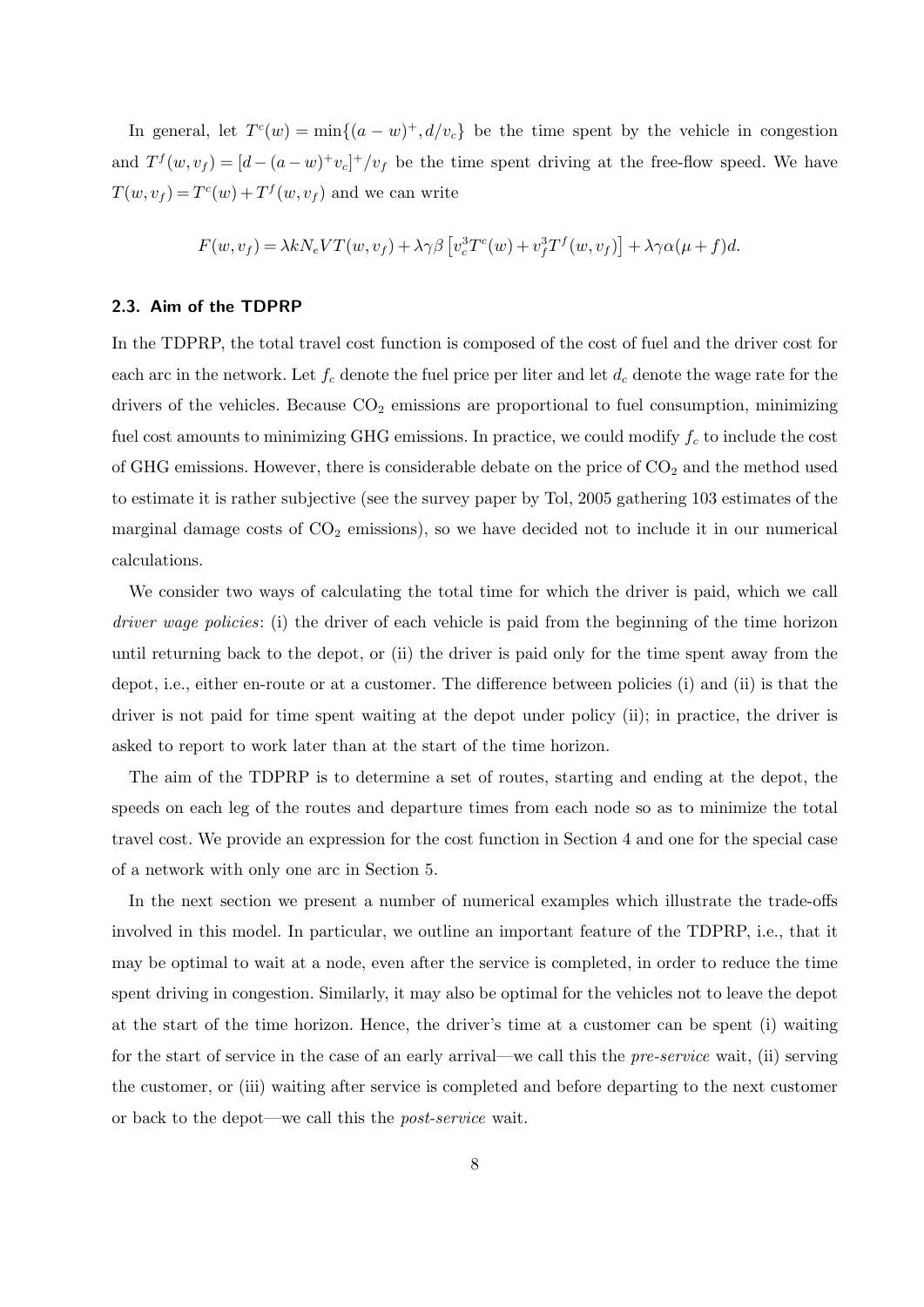#### **3. Examples**

The purpose of this section is twofold. We first investigate the impact of considering traffic congestion on the routing and scheduling planning activities. We then compare the two driver wage policies, namely paying the drivers from the beginning of the time horizon or from their departure time from the depot. In both cases, we analyze a four-node network where node 0 is the depot at which a single vehicle is based, and  $\{1,2,3\}$  is the set of customers. The network is depicted in Figure 3. Every arc has the same two-level speed profile consisting of an initial congestion period which lasts *a* seconds, followed by a free-flow period. In the examples below, the congestion speed  $v_c$  is set to 10 km/h and the speed limit  $v_m$  to 110 km/h. The examples differ with respect to the driver wage policy and the time windows at the customer nodes, which are given above each table. We assume that demand and service time at each customer node are zero. The assumption on the demand values entails no loss of generality given that the weight module does not depend on the vehicle speed, as shown in Section 2.2. The parameters used to calculate the total cost function, which are reported in Table 1, are taken from Demir et al.(2012).



**Figure 3** Sample four-node instance

#### **3.1. Impact of traffic congestion**

We consider four examples. In each one, we minimize the total travel cost using two different approaches. In the *time-independent* approach, we ignore traffic congestion when planning the vehicle route and schedule, that is, we assume that the vehicle can always drive at the chosen free-flow speed on each arc of the network. Let  $S_N$  denote the solution of the time-independent approach. In the *time-dependent* approach, we account for traffic congestion by solving the TDPRP, the solution of which we denote by  $S_D$ . However, the costs for both solutions (denoted by  $TC(S_N)$ and  $TC(S_D)$ ) are evaluated under traffic congestion. Since  $S_D$  is optimal under traffic congestion, it follows that  $TC(S_D) \leq TC(S_N)$ , and the difference in cost between the two solutions represents the value of incorporating traffic congestion information in the decision making process. In the example below, the length of the congestion period is equal to 14400 seconds.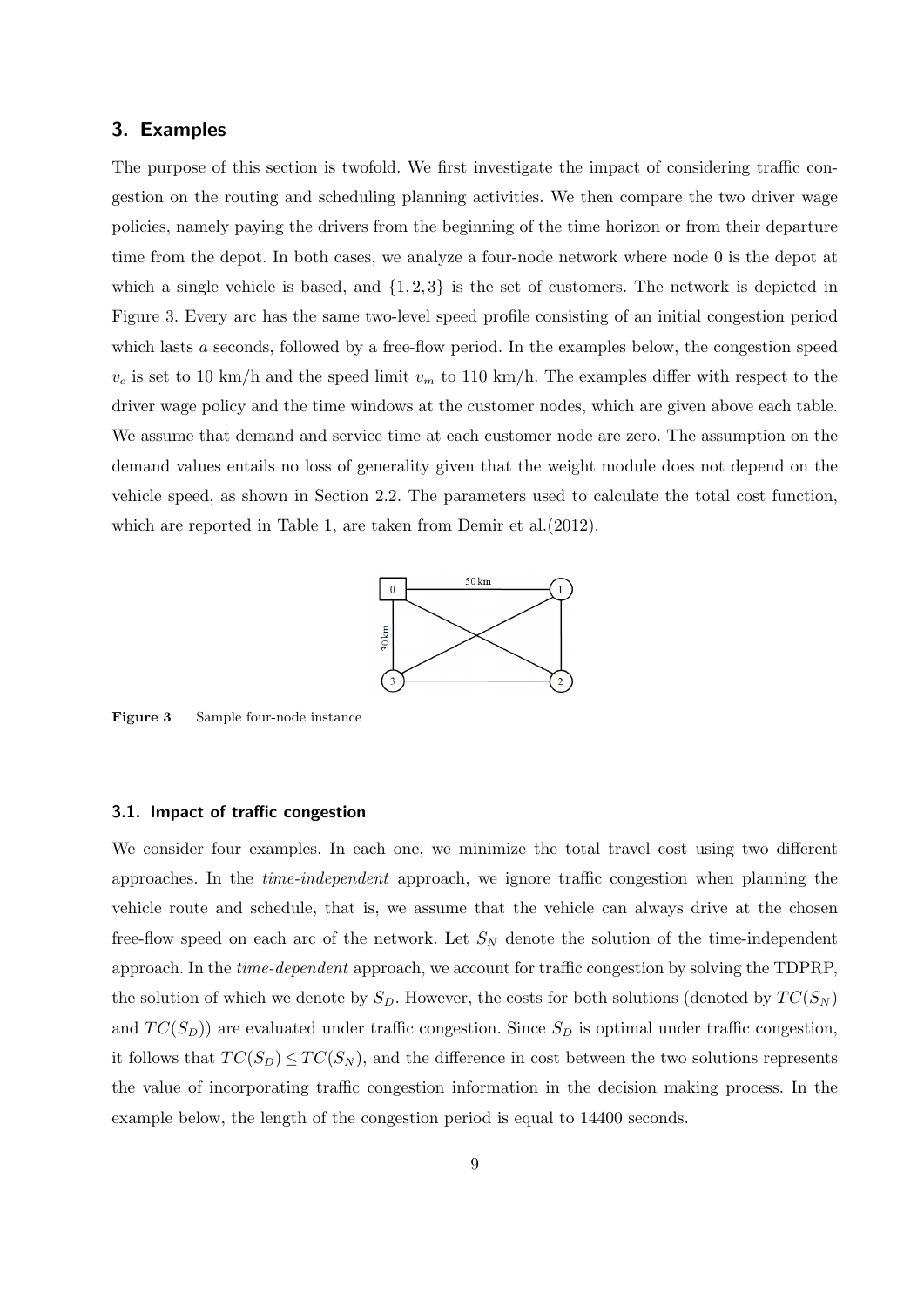*Example 1: Post-service wait at depot.* This example shows that ignoring traffic congestion when planning the route and schedule of the vehicle can lead to a substantial increase in costs. It also shows that adding waiting time at the depot can be used as an effective strategy to mitigate the effect of congestion and reduce the total travel cost. We assume no service time windows at customer nodes:  $l_1 = l_2 = l_3 = 0$ , and  $u_1 = u_2 = u_3 = \infty$ . The driver is paid from the beginning of the time horizon.

The solutions to the time-independent and time-dependent approaches are displayed in Table 2. For each solution, the table reports (i) the set of traversed arcs in chronological order from top to bottom under column Arc, (ii) the speed(s) at which each arc is traversed (for an arc traversed during the *transient* region, both the congestion speed and free-flow speed are reported), (iii) the departure time from the origin node, (iv) the post-service waiting time at the origin node, i.e. the additional time that the driver intentionally waits once the service is completed before leaving a node (at the depot the waiting time is equal to the departure time), (v) the fuel cost  $F$ , (vi) the driver cost  $W$  and (vii) the total cost  $TC$ .

|        |                        |                             | $S_N$ |                  |                   |                   |                |                | $S_D$                                 |       |        |                   |            |
|--------|------------------------|-----------------------------|-------|------------------|-------------------|-------------------|----------------|----------------|---------------------------------------|-------|--------|-------------------|------------|
| Arc    | Speed<br>km/h          | Departure time Waiting time |       | $\boldsymbol{F}$ | W                 | TC<br>£           |                | km/h           | Arc Speed Departure time Waiting time |       | $\top$ | W                 | TC         |
|        |                        |                             |       |                  |                   |                   |                |                |                                       |       |        |                   |            |
| (0, 1) | 10, 75.34 <sup>+</sup> |                             |       |                  |                   | 25.86 32.73 58.59 | $(0, 1)$ 75.34 |                | 14400                                 | 14400 |        | 11.47 36.94 48.40 |            |
| (1, 2) | 75.34                  | 14877.8                     |       |                  |                   | 6.88 3.15 10.03   |                | $(1, 2)$ 75.34 | 16789.2                               |       | 6.88   | 3.15 10.03        |            |
| (2, 3) | 75.34                  | 16311.3                     |       |                  |                   | 11.47 5.26 16.72  |                | $(2, 3)$ 75.34 | 18222.7                               |       | 11.47  |                   | 5.26 16.72 |
| (3, 0) | 75.34                  | 18700.5                     |       |                  |                   | 6.88 3.15 10.03   |                | $(3, 0)$ 75.34 | 20611.8                               |       | 6.88   | 3.15 10.03        |            |
| Total  |                        |                             |       |                  | 51.09 44.29 95.38 |                   |                |                |                                       |       |        | 36.70 48.50 85.20 |            |

**Table 2** Comparison of  $S_N$  and  $S_D$  in Example 1

*†transient* region

From Table 2, we see that the two solutions yield the same optimal tour (0*,* 3*,* 2*,* 1*,* 0) and the same set of optimal free-flow speed levels (75*.*34 km/h on each arc). The difference between the two solutions lies in the fact that the vehicle leaves the depot at time zero in  $S_N$  but waits until the end of the congestion period in  $S<sub>D</sub>$ . Thus,  $S<sub>D</sub>$  yields a higher driver cost but this increase is more than compensated by a fuel cost saving, yielding a  $10.67\%$  total cost saving over  $S_N$  (85.20 instead of 95*.*38).

*Example 2: Post-service wait at a customer node* This example shows that ignoring traffic congestion can lead to a significant cost increase when the schedule fails to include post-service wait times which help mitigate the negative impacts of traffic congestion on emission costs. It also highlights the difference between pre-service and post-service waits. We assume the following service time windows (in seconds) at customer nodes:  $l_1 = 15000, l_2 = 0, l_3 = 11000, u_1 = u_2 = \infty, u_3 = 12000$ . The driver is paid from the beginning of the time horizon. The solutions to the time-independent and time-dependent approaches are displayed in Table 3.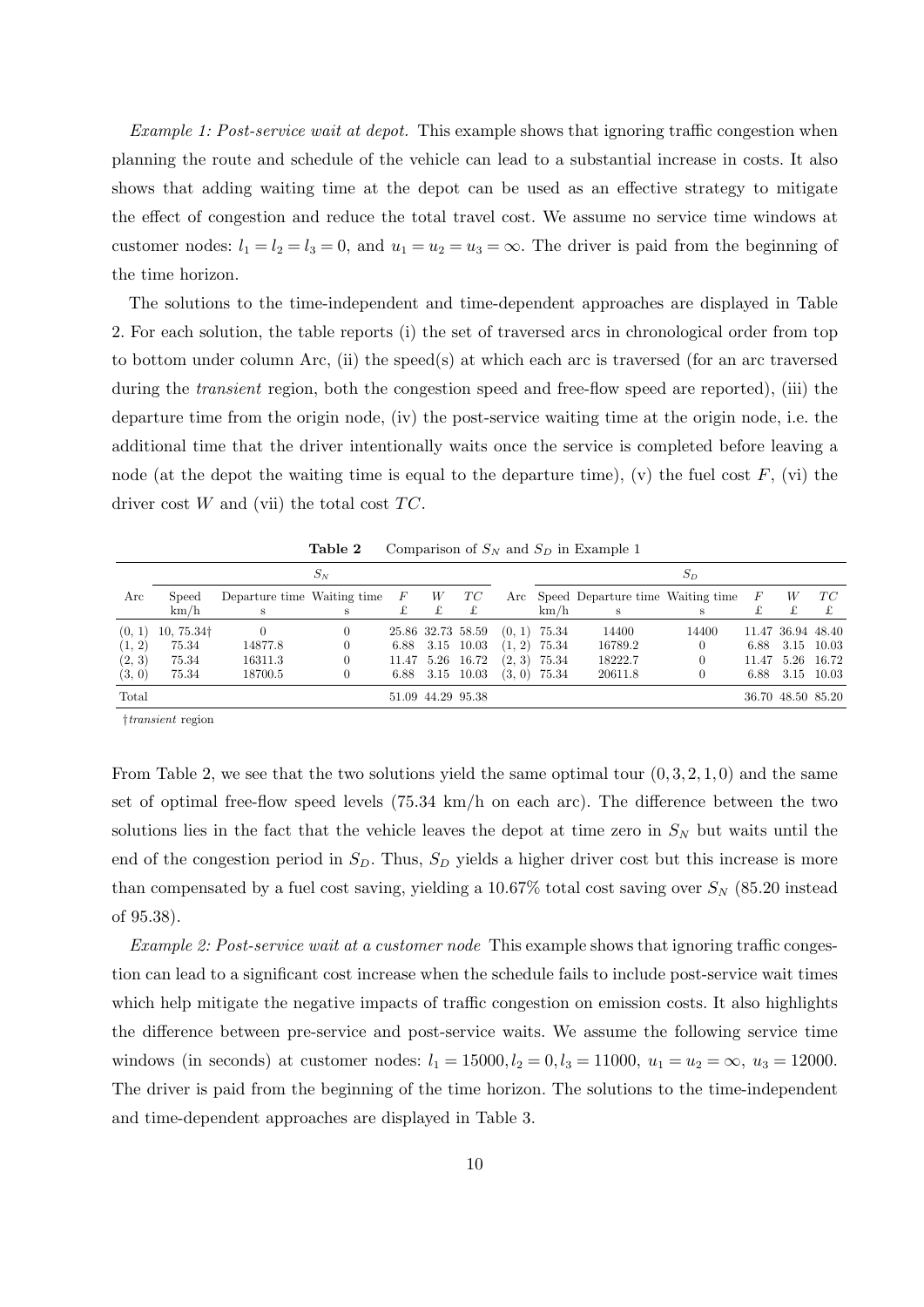|        |                    |                             | $S_N$          |      |                   |                  |        |       | $S_D$                                 |      |       |                   |            |
|--------|--------------------|-----------------------------|----------------|------|-------------------|------------------|--------|-------|---------------------------------------|------|-------|-------------------|------------|
| Arc    | Speed<br>km/h      | Departure time Waiting time | S              | F    | W<br>£            | TC<br>£          |        | km/h  | Arc Speed Departure time Waiting time |      |       | W                 | TC         |
| (0, 3) | 10                 |                             | $\overline{0}$ |      | 17.67 24.20 41.87 |                  | (0, 3) | -10   |                                       |      |       | 17.67 31.68 49.35 |            |
| (3, 2) | 10,72 <sup>†</sup> | 11000                       |                |      | 14.69 11.94 26.63 |                  | (3, 2) | 75.34 | 14400                                 | 3400 | 11.47 |                   | 5.26 16.72 |
| (2, 1) | 72                 | 16427.8                     |                | 6.75 | 3.30              | 10.05            | (2, 1) | 75.34 | 16789.2                               |      | 6.88  |                   | 3.15 10.03 |
| (1, 0) | 75.34              | 17927.8                     |                |      |                   | 11.47 5.26 16.72 | (1, 0) | 75.34 | 18222.7                               |      | 11.47 |                   | 5.26 16.72 |
| Total  |                    |                             |                |      | 50.58 44.70 95.28 |                  |        |       |                                       |      |       | 47.49 45.35 92.84 |            |

**Table 3** Comparison of  $S_N$  and  $S_D$  in Example 2

*†transient* region

In this example,  $S_N$  and  $S_D$  yield the same optimal route but different schedules. In both solutions, the time at which the driver arrives at node 3 is 3200 seconds before the lower limit of the time window, hence there is a positive pre-service wait time at that node. In the  $S_N$  solution, the vehicle leaves immediately after serving customer 3, while in the *S<sup>D</sup>* solution it waits until the end of the traffic congestion. Hence, the pre-service and post-service waiting times at node 3 are both positive in *SD*. This change in the schedule leads to cost savings of 2*.*56% over the time-independent solution. From this example, it can be seen that, while pre-service wait times can occur in  $S_N$  and *SD*, post-service wait times are strategic decisions motivated by the impact of congestion and in this example only occur in *SD*, when the driver is paid from the beginning of the time horizon.

*Example 3: Late deliveries due to congestion.* This example shows that ignoring traffic congestion can prevent the driver from delivering within the set time windows because he chose a suboptimal route and suboptimal free-flow speeds. This can have significant negative consequences in terms of future business profitability. We assume the following service time windows (in seconds) at customer nodes:  $l_1 = l_2 = l_3 = 0$ ,  $u_2 = 15500$  and  $u_1 = u_3 = \infty$ . The driver is paid from the beginning of the time horizon. The solutions to the time-independent and time-dependent approaches are displayed in Table 4.

|        |                   |                             | $S_N$ |       |      |                   |        |                                  |                             | $S_D$   |                  |                   |            |
|--------|-------------------|-----------------------------|-------|-------|------|-------------------|--------|----------------------------------|-----------------------------|---------|------------------|-------------------|------------|
| Arc    | Speed             | Departure time Waiting time |       | $\,F$ | W    | TC                | Arc    | Speed                            | Departure time Waiting time |         | $\boldsymbol{F}$ | W                 | TC         |
|        | km/h              |                             |       | £     | £    | £                 |        | km/h                             |                             | s       |                  |                   |            |
| (0, 1) | $10,75.34\dagger$ |                             |       |       |      | 25.86 32.73 58.59 |        | $(0, 2)$ 10, 106.02 <sup>+</sup> | 5070.96                     | 5070.96 |                  | 24.81 34.10 58.91 |            |
| (1, 2) | 75.34             | 14877.8                     | inf.  | inf.  | inf. | inf.              | (2, 1) | 75.34                            | 15500                       |         | 6.88             |                   | 3.15 10.03 |
| (2, 3) | 75.34             | 16311.3                     | inf.  | inf.  | inf. | inf.              | (1, 3) | 75.34                            | 16933.5                     |         | 13.37            |                   | 6.13 19.50 |
| (3, 0) | 75.34             | 18700.5                     | inf.  | inf.  | inf. | inf.              | (3, 0) | 75.34                            | 19719.7                     |         | 6.88             |                   | 3.15 10.03 |
| Total  |                   |                             |       |       |      |                   |        |                                  |                             |         |                  | 51.95 46.54 98.48 |            |

**Table 4** Comparison of  $S_N$  and  $S_D$  in Example 3

*†transient* region

We see from Table 4 that the optimal tour for  $S_N$  is  $(0,1,2,3,0)$  and the optimal free-flow speed, without congestion, is 75.34 km/h for every arc. Under congestion, however, the vehicle is only able to reach customer 2 after 14877*.*8 + (30*/*75*.*34)3600 = 16311*.*3 seconds, that is, with a 13*.*5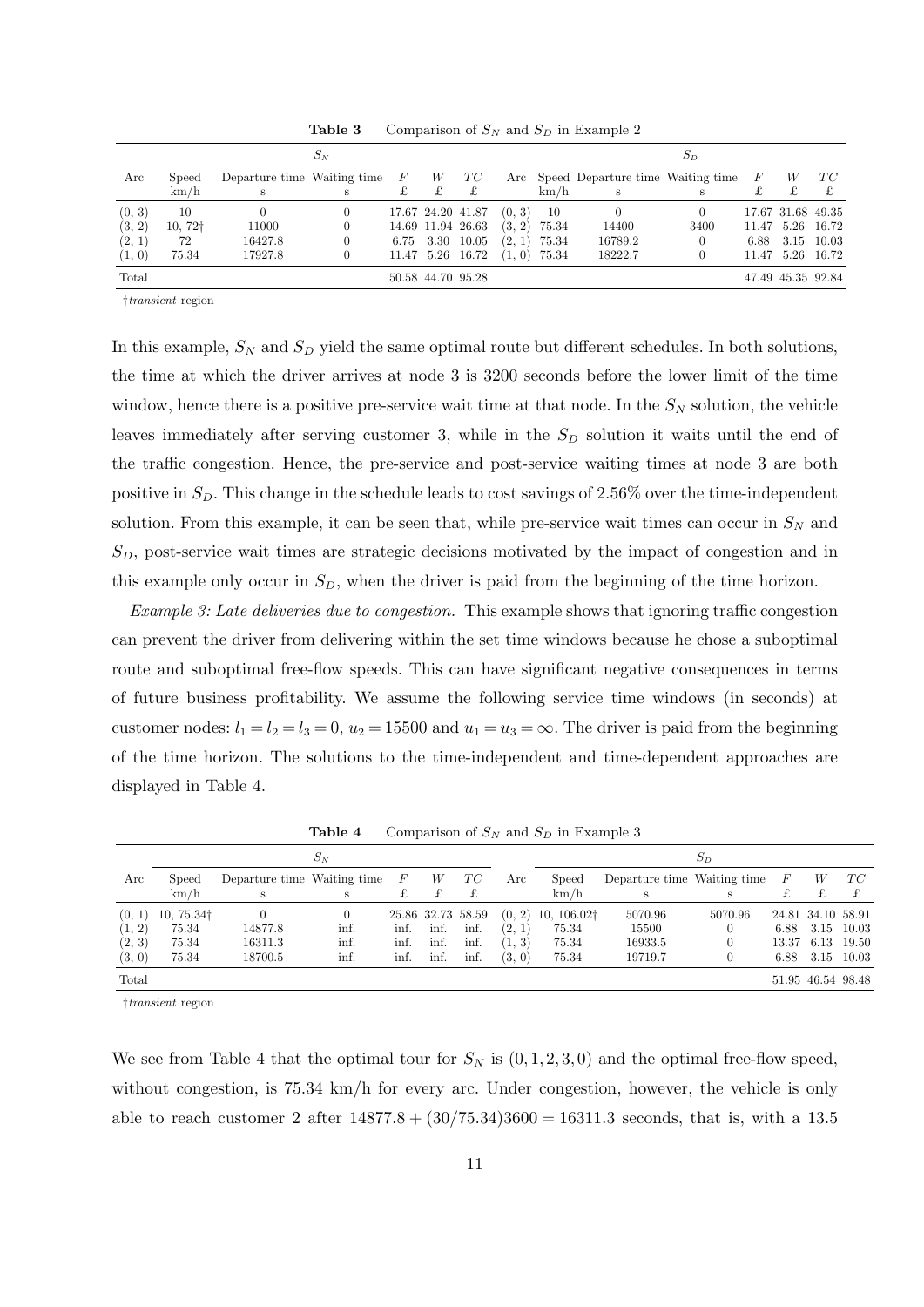minute delay with respect to the upper time window limit. Because of this delay,  $S_N$  is infeasible in the presence of traffic congestion. The optimal route  $(0, 2, 1, 3, 0)$  under  $S_D$  is different and so are the free-flow speeds (106*.*02 km/h on the first arc and 75*.*34 km/h afterwards). By accounting for traffic congestion, the planner realizes that the driver must go to customer 2 first. It does so after an initial waiting time of 5070*.*96 seconds at the depot, and then proceeds at a speed of 106 km/h to reach customer 2, exactly at its upper time window of time 15500 seconds.

*Example 4: Reduction of driver and fuel costs. This example shows that*  $S_N$  *and*  $S_D$  *solutions* can both have strategic wait times but for reasons which are different from those mentioned above. We assume the following service time windows (in seconds) at customer nodes:  $l_1 = 19000, l_2 =$  $0, l_3 = 11000, u_1 = u_2 = u_3 = \infty$ . Contrary to the previous three examples, the driver is now paid from his departure time. The solutions to the time-independent and time-dependent approaches are displayed in Table 5.

|        |                                 |                                 | $S_N$   |                |                   |                |                |                                       | $S_D$              |                |   |                   |
|--------|---------------------------------|---------------------------------|---------|----------------|-------------------|----------------|----------------|---------------------------------------|--------------------|----------------|---|-------------------|
| Arc    | Speed                           | Departure time Waiting time $F$ |         | $\overline{D}$ | TC                |                |                | Arc Speed Departure time Waiting time |                    | $\overline{F}$ | D | TC                |
|        | km/h                            |                                 | S       | £              | £                 |                | km/h           | S                                     |                    |                | £ |                   |
|        | $(0, 3)$ 10, 75.34 <sup>†</sup> | 13743.8                         | 13743.8 |                | 7.54 4.41 11.94   | $(0, 3)$ 75.34 |                | 14400                                 | 14400              | 6.88           |   | 3.15 10.03        |
| (3, 2) | 75.34                           | 15746.4                         | 0       |                | 11.47 5.26 16.73  |                | $(3, 2)$ 75.34 | 15833.5                               | $\left( 0 \right)$ |                |   | 11.47 5.26 16.72  |
| (2, 1) | 75.34                           | 18135.6                         | 0       |                | 6.88 3.15 10.04   |                | $(2, 1)$ 75.34 | 18222.7                               | 0                  | 6.88           |   | 3.15 10.03        |
| (1, 0) | 75.34                           | 19569.1                         |         |                | 11.47 5.26 16.73  |                | $(1, 0)$ 75.34 | 19656.2                               | 0                  |                |   | 11.47 5.26 16.72  |
| Total  |                                 |                                 |         |                | 37.36 18.07 55.43 |                |                |                                       |                    |                |   | 36.70 16.82 53.52 |

**Table 5** Comparison of  $S_N$  and  $S_D$  in Example 4

*†transient* region

Table 5 shows that when there are lower time window restrictions at the customers and the driver is paid from its departure time, there can be strategic post-service waiting time at the depot in both solutions  $S_N$  and  $S_D$ . In the  $S_N$  solution, the reason for delaying the vehicle's departure is to reduce the driver cost by avoiding pre-service wait at the customer node. In contrast, in *S<sup>D</sup>* solution, there is another reason for delaying the vehicle's departure, which is the desire to avoid traveling in congestion, thereby reducing fuel cost.

From the four examples just presented, we conclude that ignoring traffic congestion can have detrimental consequences on the timing of deliveries. Congestion is likely to increase costs or even lead to an infeasible solution (which can be seen as a solution with infinite costs) when customer nodes have delivery time windows. This is because the planner does not incorporate strategic postservice wait times motivated by traffic congestion in the vehicle schedules. We show that these strategic wait times can occur either at the depot or at the customer nodes.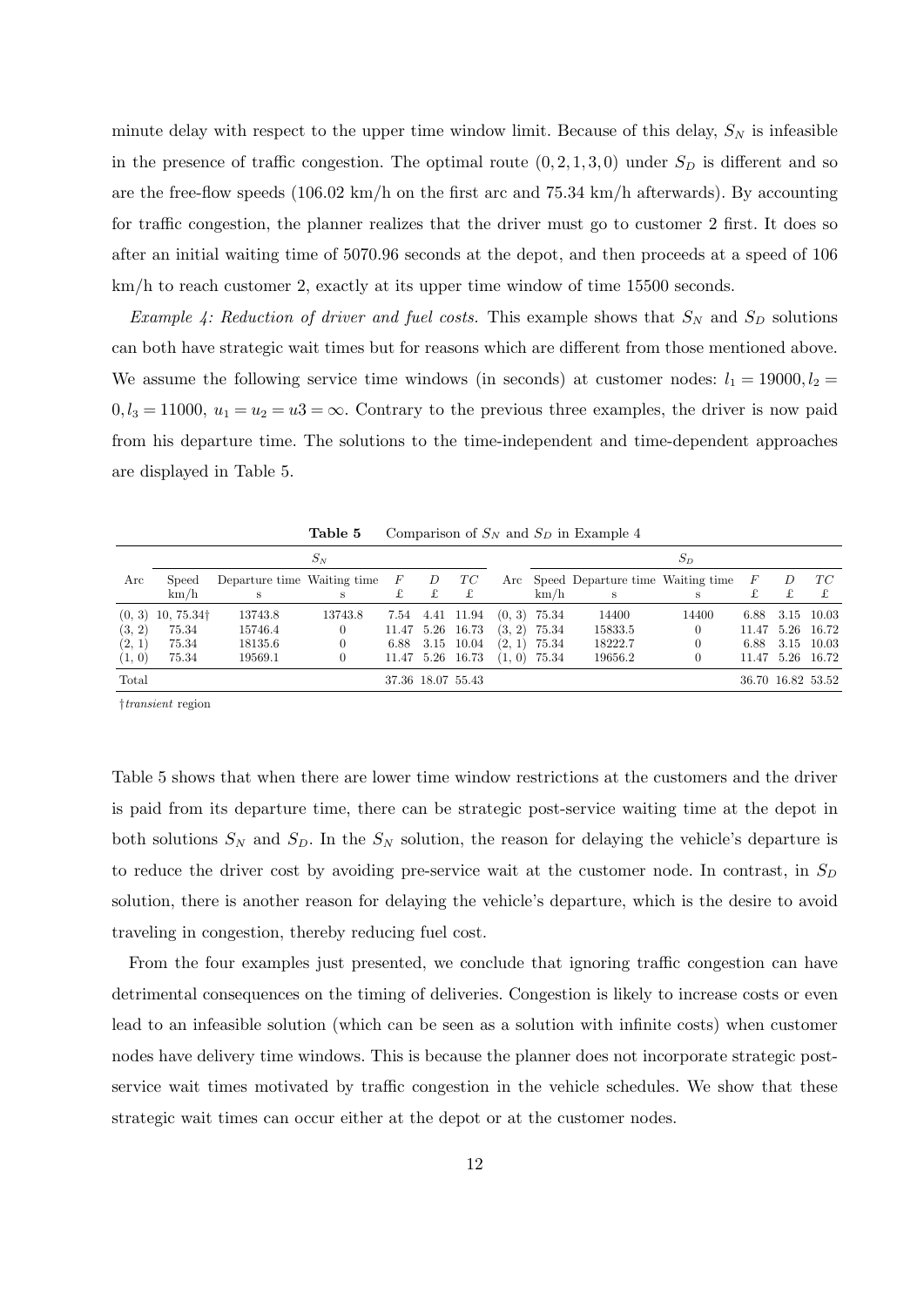#### **3.2. Impact of the driver wage policy**

In this section we investigate the impact of the driver wage policy on the optimal TDPRP solution, namely whether the driver is paid from the beginning of the time horizon or from his departure time. In the example below, the length of the congestion period is equal to 7200 seconds.

*Example 5: Impact of driver wage policy on wait time and routing.* In this example we assume the following service time windows (in seconds) at customer nodes:  $l_1 = l_2 = 9000, l_3 = 10000, u_1 =$  $19000, u_2 = 15000, u_3 = 12000$ . The optimal solutions for the two driver wage policies are compared in Table 6.

|        |                |                                                                | tavic v |       |             |       |                                        |                | Comparison of the driver wage policies in Example of |          |       |      |                   |
|--------|----------------|----------------------------------------------------------------|---------|-------|-------------|-------|----------------------------------------|----------------|------------------------------------------------------|----------|-------|------|-------------------|
|        |                | $SD$ The driver is paid from the beginning of the time horizon |         |       |             |       | $SD$ The driver is paid from departure |                |                                                      |          |       |      |                   |
| Arc    |                | Speed Departure time Waiting time                              |         | F     | W           | TC    |                                        |                | Arc Speed Departure time Waiting time                |          | F     | W    | TC                |
|        | km/h           | s                                                              |         |       | £           |       |                                        | km/h           |                                                      | s        |       |      | £                 |
| (0, 1) | 97.5           | 7200                                                           | 7200    |       | 13.64 19.89 | 33.53 |                                        | $(0, 3)$ 75.34 | 8566.5                                               | 8566.5   | 6.88  | 3.15 | 10.03             |
| (1, 2) | 97.5           | 9046.15                                                        | 0.00    | 8.17  | 2.44        | 10.61 | (3, 2)                                 | 75.34          | 10000                                                |          | 11.47 | 5.26 | - 16.73           |
| (2, 3) | 97.5           | 10153.8                                                        | 0.00    | 13.59 | 4.07        | 17.66 | (2, 1)                                 | 75.34          | 12389.2                                              | $\theta$ | 6.88  | 3.15 | 10.03             |
|        | $(3, 0)$ 75.34 | 12000.00                                                       | 0.00    | 6.88  | 3.15        | 10.03 |                                        | $(1, 0)$ 75.34 | 13822.7                                              |          | 11.47 |      | 5.26 16.73        |
| Total  |                |                                                                |         |       | 42.28 29.55 | 71.83 |                                        |                |                                                      |          |       |      | 36.70 16.82 53.52 |

**Table 6** Comparison of the driver wage policies in Example 5

Table 6 shows that the driver wage policy may affect the resulting route. When the driver is paid from the beginning of the time horizon, the optimal route is  $(0, 1, 2, 3, 0)$  and it is optimal to wait until the end of the congestion period. When the driver is paid from his departure time, it is optimal to postpone his departure until after the end of the congestion period but this requires a change of route to  $(0,3,2,1,0)$  in order to meet the delivery time windows.

In summary, we see that it is important to take the driver wage policy into account when optimizing the route and schedule of the vehicles. When the driver is paid from his departure time, he generally leaves the depot later than if he was paid from the beginning of the time horizon, but this delay has to be compensated by either a change of route or a speed increase.

# **4. An Integer Linear Programming Formulation for the TDPRP**

This section presents a mathematical formulation for the TDPRP. The objective is to determine a set of routes for the *K* vehicles, all starting and ending at the depot, along with their speeds on each arc, and then departure times from each node so as to minimize a total cost function encompassing driver and fuel costs. The objective function is not linear in the speed values. To linearize it, we discretize the free-flow speed following an approach used by Bektaş and Laporte (2011). Let  $R = \{1, \ldots, k\}$  be the index set of different speed levels and  $v^1, \ldots, v^k$  denote the corresponding free-flow speeds where  $v_c \le v^1 < \ldots < v^k = v_m$ . Figure 4 illustrates the different speed values and corresponding travel time functions. Let  $b^0 = 0$ ,  $b^1 = (a - d/v_c)^+$ ,  $b^2 = a$  and  $b^3 = \infty$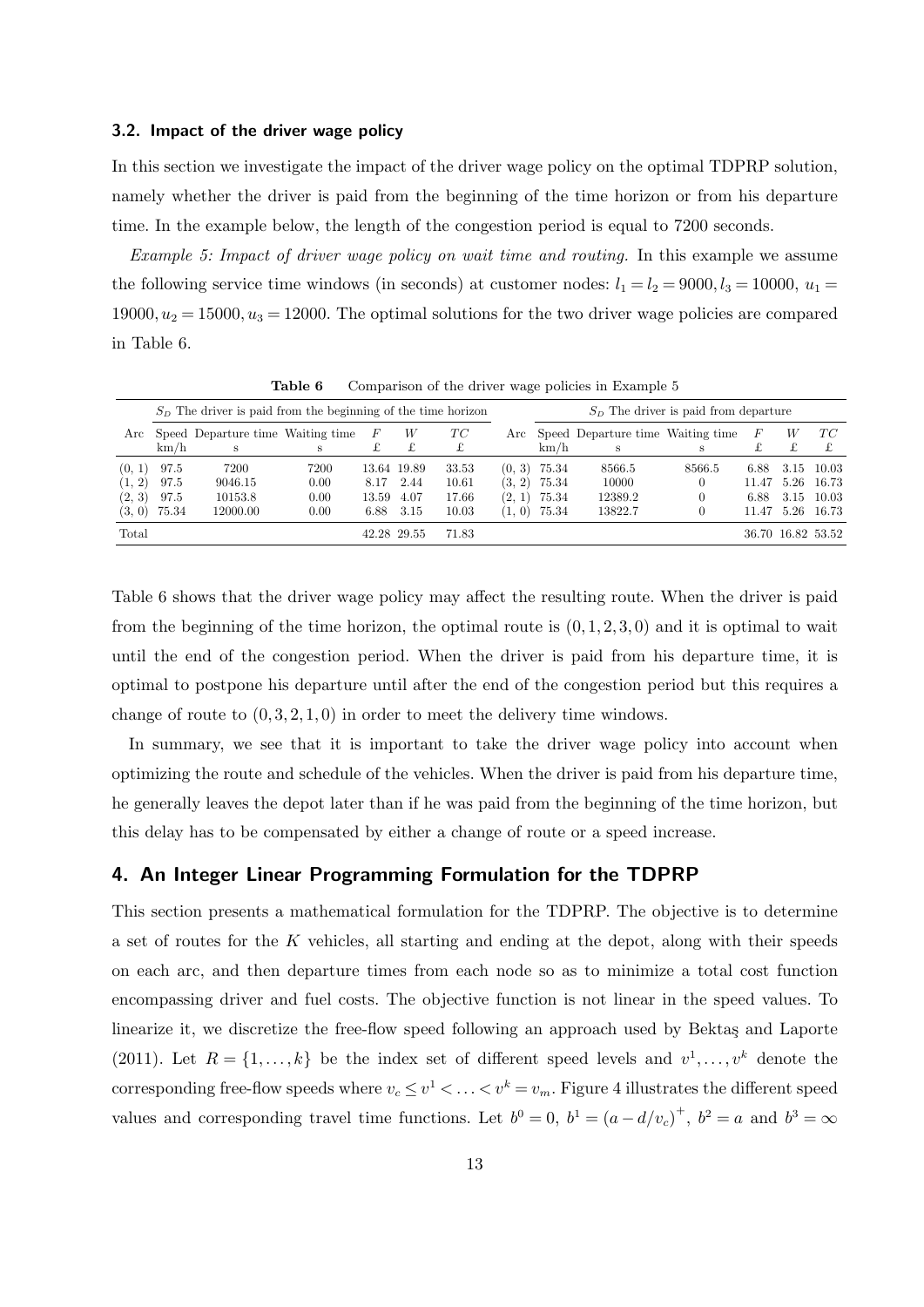

**Figure 4** Time-dependent speed and travel time profiles

and let  $[b^{m-1}, b^m]$  denote the *m*-th time interval, where  $m \in \{1, 2, 3\}$ . Specifically,  $m = 1$  is the *all congestion* region,  $m = 2$  is the *transient* region and  $m = 3$  is the *all free-flow* region. We also define  $\nu^{mr}$  as the vehicle speed in time region *m* given free-flow speed  $v^r$  with  $r \in R$ , that is,  $\nu^{1r} = v_c$ ,  $\nu^{2r} = v_c$  and  $\nu^{3r} = v^r$ . These definitions allow us to rewrite (1) for arc  $(i, j)$  as  $T(w, v_r) = \theta^{mr} w + \eta_{ij}^{mr}$ , if  $b^{m-1}$  ≤  $w$  <  $b^m$  and  $r$  ∈  $R$ , where,

$$
\theta^{mr} = \begin{cases} 0 & m = 1, 3 \\ \frac{\nu^{2r} - \nu^{3r}}{\nu^{3r}} & m = 2, \end{cases}
$$
  

$$
\eta_{ij}^{mr} = \begin{cases} \frac{d_{ij}}{\nu^{1r}} & m = 1 \\ \frac{d_{ij}}{\nu^{3r}} + \left(\frac{\nu^{3r} - \nu^{2r}}{\nu^{3r}}\right)a & m = 2 \\ \frac{d_{ij}}{\nu^{3r}} & m = 3. \end{cases}
$$

The model uses the following decision variables:

- *x*<sub>*ij*</sub> binary variable equal to 1 if a vehicle traverses arc  $(i, j) \in A$ , 0 otherwise,
- $z_{ii}^{mr}$ binary variable equal to 1 if a vehicle traverses arc  $(i, j) \in A$ , leaving node *i* within time interval *m* ∈ {1, 2, 3} with the free-flow speed  $v_r$  with  $r \in R$ , 0 otherwise,
- $f_{ij}$  amount of commodity flowing on arc  $(i, j)$ ,
- $w_{ii}^{mr}$ variable equal to the time instant at which a vehicle leaves node  $i \in N$  to traverse arc  $(i, j)$  if within time interval  $m \in \{1, 2, 3\}$  with the free-flow speed  $v_r$  with  $r \in R$ ,
- *s*<sup>*i*</sup> total time spent on a route that has node  $i \in N_0$  as last visited before returning to the depot,
- $\varphi_i$  time at which service at node  $i \in N_0$  starts.

Given these variables,  $\theta_{ij}^{mr}w_{ij}^{mr} + \eta_{ij}^{mr}x_{ij}^{mr}$  is equal to the travel time of a vehicle on arc  $(i, j) \in A$ if the vehicle leaves node *i* within time interval  $m \in \{1, 2, 3\}$  and uses free-flow speed  $v^r$  with  $r \in R$ . We now present a mixed integer linear programming formulation for the TDPRP:

Minimize 
$$
\sum_{(i,j)\in A} \sum_{r\in R} \sum_{m=1}^{3} f_c \lambda k N_e V(\theta_{ij}^{mr} w_{ij}^{mr} + \eta_{ij}^{mr} z_{ij}^{mr})
$$
(5)

$$
+\sum_{(i,j)\in A}\sum_{r\in R}\sum_{m=1,3}f_c\lambda\gamma\beta(\nu^{mr})^3(\theta_{ij}^{mr}w_{ij}^{mr}+\eta_{ij}^{mr}z_{ij}^{mr})
$$
\n(6)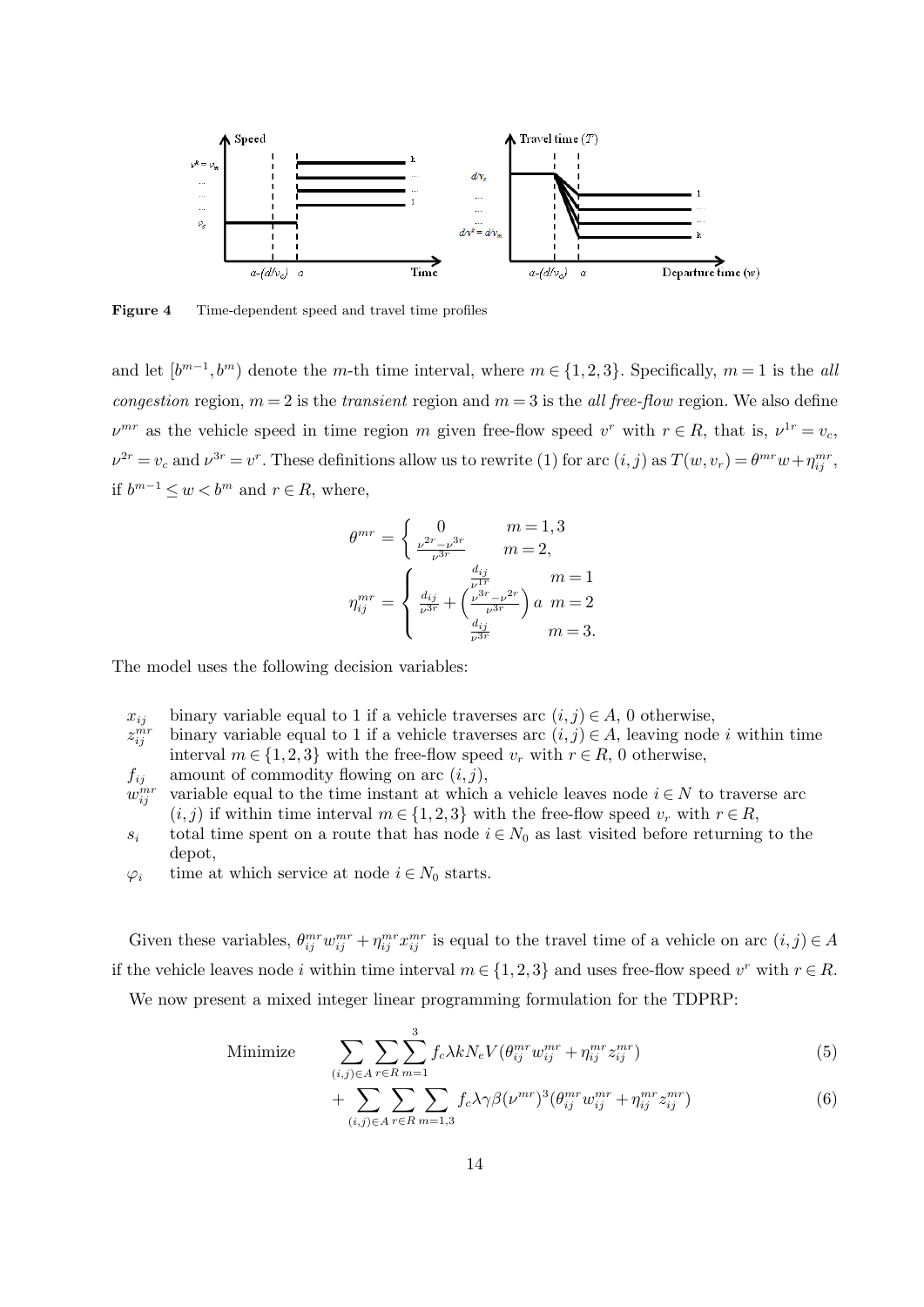$$
+\sum_{(ij)\in A}\sum_{r\in R}f_c\lambda\gamma\beta(\nu^{2r})^3(az_{ij}^{2r}-w_{ij}^{2r})
$$
\n
$$
(7)
$$

$$
+\sum_{(i,j)\in A}\sum_{r\in R}f_c\lambda\gamma\beta(\nu^{3r})^3(w_{ij}^{2r}+\theta_{ij}^{2r}w_{ij}^{2r}+\eta_{ij}^{2r}z_{ij}^{2r}-az_{ij}^{2r})
$$
\n(8)

$$
+\sum_{(i,j)\in A} f_c \lambda \gamma \alpha_{ij} d_{ij} (\mu x_{ij} + f_{ij}) \tag{9}
$$

$$
+\sum_{i\in N_0}d_c s_i\tag{10}
$$

subject to

$$
\sum_{j \in N} x_{0j} = K \tag{11}
$$

 $+$ 

 $\overline{a}$ 

$$
\sum_{i \in N} x_{ij} = 1 \qquad \qquad \forall j \in N_0 \tag{12}
$$
\n
$$
\sum_{j \in N} x_{ij} = 1 \qquad \qquad \forall i \in N_0 \tag{13}
$$

$$
\sum_{j \in N} f_{ji} - \sum_{j \in N} f_{ij} = q_i \qquad \qquad \forall i \in N_0
$$
\n(14)

$$
q_j x_{ij} \le f_{ij} \le x_{ij} (Q - q_i) \qquad \qquad \forall (i, j) \in A \tag{15}
$$

$$
z_{ij}^{mr}b_{ij}^{m-1} \le w_{ij}^{mr} \le z_{ij}^{mr}b_{ij}^{m} \qquad \qquad \forall (i,j) \in A, m \in \{1,2,3\}, r \in R \tag{16}
$$

$$
\sum_{i \in N} \sum_{m=1} \sum_{r \in R} \left( w_{ij}^{mr} + \theta_{ij}^{mr} w_{ij}^{mr} + \eta_{ij}^{mr} z_{ij}^{mr} \right) \le \varphi_j \qquad \forall j \in N_0
$$
\n
$$
(17)
$$

$$
\sum_{j \in N} \sum_{r \in R} \sum_{m=1}^{s} w_{ij}^{mr} \ge \varphi_i + h_i \qquad \forall i \in N_0
$$
\n(18)

$$
l_i \le \varphi_i \le u_i \qquad \qquad \forall i \in N_0
$$
\n
$$
s_i \ge \sum \sum_{i}^{3} (w_{i0}^{mr} + \theta_{i0}^{mr} w_{i0}^{mr} + \eta_{i0}^{mr} z_{i0}^{mr}) \qquad \qquad \forall i \in N_0
$$
\n
$$
(20)
$$

$$
s_i \le \sum_{r \in R} \sum_{m=1}^{m} (w_{i0} + \sigma_{i0} w_{i0} + \eta_{i0} z_{i0}) \qquad \forall i \in N_0
$$
\n
$$
(20)
$$

$$
\sum_{m=1}^{n} \sum_{r \in R} z_{ij}^{mr} = x_{ij} \qquad \forall (i, j) \in A \tag{21}
$$
\n
$$
z_{ii}^{mr} \in \{0, 1\} \qquad \forall (i, j) \in A, m \in \{1, 2, 3\}, r \in R \tag{22}
$$

$$
\forall (i,j) \in A, m \in \{1,2,3\}, r \in R \tag{22}
$$

$$
x_{ij} \in \{0, 1\} \qquad \qquad \forall (i, j) \in A \tag{23}
$$

$$
f_{ij} \ge 0 \t\t \forall (i, j) \in A, m \in \{1, 2, 3\}, r \in R. \t(24)
$$

The first five parts of the objective function represent the cost of fuel consumption. In particular, (5) computes the cost induced by the *engine module*, the terms (6)–(8) measure the cost induced by the *speed module*, and (9) is the cost induced by the *weight module*. More precisely, (6) calculates the fuel cost generated by the *speed module* in the *all congestion* and in the *all free-flow* regions, while (7) and (8) represent the fuel cost generated by the speed module in the *transient* region. Finally, the last term (10) measures the total driver wage when the driver is paid from the beginning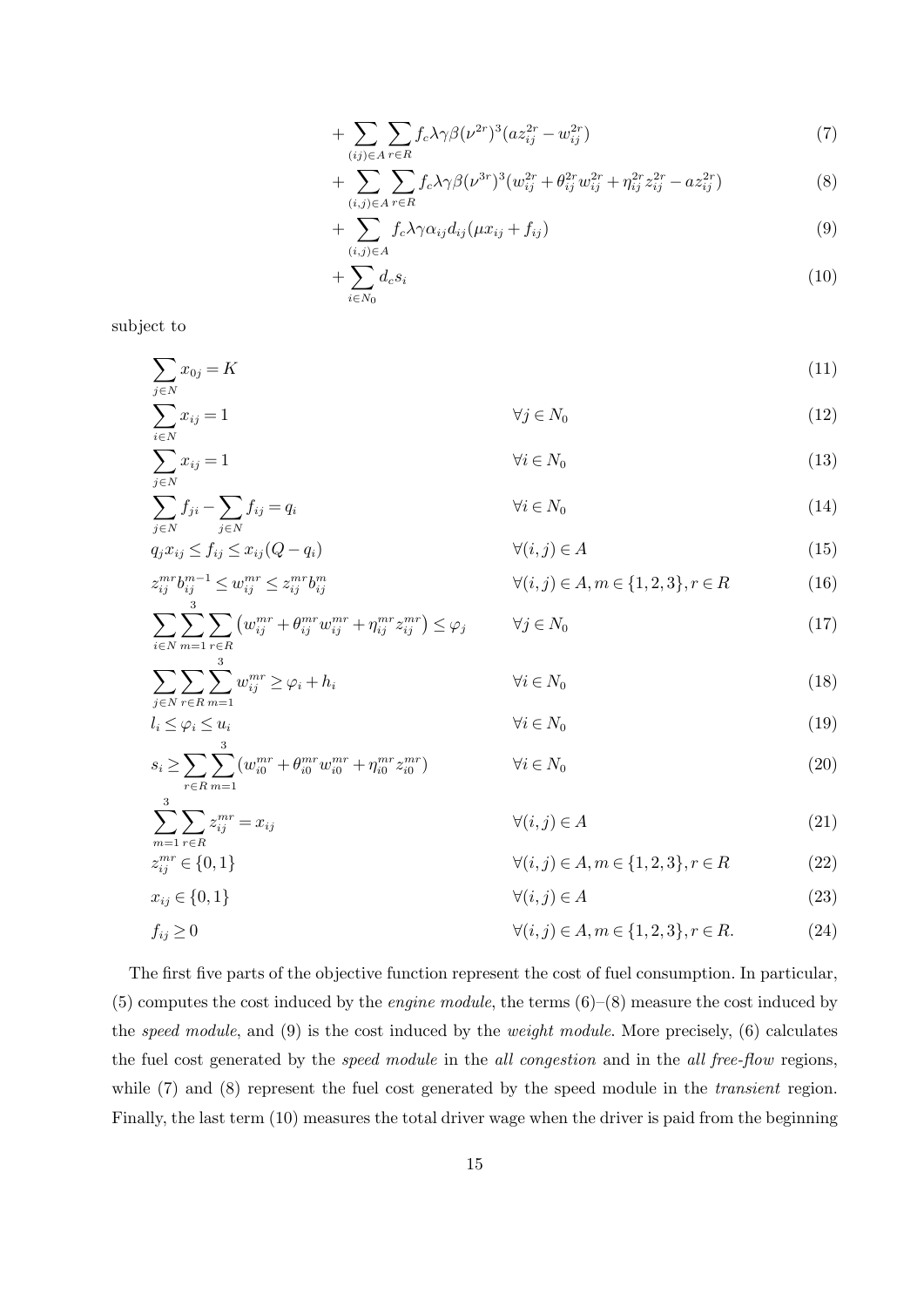of the time horizon. In contrast, if the driver was paid from its departure time, the total driver wage would be  $\sum_{i \in N_0} d_c s_i - \sum_{j \in N_0} \sum_{r \in R} \sum_{m=1}^3 d_c w_{0j}^{mr}$ .

Constraint (11) indicates that exactly *K* vehicles depart from the depot. Constraints (12) and (13) guarantee that each customer is visited exactly once. Constraints (14) and (15) model the flow on each arc, and ensure that vehicle capacities are respected. The boundary conditions on the departure time are imposed by constraint (16). Constraints (17) and (18) are used to express the temporal relationship between arrival time and service time, and between service time and departure time, respectively. The time windows restrictions at customer nodes are imposed by constraint (19). Constraint (20) computes the time at which the vehicle returns to the depot. The relationship between speed and arc-traversal variables is expressed by constraint (21). Finally, constraints (22)–(24) enforce the integrality and nonnegativity restrictions on the variables.

We provide a numerical analysis of the performance of this formulation in Section 7.

# **5. Analytical Results based on a Single-Arc Network**

We now consider a special case of the TDPRP on a network with two nodes, i.e., the depot and one customer node. The aim is to gain insights by analyzing this special case of the problem; as will be shown in Sections 6 and 7, the results obtained in this section are useful for optimizing the TDPRP on a fixed route and for improving the computational performance of the integer linear programming formulation.

We minimize the cost of going from the depot to the customer node (hence, ignoring the return trip to the depot). The customer node has a time window [*l, u*]. Service time at the customer node is equal to *h* (in this section it can be set equal to zero without loss of generality but we include it because it becomes a relevant variable for the problem presented in Section 6). We assume, without loss of generality, that the demand at the customer is equal to zero and that there is a two-level speed profile with an initial congestion period *a*, as described in Section 2.1.

In this special case there are only two decision variables: the departure time *w* from the depot and the free-flow speed  $v_f$  for the vehicle serving the customer. We must have  $v_f \in [0, v_m]$  and  $w \geq \epsilon$ , where  $\epsilon \geq 0$  is the earliest time at which the vehicle can leave the depot. For example  $\epsilon$  can represent loading time at the depot. We refer to  $\epsilon$  as the beginning of the planning horizon; *w* –  $\epsilon$ is the (strategic) waiting time at the depot. Without loss of generality we assume that  $a \geq \epsilon$  and  $\epsilon \leq l \leq u \leq \infty$  (for example, if  $a < \epsilon$ , then the problem can be solved by setting  $a = \epsilon$ ).

Our objective is to minimize the total cost function  $TC(w, v_f)$  so that the arrival time at the customer node does not exceed *u*. In other words, the optimization problem is

minimize 
$$
\underset{0 \le v_f \le v_m}{\text{minimize}} \, \underset{0 \le v_f \le v_m}{\text{max}} \, TC(w, v_f) = f_c F(w, v_f) + d_c W(w, v_f)
$$
\nsubject to 
$$
T(w, v_f) + w \le u,
$$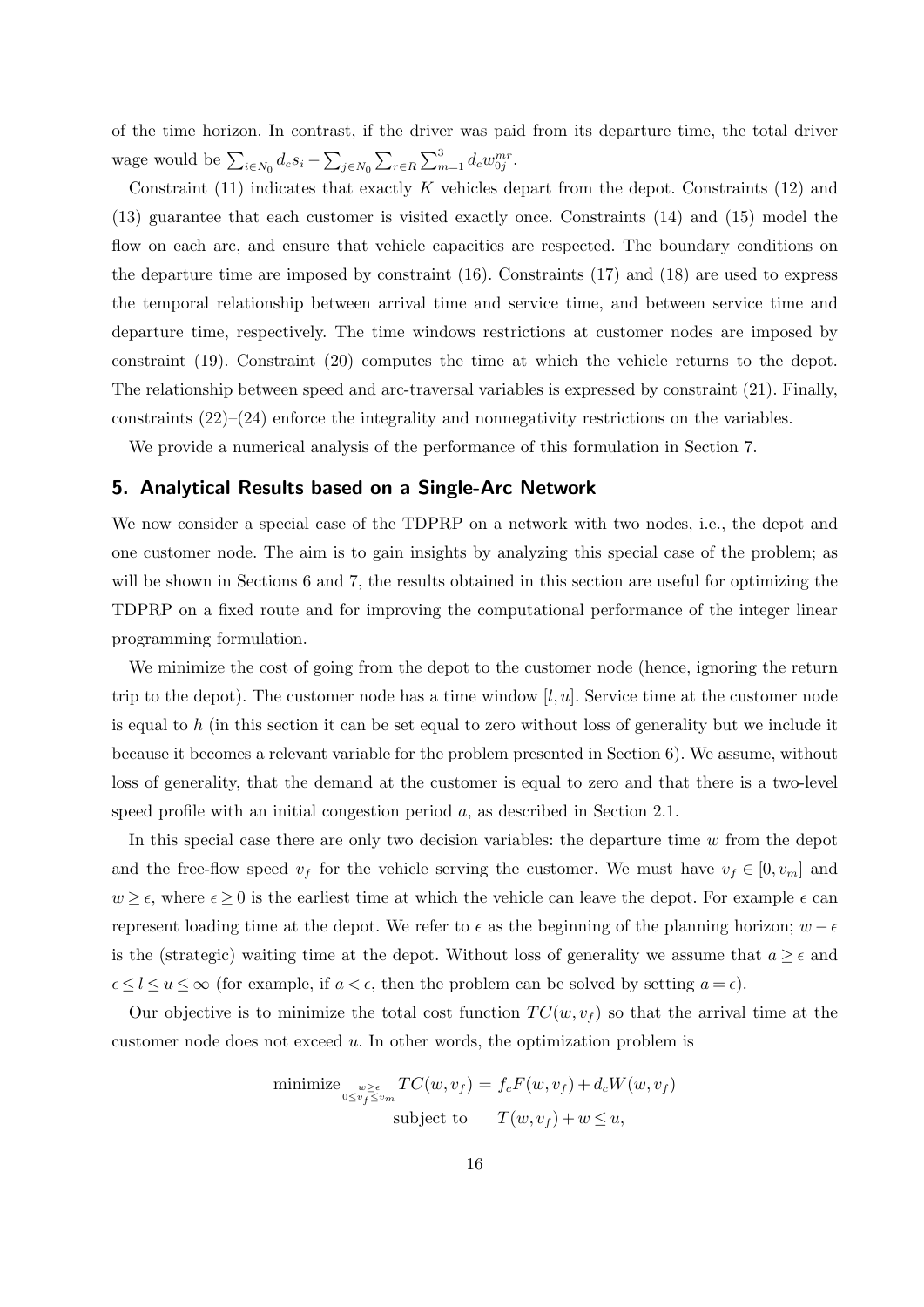where F and T are as defined in Section 2 and  $W(w, v_f)$  denotes the time for which the driver is paid. If the driver is paid from the beginning of the time horizon (i.e.,  $\epsilon$ ), then  $W(w, v_f)$  $\max \{w - \epsilon + T(w, v_f), l - \epsilon\} + h$ . If the driver is paid from his departure time (i.e., *w*), then  $W(w, v_f) = \max\{T(w, v_f), l - w\} + h.$ 

For the single-arc problem to be feasible, the vehicle must be able to reach the customer node by time *u* if it does not wait at the depot, i.e. if  $w = \epsilon$ . By leaving immediately, the vehicle is either (i) in the *all congestion* region, i.e., when  $\epsilon \le a - d/v_c$ , in which case  $u \ge \epsilon + d/v_c$ , or (ii) in the *transient* region, i.e., when  $\epsilon \ge a - d/v_c$ , in which case  $u \ge a + (d - (a - \epsilon)v_c)/v_m$ . We can summarize these two conditions as follows:  $u \ge \min\{a, \epsilon + d/v_c\} + (d - (a - \epsilon)v_c)^{+}/v_m$ . In what follows we assume that this condition is satisfied.

Let  $v_w^u$  be the free-flow speed required for the driver to arrive at the customer exactly at time  $u$ when leaving the depot at time *w*. Then

$$
v_w^u = \begin{cases} \frac{d - (a - w)^+ v_c}{u - \max\{a, w\}}, & \text{if } w \in [\max\{\epsilon, a - d/v_c\}, u] \text{ and } u > a \\ \infty, & \text{otherwise.} \end{cases}
$$

Similarly, let  $v_w^l$  be the free-flow speed required for the driver to arrive at the customer exactly at time *l* when leaving the depot at *w*. Then

$$
v_w^l = \begin{cases} \frac{d - (a - w)^+ v_c}{l - \max\{a, w\}}, & \text{if } w \in [\max\{\epsilon, a - d/v_c\}, l] \text{ and } l > a \\ \infty, & \text{otherwise.} \end{cases}
$$

The departure time *w* from the depot must be such that  $v_w^u \leq v_m$  otherwise it is not possible to arrive by time *u*. Let  $w_m^u$  denote the time at which the vehicle needs to depart from the depot to reach the customer at exactly time *u*, driving at free-flow speed  $v_m$ .

$$
w_m^u = \begin{cases} u - \frac{d}{v_m}, & \text{if } v_m \ge v_a^u \text{ and } u > a \\ a - \frac{d - (u - a)v_m}{v_c}, & \text{if } v_m < v_a^u \text{ and } u > a \\ u - \frac{d}{v_c} & \text{if } \epsilon \le u \le a. \end{cases}
$$

In other words,  $w_m^u$  is an upper bound on the departure time, i.e., for a value of the departure time *w* to be feasible we need  $w \in [\epsilon, w_m^u)$ . Similarly let  $w_m^l$  be the maximum departure time such that the driver arrives exactly at time *l* driving at free-flow speed  $v_m$ :

$$
w_m^l = \left\{ \begin{matrix} l - \frac{d}{v_m}, & \text{if } v_m \geq v_a^l \text{ and } l > a \\ a - \frac{d - (l - a)v_m}{v_c}, & \text{if } v_m < v_a^l \text{ and } l > a \\ l - \frac{d}{v_c} & \text{if } \epsilon \leq l \leq a. \end{matrix} \right.
$$

We first determine the optimal free-flow speed  $v_f$  for a given departure time  $w \in$  $[\max{\epsilon, a - d/v_c}, w_m^u]$ . As shown in Lemma 1, this can be done by comparing the speed levels  $v_w^l$  and  $v_w^u$  to two key speed levels:  $\bar{v} = ((f_c \lambda k N_e V + d_c)/2 f_c \lambda \beta \gamma)^{1/3}$  and  $\underline{v} = (k N_e V / 2 \beta \gamma)^{1/3}$ . The speed level  $\bar{v}$  minimizes fuel and driver costs, i.e.,  $TC$ , in the absence of any time window, whereas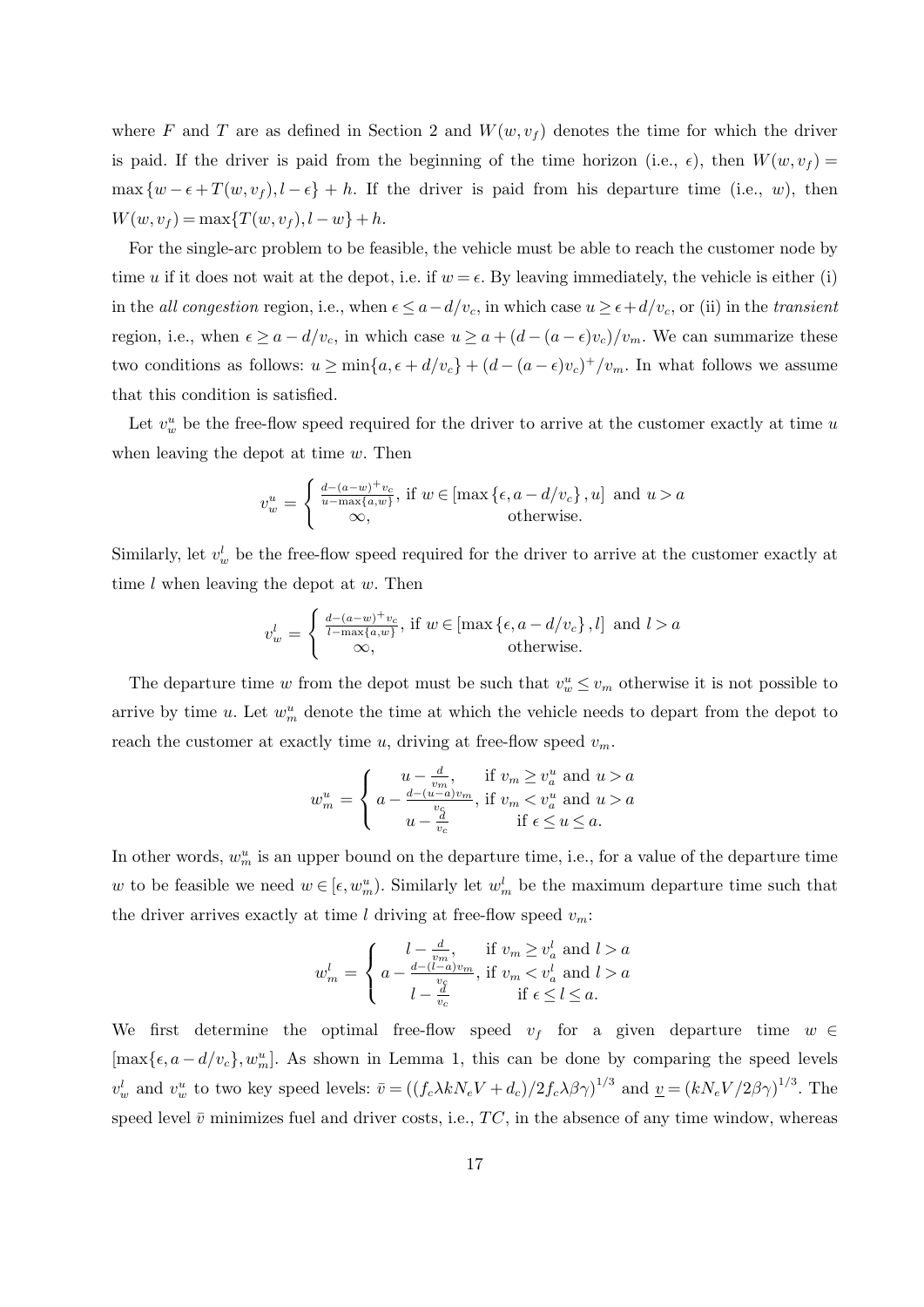the speed  $\underline{v}$  minimizes fuel consumption only, i.e.,  $F$ , in the absence of any time windows. Both values are independent of the departure time *w*. These speed values have previously been identified by Demir et al.(2012).

LEMMA 1. *Consider a single-arc TDPRP instance and a departure time w such that*  $w \in$  $[\max{\{\epsilon, a - d/v_c\}}, w_m^u]$ *. There are four cases: (i) if*  $v_w^l \leq \underline{v}$  then the optimal free-flow speed is  $\min\{v_m, \underline{v}\}\,$ , (ii) if  $\underline{v} \leq v_w^l \leq \overline{v}$  then the optimal free-flow speed is  $\min\{v_m, v_w^l\}$ , (iii) if  $v_w^u \leq \overline{v} \leq v_w^l$ then the optimal free-flow speed is  $\min\{v_m, \bar{v}\},\ (iv)\ \text{if}\ \bar{v}\leq v_w^u$  then the optimal speed is  $v_w^u$ .

Note that the optimal speed for a given departure time does not depend on the driver wage policy. Using Lemma 1, we can reduce the problem of minimizing TC to a unidimensional optimization problem, that is, we set *w* as the unique decision variable.

We now provide the full characterization of the optimal solution. Let  $S = (w^*, v_f^*)$  denote a solution, where  $w^*$  is the optimal departure time and  $v_f^*$  is the optimal free-flow speed, Theorem 1 provides the solution when the driver is paid from the beginning of the time horizon, i.e, from time *ϵ*, and Theorem 2 provides the solution when the driver is paid from his departure time i.e., from time *w*. Observe that whenever the vehicle traverses the entire arc during the congestion period, the free-flow speed is never used but we may still write  $S = (w^*, v_f^*)$ , with  $v_f^*$  being equal to any positive value.

Theorem 1. *Consider a single-arc TDPRP instance. If the driver is paid from the beginning of the time horizon, the optimal solution depends mainly on the relative values of the nine speed levels:*  $v_m, v_z, \bar{v}, \hat{v} = ((kN_eV + \beta\gamma v_c^3)/3\beta\gamma v_c)^{1/2}, \check{v} = ((f_c\lambda kN_eV + d_c + f_c\lambda\beta\gamma v_m^3)/3f_c\lambda\beta\gamma v_m)^{1/2}$ ,  $v_e^l, v_a^l$  $v_{\epsilon}^{u}$  and  $v_{a}^{u}$  and is given in Table 11 in Appendix A.

Theorem 1 suggests that, when the driver is paid from the beginning of the time horizon, there are four important free-flow speed values:  $\bar{v}$ ,  $\bar{v}$ ,  $\hat{v}$  and  $\tilde{v}$ , which only depend on the values from Table 1. In particular, the first two values are defined as in Lemma 1, and the latter two are comparison parameters. The intuition is as follows. Delaying the departure of the driver has two effects: on the one hand, it may increase the driver costs as the driver is paid for a longer period of time; on the other hand, it may reduce the time spent driving in congestion, allowing the driver to reach a higher average driving speed and spend less time on the road. The engine module component of the emission costs is decreasing in the departure time, whereas the driver costs and speed module are increasing in it. As a result, the overall impact on the total cost depends on the trade-off between these costs. More specifically, when  $v_m \leq \overline{v}$  ( $v_m > \overline{v}$ ), the total cost function is initially decreasing in the *transient* region (where both effects are active) only if  $\hat{v} \geq \tilde{v}$  ( $\hat{v} \geq \overline{v}$ ). In this case, it may be beneficial to postpone the departure time past time  $\epsilon$  because the drop in the engine module part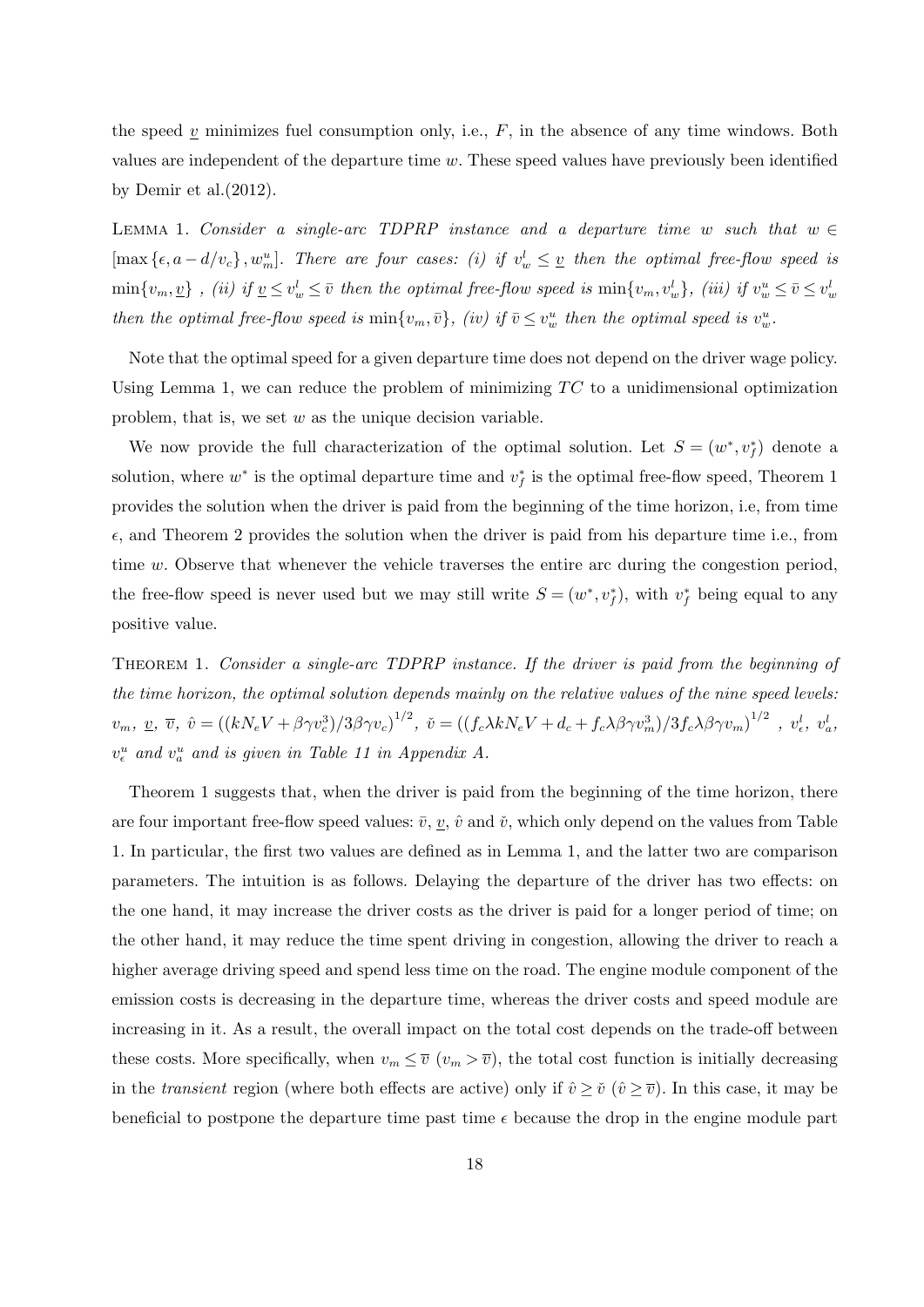of the emission costs more than offsets the increase in driver costs and speed module.

Beside the speeds just described, the optimal solution also depend on other four free-flow speed values:  $v_{\epsilon}^l$ ,  $v_{\epsilon}^u$ ,  $v_a^l$ , and  $v_a^u$ , which only depend on the instance parameters, that is, l, u, d and a.

Theorem 2. *Consider a single-arc TDPRP instance. If the driver is paid from his departure time, the optimal solution depends mainly on the relative values of the eight speed levels:*  $v_m$ ,  $v_r$ ,  $\bar{v}$ ,  $\bar{v}$  $((f_c \lambda k N_e V + d_c + f_c \lambda \beta \gamma v_c^3)/3f_c \lambda \beta \gamma v_c)^{1/2}$ ,  $v_c^l$ ,  $v_a^l$ ,  $v_e^u$  and  $v_a^u$  and is given in Table 12 in Appendix *A.*

When the driver is paid from his departure time, delaying departure does not lead to an increase in driver costs. In fact it may lead to a decrease since waiting may mean less driving in congestion and therefore spending less time on the road. In this case the trade-off is between the speed module of the emission costs, which is increasing in the departure time, and the driver costs and engine module which are decreasing.

We make the following remarks about the optimal solutions under both driver wage policies.

REMARK 1. Consider a single-arc TDPRP instance.

• If there is no time window, i.e.  $l = 0$  and  $u = \infty$ , and the driver is paid from the beginning of the time horizon, then one of the following two solutions is optimal: either leave the depot immediately  $(w^* = \epsilon)$ , or wait until the end of the congestion period  $(w^* = a)$ . In both cases the optimal speed is  $\bar{v}$ . Differently, when the driver is paid from his departure time, leaving the depot at the end of the congestion period  $(w^* = a)$  and driving at free-flow speed  $\overline{v}$  is optimal.

• When the driver is paid from the beginning of the time horizon, there always exists an optimal solution where the driver leaves at or before the end of the congestion period, i.e., at time  $w^* \leq a$ . However, when the driver is paid from his departure time, it may be optimal to leave the depot after the end of the congestion period, i.e., at time  $w > a$ .

• The optimal departure time when the driver is paid from the beginning of the time horizon is at most equal to the optimal departure time when the driver is paid from his departure time. This is due to the fact that there is an extra incentive to delay departure when the driver is paid from his departure time, which is to reduce the driver costs.

• If there is no congestion period, the TDPRP reduces to the PRP. In this case, our results show that, when the driver is paid from the beginning of the time horizon, there always exists an optimal solution where the driver leaves the depot immediately, i.e.,  $w^* = \epsilon$ . However, this result is not true when the driver is paid from his departure time. In this case, even in the absence of congestion, it may be optimal to delay the departure of the vehicle in order to save on the driver costs, when leaving at time  $\epsilon$  would lead to a pre-service waiting time at the customer node.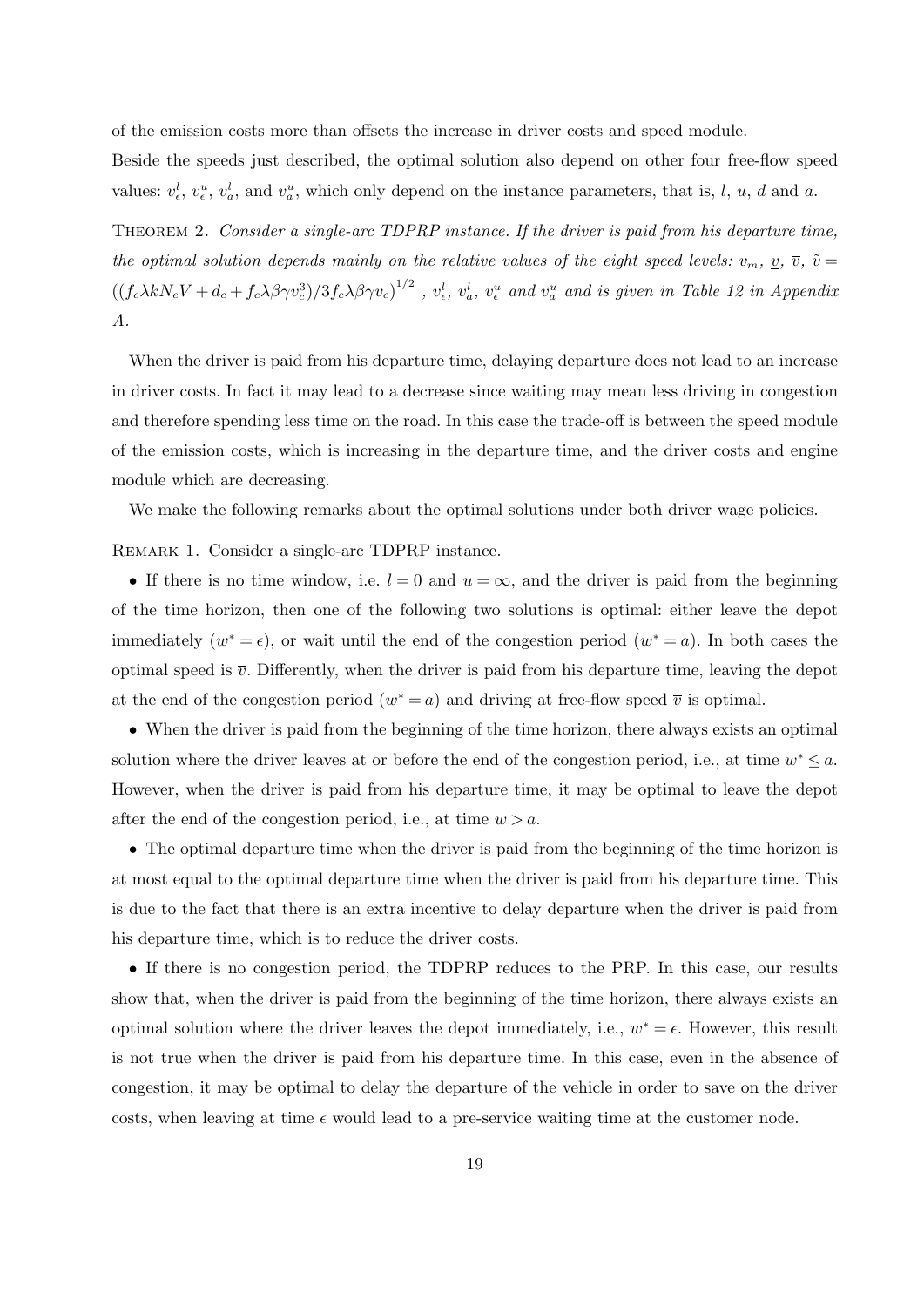• The results of this section also apply to the case where emission costs are ignored (i.e., if  $f_c$  is set to 0) so that the objective function reduces to minimizing only the driver cost, that is, Theorems 1 and 2 can be used to obtain an optimal solution (note that  $\overline{v} = \check{v} = \tilde{v} = \infty$  in this case). When the driver is paid from the beginning of the time horizon, it is always optimal for him to leave immediately and drive at speed  $v_m$ . However, when the driver is paid from his departure time, it may be optimal to wait at the depot.

The following theorem establishes the relationship between the optimal departure time and the time window [*l, u*].

THEOREM 3. *The (earliest) optimal departure time from the depot w<sup>\*</sup> is non-decreasing in l and u. The optimal free-flow speed v ∗ (whenever it is used) is non-increasing in l and u.*

The following example illustrates how the optimal solution to the TDPRP varies with *l* and *u*.

EXAMPLE 1. The parameters in Table 1 imply that  $v = 55.19 \text{ km/h}$  and  $\bar{v} = 75.34 \text{ km/h}$ . Let  $\epsilon = 0$ ,  $d = 100 \text{ km}$ ,  $v_c = 19 \text{ km/h}$   $v_m = 130 \text{ km/h}$  and  $a = 10000$  seconds. This implies that  $\hat{v} = 77.58$ km/h and  $\tilde{v} = 122.99$  km/h. Table 7 shows the optimal solution as a function of the lower (*l*) and upper (*u*) time windows, given in seconds.

|                        |                         |                                     |                                                    | Driver paid from the beginning of the time horizon     | Driver paid from departure time               |                                                                            |                                                   |  |  |
|------------------------|-------------------------|-------------------------------------|----------------------------------------------------|--------------------------------------------------------|-----------------------------------------------|----------------------------------------------------------------------------|---------------------------------------------------|--|--|
|                        | $\mathfrak{u}$          | $w^*$                               | $v_{\rm f}$                                        | Arrival Time                                           | $w^*$                                         | $v^*$                                                                      | Arrival Time                                      |  |  |
| 7500                   | 11375                   | $\theta$                            | 123.63 $(v_{\epsilon}^u)$                          | 11375 (u)                                              |                                               | 123.63 $(v_{\epsilon}^u)$                                                  | 11375 (u)                                         |  |  |
| 7500                   | 12500                   | 1260.42 $(< a)$                     | 77.58 $(\hat{v})$                                  | 12500 (u)                                              | 7235.49 ( $)$                                 | 122.99 $(\tilde{v})$                                                       | 12500 (u)                                         |  |  |
| 7500                   | 14700                   | 10000 $(a)$                         | 76.60 $(v_a^u)$                                    | 14700 $(u)$                                            | 10000 $(a)$                                   | 76.60 $(v_u^a)$                                                            | 14700 $(u)$                                       |  |  |
| 7500<br>15000<br>25000 | 70000<br>70000<br>70000 | 10000 (a)<br>10000 (a)<br>10000 (a) | 75.34 $(\overline{v})$<br>72 $(v_a^l)$<br>55.19(v) | 14778.20 $(\in (l, u))$<br>15000 (l)<br>$16523 \ (< l$ | 10000 $(a)$<br>10221.79 (>a)<br>20221.79 (>a) | 75.34 $(\overline{v})$<br>75.34 $(\overline{v})$<br>75.34 $(\overline{v})$ | 14778.20 $(\in (l, u))$<br>15000 (l)<br>25000 (l) |  |  |

**Table 7** Optimal solution  $S = (w^*, v_f^*)$  as a function of lower and upper time window

We see that for low values of *l* and *u*, it is optimal for the driver to leave the depot immediately and arrive at the customer node exactly at time *u*. As *u* increases, it becomes optimal to wait at the depot and eventually arrive between *l* and *u*. Then as *l* is increased, the optimal arrival time becomes exactly *l* and then possibly (when the driver is paid from the beginning of the time horizon) a value less than *l*, meaning that there is a pre-service waiting time.

Based on the properties of single-arc TDPRP instance we derive the following results which also apply to the general case.

### Lemma 2. *Given a TDPRP instance,*

*(i) it is never optimal for drivers to drive at a free-flow speed lower than*  $v$ *;* 

*(ii) if drivers are paid from their departure time, it is never optimal for them to drive on the first arc of a route at a free-flow speed lower than*  $\min{\bar{v}, v_m}$ .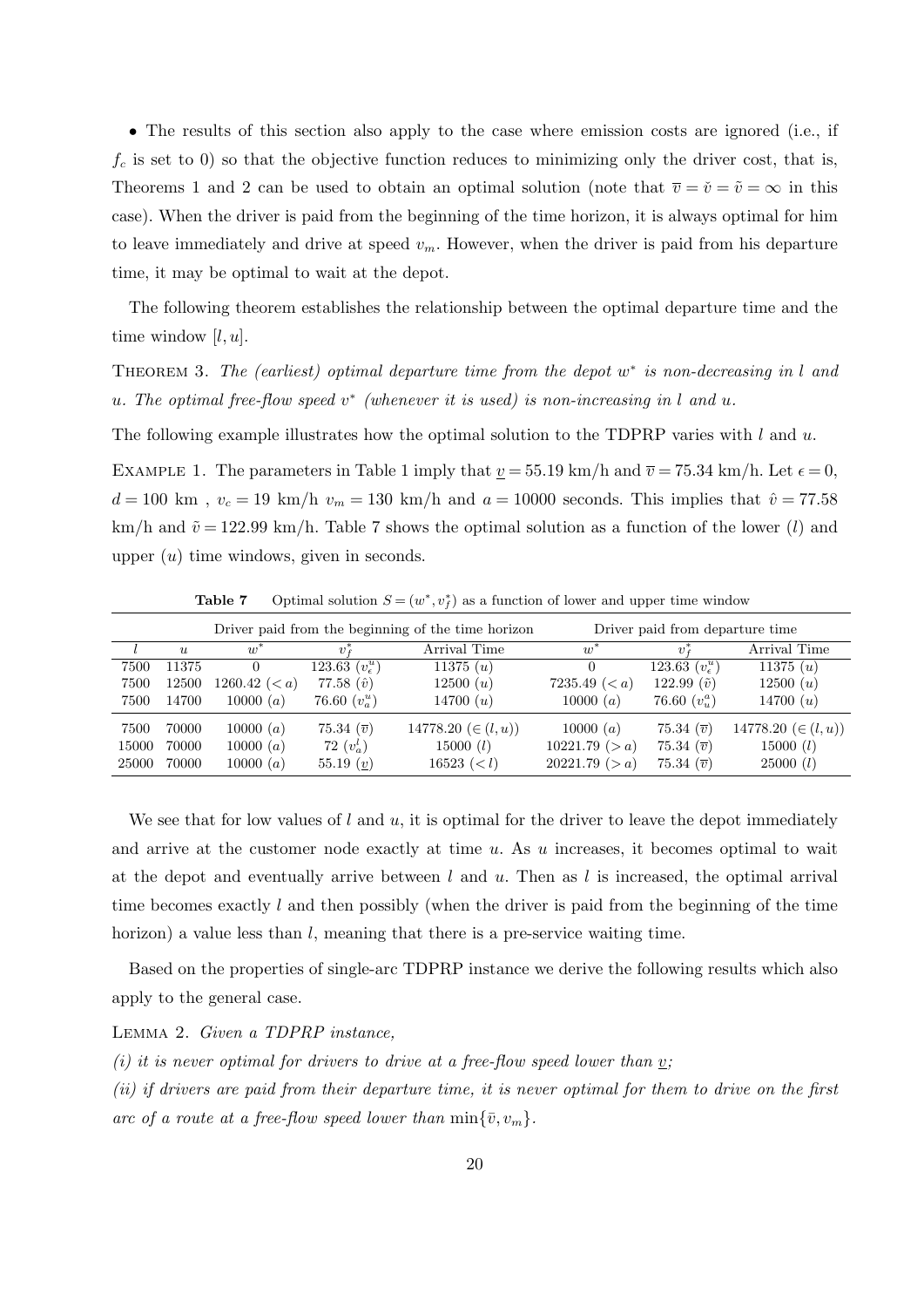These results will be useful to improve the efficiency of the MIP formulation, as discussed in Section 7.

# **6. Departure Time and Speed Optimization on Fixed Routes**

In this section, we consider a special case of the TDPRP where there is only one vehicle and a fixed sequence in which the customer nodes are to be visited. We refer to this problem as the Departure Time and Speed Optimization Problem (DSOP). Let  $(0, 1, \ldots, n, n+1)$  be the fixed sequence of nodes. Node  $n+1$  may be a copy of the depot, implying a return to the origin but this does not have to be the case. Let  $d_i$  denote the distance on arc  $(i, i + 1)$  with  $0 \le i \le n$ . As described in Section 2,  $l_i$ ,  $u_i$  and  $h_i$  are respectively the lower time window limit, the upper time window limit and the service time at node *i*. Without loss of generality the demand values at each nodes are set equal to zero. We assume the driver is paid from the beginning of the time horizon.

The decision variables are (i) the departure time from node *i*, denoted  $w_i$  for  $i = 0, \ldots, n$  and (ii) the free-flow speed driven on arc  $(i, i + 1)$  (if possible), denoted  $v_f^i$  for  $i = 0, \ldots, n$ . We must have  $v_f^i \in [0, v_m]$  for  $i = 0, \ldots, n, w_0 \geq \epsilon$ , where  $\epsilon$  denotes the earliest time the driver can leave the depot, and  $w_i \ge \max\{l_i, w_{i-1} + T(w_{i-1}, v_f^{i-1})\} + h_i$  for  $i = 1, ..., n$ , where  $T(w_{i-1}, v_f^{i-1})$  denotes the travel time of the vehicle between nodes  $i - 1$  and  $i$ .

#### **6.1. Solution methods for the DSOP**

The TDPRP reduces to *K* instances of the DSOP if the route of each of the *K* vehicles is fixed. This means that the DSOP can, in principle, be solved by a commercial optimization software using the MIP model presented in Section 4, where constraints  $(11)$ – $(15)$ ,  $(23)$ , and  $(24)$  are relaxed. Even in this case, however, solving the resulting problem requires considerable computational effort due to the large number of binary decision variables representing the discretized speeds. Furthermore, the precision of the solution depends on the level of discretization of the free-flow speeds. To overcome these limitations, we propose a polynomial time solution method which, in our numerical experiments, has been observed to solve the problem to optimality in every case we have considered. The algorithm builds on the solution to the Speed Optimization Problem (SOP) proposed by Norstad et al. (2010) and Hvattum et al. (2013) for ship routing, which was then adapted to the PRP by Demir et al. (2012). The idea is to compute the optimal solution by recursively adjusting the travel speed for segments of the route until a feasible solution is found. The method is exact provided the total cost function is convex (Hvattum et al., 2013). Unfortunately this is not the case with the TDPRP due to the time dependency. Our proposed method builds on the analytical properties presented in Section 5 and maintains the recursive nature of the algorithm proposed for the SOP.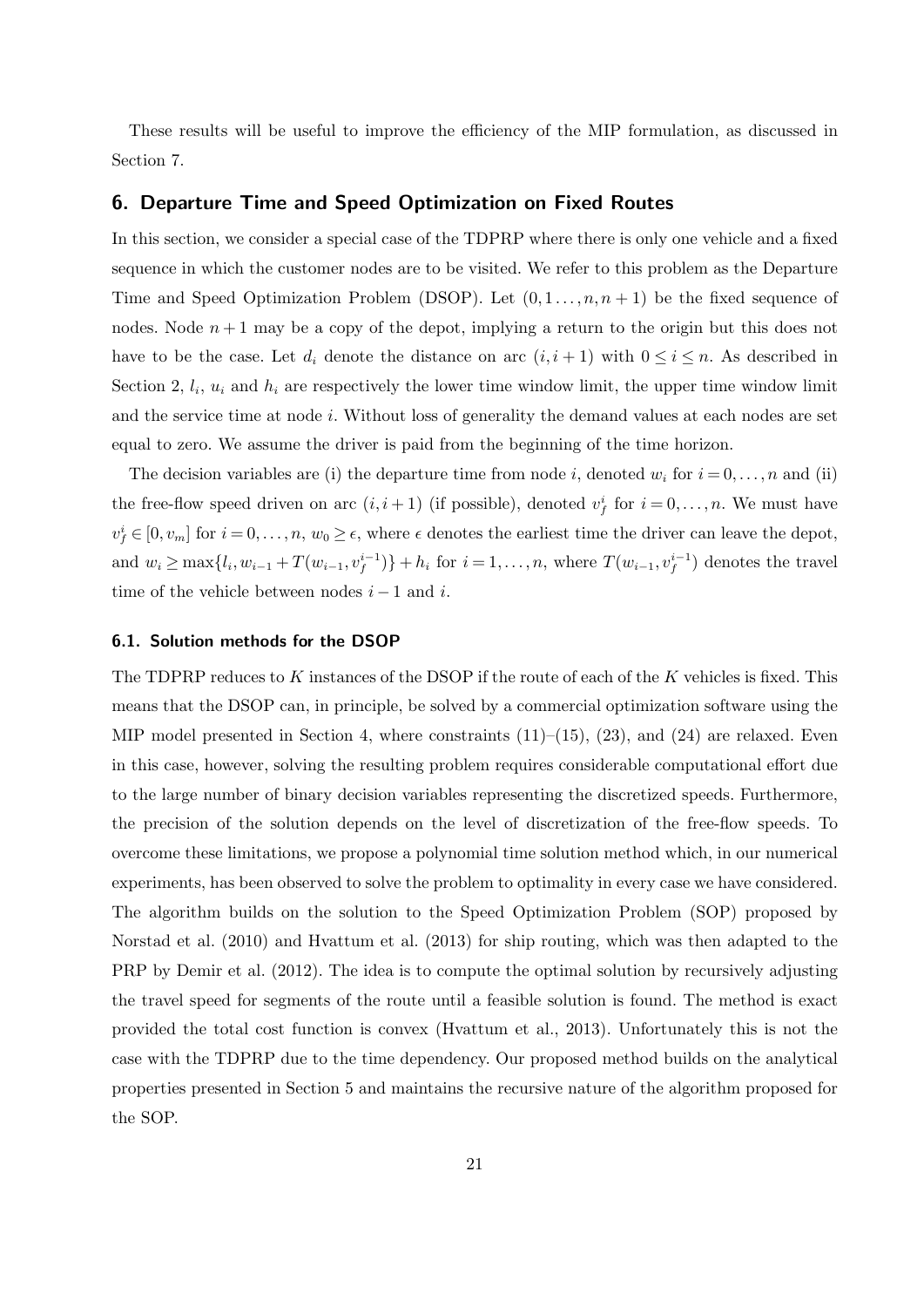The pseudo-code for our DSOP algorithm is provided in Appendix B. A solution to the DSOP problem is obtained by setting  $s = 0$  and  $e = n + 1$ . The DSOP algorithm operates as follows. It first solves a *relaxed* problem without any time windows at intermediary nodes, that is, with only the time window at the end node maintained. This solution is calculated by reducing the problem to a single-arc TDPRP which is solved using Theorem 1. Once the solution to the relaxed problem has been calculated, the algorithm checks whether there are any time window violations at intermediate nodes, i.e., whether the arrival time at node  $i$  is lower than  $l_i$  or higher than  $u_i$ . In case of multiple violations, the algorithm selects the node *p* with the largest violation. The violation is eliminated by calling the algorithm recursively on each side of the node where it occurred, that is, by calling the function for  $(s, \ldots, p)$  and for  $(p, \ldots, e)$  separately.

# **7. Computational Results**

This section presents the results of computational experiments using the integer linear programming formulation of the TDPRP presented in Secion 4 and the DSOP algorithm discussed in Section 6. All tests were carried out using three sets of instances from the PRPLIB (http://www.apollo. management.soton.ac.uk/prplib.htm), with respectively 10, 15 and 20 nodes as described by Demir et al. (2012). All experiments were conducted by using CPLEX 12.1 on a server with 2.93 GHz and 1.1 Gb RAM. The nodes in these instances represent randomly selected cities from the United Kingdom, with real distances. The time windows and service times, however, are randomly generated.

We set CPLEX to run sequentially in deterministic mode in a single thread. A common timelimit of three hours was imposed on all instances. To improve the efficiency of the formulation, we have used preprocessing to reduce the input data space by using the results of Lemma 2. More specifically, we downsize the set of free-flow speed levels R by setting  $v_1 = v$ . We also include the values of the three speed levels  $\bar{v}$ ,  $\hat{v}$  and  $\tilde{v}$  in the set of free-flow speed levels R, whenever these do not exceed the upper speed limit *vm*. Finally, we supplement the formulation with two-node subtour breaking constraints  $x_{ij} + x_{ji} \leq 1, \forall i, j \in N_0, i \neq j$ , as was also done by Bektaş and Laporte  $(2011).$ 

### **7.1. Performance on PRP instances**

This section compares the performance of the proposed formulation for the TDPRP with that of Bektas and Laporte  $(2011)$  for cases where there is no congestion. Table 25 in Appendix D. presents the results of this experiment using 10-node instances. The first two columns of the table are self-explanatory, whereas the columns PRP and TDPRP present the total cost produced by the respective formulations and t(PRP) and t(TDPRP) present the associated computational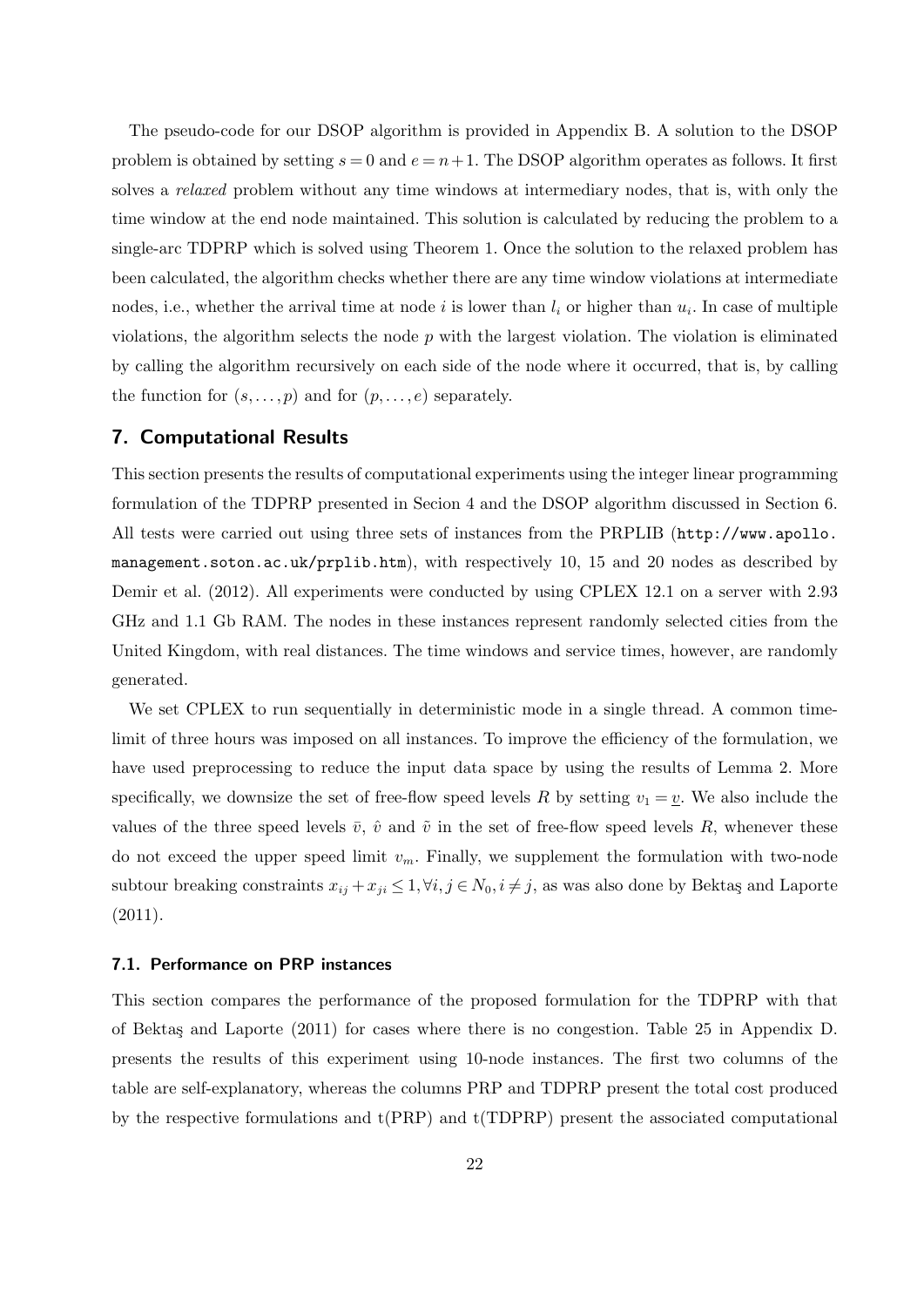times (in seconds) required to solve each instance to optimality. Compared with the mathematical formulation proposed by Bektaş and Laporte (2011), the TDPRP formulation is superior in terms of the computational time required to reach optimality. The average solution time with the new formulation is indeed significantly reduced from 508*.*47 to 5*.*52 seconds. The proposed model also can solve some larger PRP instances to optimality, in particular the 15- and 20-node instances, as shown Section in 7.3. The Bektas and Laporte (2011) formulation could not handle such sizes because of the computational time requirements. One possible explanation for our formulation to be faster, despite being more general, is that it does not include any big-M parameters. Bektas and Laporte (2011) use such a parameter both in the time window constraints and in the calculation of the total travel time.

#### **7.2. Performance of the DSOP algorithm**

We have performed several computational experiments in order to evaluate the performance of our DSOP algorithm. We compare the solutions obtained by our DSOP algorithm (denoted *SA*) with the value obtained with the MIP formulation (denoted *SIP* ). The tests were run on three sets of instances from the PRPLIB. For each set of instances, the time window limits were relaxed by a factor  $\delta$ , i.e.  $l'_i = l_i - \delta(u_i - l_i)$  and  $u'_i = u_i + \delta(u_i - l_i)$ . In order to solve the MIP formulation, three sets (5, 10, and 15) of free-flow speed levels were considered. The results are reported in Table 8 which contains the average percentage deviation *Dev*  $(\%)$  in total costs between  $S_A$  and  $S_{IP}$ , which is calculated as  $100(TC(S_A) - TC(S_{IP}))/TC(S_A)$ , where  $TC(S)$  denotes the total cost of a solution *S*.

| Instances |     | a.         | $v_{c}$ |          | $#$ of speed levels        |    |
|-----------|-----|------------|---------|----------|----------------------------|----|
|           |     | (s)        | (Km/h)  | 5        | 10                         | 15 |
| UK10      | 0.2 | $\Omega$   |         |          | $-0.113 - 0.011 - 0.005$   |    |
| UK10      | 0.3 | -3000      | 15      |          | $-0.106$ $-0.015$ $-0.005$ |    |
| UK10      |     | $0.5$ 3600 | 10      |          | $-0.086$ $-0.009$ $-0.002$ |    |
| UK15      | 0.7 | 3000       | 15      |          | $-0.121 - 0.018 - 0.004$   |    |
| UK20      | 1.0 | 3000       | 15      | $-0.091$ | $-0.018 - 0.008$           |    |

**Table 8** Average *Dev* (%) for three sets of instances

Table 8 shows that in all cases, the deviations are negative, implying that the solution computed with our DSOP algorithm is better than the solution obtained with CPLEX, i.e.,  $TC(S_{IP})$  $TC(S_A)$ . This is because the MIP model optimizes the free-flow speed over a finite set of speed levels, whereas in our algorithm considers speed as a continuous variable. These findings are consistent with our DSOP algorithm reaching the optimal solution in all the problem instances we considered.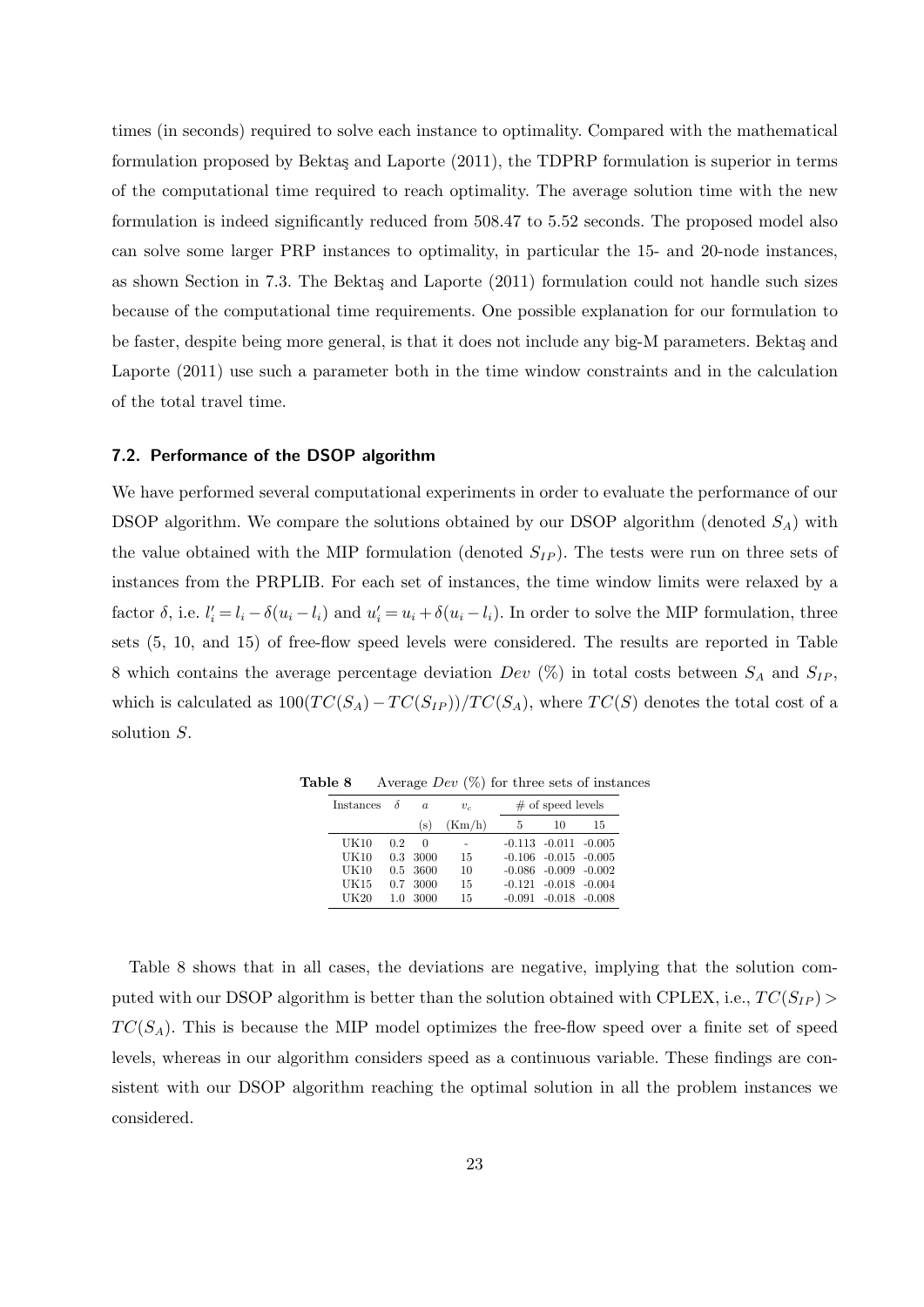#### **7.3. Importance of modeling traffic congestion and impact of driver wage policy**

In this section, we compare the results of cases with and without congestion, as we did in Section 3, using 10-, 15- and 20-node PRP instances. More specifically, by using the integer linear programming formulation described in Section 4, we compute a *time-dependent* optimal solution *SD*. Using the same formulation and fixing the congestion period to zero, we compute an *timeindependent* optimal solution *S<sup>N</sup>* . We note that solving the problem by means of a *time-independent* approach may generate multiple optimal solutions which yield different total costs under a congestion scenario, in which case we select the solution with the minimum waiting time at the depot. For every instance, we assume the same two-level speed profile as defined in Section 2.1, and we consider both driver wage policies. The congestion speed  $v_c$  is set to 10 km/h and we consider two values for the length of the congestion period: 3600 and 7200 seconds. A summary of the results is provided in Tables 9 and 10 (the full results over 60 instances are reported in Tables EC.14–EC.19 in Appendix D). These tables report, for each set of instances the percentage of infeasible solutions  $S_D$  and  $S_N$ , the average computational time (denoted by  $t(S_N)$  and  $t(S_D)$ ) and the average saving of using a *time-dependent* formulation. The latter is calculated as Saving  $\%$  =  $100(TC(S_N) - TC(S_D))/TC(S_N)$ , representing the percentage decrease in costs which results from incorporating traffic congestion into planning vehicles routes and schedules.

**Table 9** Summarized results for three sets of instances with an initial congestion period of 3600 seconds

|                                                                                                       |                                                                             | Drivers paid from the beginning of the time horizon |          |          |        |          | Drivers paid from departure |          |          |        |  |  |
|-------------------------------------------------------------------------------------------------------|-----------------------------------------------------------------------------|-----------------------------------------------------|----------|----------|--------|----------|-----------------------------|----------|----------|--------|--|--|
| Instances                                                                                             |                                                                             | Infeasible Infeasible                               | $t(S_N)$ | $t(S_D)$ | Saving |          | Infeasible Infeasible       | $t(S_N)$ | $t(S_D)$ | Saving |  |  |
|                                                                                                       | $S_N$ %                                                                     | $S_D \%$                                            | S        | S        | %      | $S_N \%$ | $S_D \%$                    | S        | S        | %      |  |  |
| $UK_10$                                                                                               | 30                                                                          | $\theta$                                            | 3.663    | 4.981    | 3.206  | 30       |                             | 3.136    | 4.561    | 6.330  |  |  |
| UK <sub>-15</sub>                                                                                     | 55                                                                          | 5                                                   | 976.610  | 467.797  | 3.478  | 45       |                             | 1148.129 | 668.824  | 5.705  |  |  |
| UK_20 <sup>+</sup><br>1119.881<br>19<br>1527.273<br>2.937<br>24<br>1003.909<br>5.736<br>2179.146<br>0 |                                                                             |                                                     |          |          |        |          |                             |          |          |        |  |  |
|                                                                                                       | <sup>†</sup> Results calculated only on the instances solved to optimality. |                                                     |          |          |        |          |                             |          |          |        |  |  |

**Table 10** Summarized results for three sets of instances with an initial congestion period of 7200 seconds

|                     |            | Drivers paid from the beginning of the time horizon |          |          | Drivers paid from departure |            |            |          |          |        |  |  |
|---------------------|------------|-----------------------------------------------------|----------|----------|-----------------------------|------------|------------|----------|----------|--------|--|--|
| Instances           | Infeasible | Infeasible                                          | $t(S_N)$ | $t(S_D)$ | Saving                      | Infeasible | Infeasible | $t(S_N)$ | $t(S_D)$ | Saving |  |  |
|                     | $S_N$ %    | $S_D \%$                                            | s        | s        | %                           | $S_N$ %    | $S_{D}$ %  | s        | s        | %      |  |  |
| $UK_10$             | 50         | $\theta$                                            | 3.663    | 10.870   | 4.942                       | 50         |            | 3.136    | 8.514    | 15.276 |  |  |
| UK 15               | 80         | 10                                                  | 976.610  | 463.724  | 5.055                       | 85         | 10         | 1148.129 | 714.044  | 14.986 |  |  |
| UK <sub>-20</sub> + | 80         |                                                     | 1527.273 | 3388.063 | 5.310                       | 88         |            | 2179.146 | 3628.597 | 14.910 |  |  |

*†*Results calculated only on the instances solved to optimality.

Tables 9 and 10 show that in the presence of traffic congestion, using a *time-dependent* formulation significantly decreases the percentage of infeasible solutions. Furthermore the results also suggest that if both solutions are feasible, the *time-dependent* one can yield considerable cost savings over the *time-independent* one. The potential cost reduction increases proportionally to the length of the congestion period and can more than double when the driver is paid from his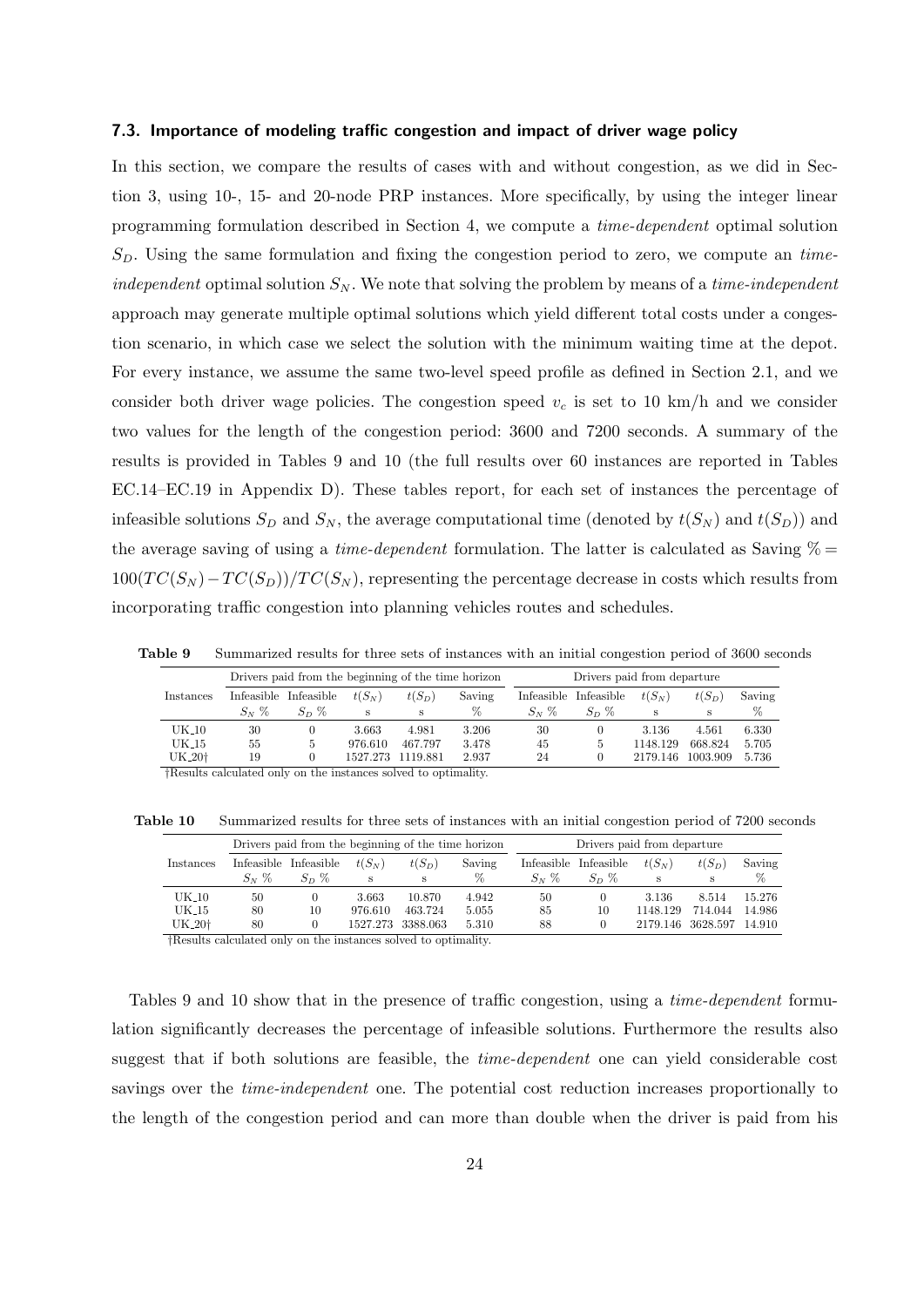departure time. These implications support the assertions made in Section 3 by means of simple examples.

# **8. Conclusions**

We have introduced and analyzed the time-dependent vehicle routing problem with time windows, which considers vehicles traveling under two subsequent periods of congestion and free-flow, respectively, and explicitly accounts for fuel consumption which increases sharply when vehicles travel at slow speed. Since the amount of emissions from a vehicle is proportional to the amount of fuel consumed, the modeling approach adopted in this paper yields solution with reduced greenhouse gas emissions. We emphasize that our results also hold for the time-dependent VRP even if emissions are not considered in the objective function.

We have provided an integer linear programming formulation, which is also valid for the special case of the problem where there is no congestion (e.g., as in the PRP introduced by Bektaş and Laporte 2011). We have presented several examples that motivate idle waiting time, either pre- or post-service, at customer nodes or at the depot, in order to minimize a total cost function incorporating fuel consumption, emissions and driver wages. We have derived a complete characterization of the optimal solution for a single-arc version of the TDPRP, identifying conditions under which it is optimal to wait before departure, and the associated amount of time. The characterization prescribes optimal speed levels under various conditions associated with time windows, the length of the congestion period and the speed limits. The analytical results derived in the paper were used to strengthen the computational performance of the mathematical formulation. Computational results have confirmed that the proposed formulation computationally outperforms the formulation recently proposed for the PRP. Moreover, the analytical expressions for optimal speeds can easily be used as a "rule-of-thumb" for the design of vehicle routes under congestion.

The paper has also described a procedure to optimize departure times and speeds on a fixed route, also building on the analytical results proven for the single-arc version of the problem. The procedure extends previous algorithms specifically designed for the speed-optimization problem (e.g., Norstad et al. (2010), Hvattum et al. (2013) and Demir et al., 2012). The combined departure time and speed optimization problem is significantly more complicated. The pseudocode we have proposed for its solution was empirically shown to run very quickly and consistently provide highly accurate solutions on realistic instances. Our procedure can be embedded within algorithms for the TDPRP, or can be used as a stand-alone routine when vehicle routes have already been fixed. One obvious extension of the paper is to study the problem with multiple time zones where there are multiple occurrences of congestion and free-flow traffic conditions. The most likely case to arise in practice is a four-period problem corresponding to morning congestion, followed by a period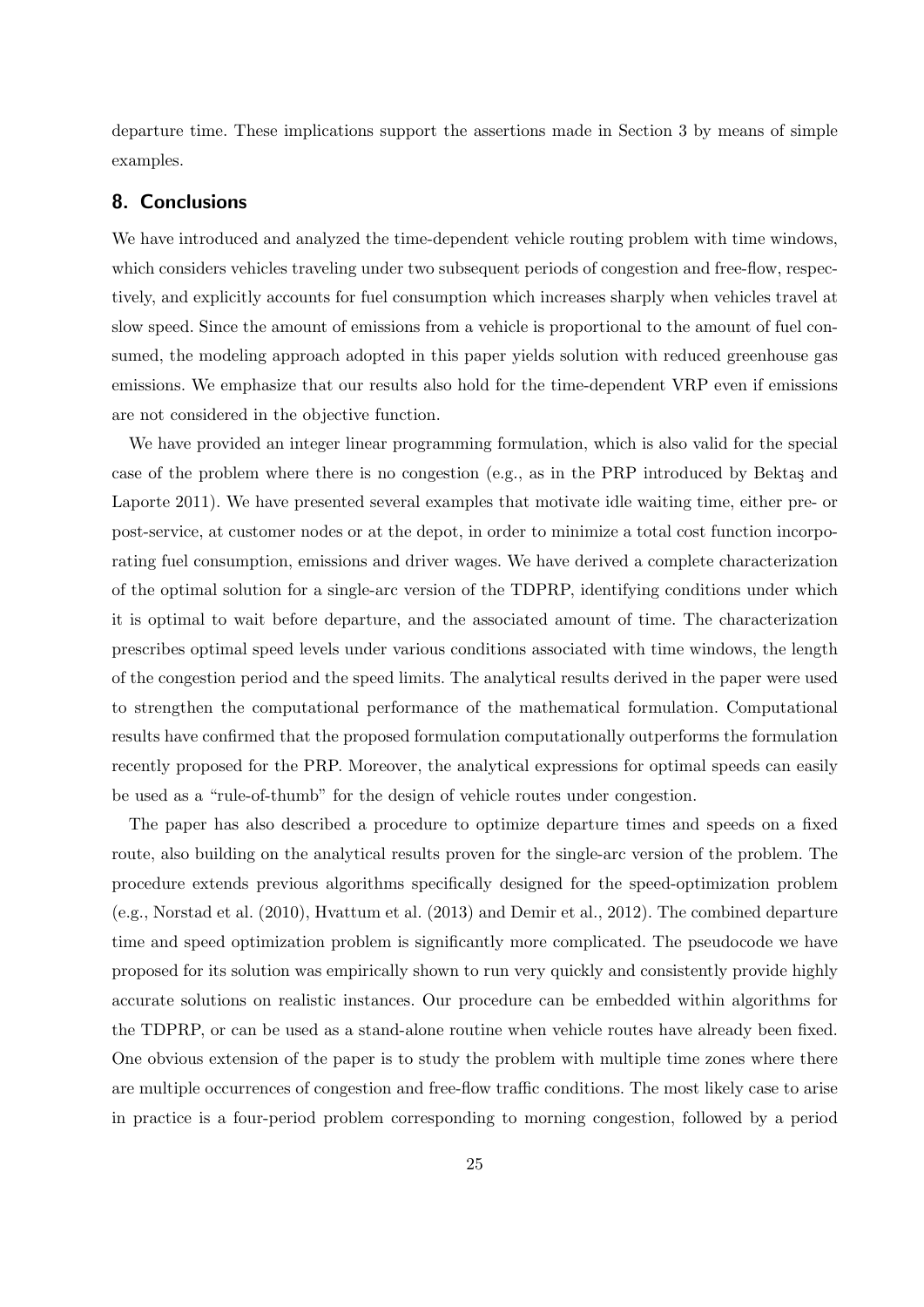free-flow, and a repetition of this pattern in afternoon rush-hour and evening traffic. Our study indicates that this extension is likely to be significantly more complicated to analyze, but our work can serve as a good starting point for its analysis.

| Condition 1     | Condition 2                    | Condition 3                                                                                                         | Condition 4                                | Condition 5                                                                      | Solution                                                                                                    |
|-----------------|--------------------------------|---------------------------------------------------------------------------------------------------------------------|--------------------------------------------|----------------------------------------------------------------------------------|-------------------------------------------------------------------------------------------------------------|
|                 |                                |                                                                                                                     |                                            |                                                                                  |                                                                                                             |
| $l\leq u\leq a$ |                                |                                                                                                                     |                                            |                                                                                  | $(w, v_f)$ where $w \in \left[\epsilon, \max\left\{\epsilon, \left(l - \frac{d}{v_c}\right)\right\}\right]$ |
|                 |                                | $v^u_a \leq v_m$                                                                                                    | $\hat{v} \geq \check{v}$                   |                                                                                  | $(a, v_m)$ or $(\epsilon, v_m)$                                                                             |
|                 | $v_m \leq \overline{v}$        |                                                                                                                     | $\hat{v} \leq \check{v}$                   |                                                                                  | $(\epsilon, v_m)$                                                                                           |
|                 |                                | $v^u_a \geq v_m$                                                                                                    | $\hat{v} \geq \check{v}$                   |                                                                                  | $(w_m^u, v_m)$ or $(\epsilon, v_m)$                                                                         |
|                 |                                |                                                                                                                     | $\hat{v} \leq \check{v}$                   |                                                                                  | $(\epsilon, v_m)$                                                                                           |
|                 |                                |                                                                                                                     | $\hat{v} \geq \overline{v}$                |                                                                                  | $(a,\overline{v})$ or $(\epsilon,\overline{v})$                                                             |
|                 |                                | $v^{\scriptscriptstyle u}_{{\scriptscriptstyle a}} \le \overline{v}$                                                | $\hat{v} \leq \overline{v}$                |                                                                                  | $(\epsilon, \overline{v})$                                                                                  |
|                 |                                |                                                                                                                     | $\hat{v} \leq \overline{v}$                | $v_{\epsilon}^u \leq \overline{v}$                                               | $(\epsilon, \overline{v})$                                                                                  |
| l < a < u       |                                |                                                                                                                     |                                            | $\overline{v^u_{\epsilon}\geq \overline{v}}$                                     | $(\epsilon, v_{\epsilon}^u)$                                                                                |
|                 |                                | $\overline{v} \leq v_a^u \leq v_m$                                                                                  |                                            | $v_{\epsilon}^u \leq \hat{v}$                                                    | $(\hat{w}^u, \hat{v})$ or $(\epsilon, \overline{v})$                                                        |
|                 |                                |                                                                                                                     | $\overline{v} \leq \hat{v} \leq v_a^u$     | $v_{\epsilon}^u \geq \hat{v}$                                                    | $(\epsilon, v_{\epsilon}^{u})$                                                                              |
|                 | $v_m\geq \overline{v}$         |                                                                                                                     | $\hat{v} \geq v_a^u$                       |                                                                                  | $(a, v_u^a) \text{ or } (\epsilon, \overline{v})$                                                           |
|                 |                                |                                                                                                                     |                                            | $\overline{v_\epsilon^u} \leq \overline{v}$                                      | $(\epsilon, \overline{v})$                                                                                  |
|                 |                                |                                                                                                                     | $\hat{v} \leq \overline{v}$                | $v_{\epsilon}^u \geq \overline{v}$                                               | $(\epsilon, v_{\epsilon}^u)$                                                                                |
|                 |                                | $v^u_a \geq v_m$                                                                                                    |                                            | $v_{\epsilon}^u \leq \hat{v}$                                                    | $(\hat{w}^u, \hat{v})$ or $(\epsilon, \overline{v})$                                                        |
|                 |                                |                                                                                                                     | $\overline{v} \leq \hat{v} \leq v_m$       | $v_{\epsilon}^u \geq \hat{v}$                                                    | $(\epsilon, v_{\epsilon}^{u})$                                                                              |
|                 |                                |                                                                                                                     | $\hat{v} \geq v_m$                         |                                                                                  | $\overline{(w_m^u, v_m)}$ or $\overline{(\epsilon, \overline{v})}$                                          |
|                 |                                | $v_a^l \leq v_m$                                                                                                    |                                            |                                                                                  | $(w, v_m)$ where $w \in [a, w_m]$                                                                           |
|                 |                                |                                                                                                                     | $\hat{v} \geq \check{v}$                   |                                                                                  | $(a,v_m)$                                                                                                   |
|                 | $v_m \leq \underline{v}$       | $v^u_a \leq v_m \leq v^l_a$                                                                                         | $\hat{v} \leq \check{v}$                   |                                                                                  | $(w_m^l,v_m)$                                                                                               |
|                 |                                |                                                                                                                     | $\hat{v} \geq \check{v}$                   |                                                                                  | $(w_m^u,v_m)$                                                                                               |
|                 |                                | $v^u_a \geq v_m$                                                                                                    | $\hat{v} \leq \check{v}$                   |                                                                                  | $(w^l_m,v_m)$                                                                                               |
|                 |                                | $v_a^l \leq v_a^l$                                                                                                  |                                            |                                                                                  | $(w, \underline{v})$ where $w \in [a, \underline{w}^l]$                                                     |
|                 |                                |                                                                                                                     |                                            | $v_{\epsilon}^l \leq \hat{v}$                                                    | $(\hat{w}^l, \hat{v})$                                                                                      |
|                 |                                | $\underline{v} \leq v_a^l \leq v_m$                                                                                 | $v_a^l \geq \hat{v}$                       | $v_{\epsilon}^l \geq \hat{v}$                                                    | $(\epsilon, v_{\epsilon}^{\iota})$                                                                          |
|                 |                                |                                                                                                                     | $v_a^l \leq \hat{v}$                       |                                                                                  | $(a, v_a^l)$                                                                                                |
|                 |                                |                                                                                                                     |                                            | $v_{\epsilon}^l \leq \hat{v}$                                                    | $(\widehat{w}^l, \hat{v})$                                                                                  |
|                 |                                | $v_a^u \leq v_m \leq v_a^l$                                                                                         | $\hat{v} \leq v_m$                         | $\hat{v} \leq v_{\epsilon}^l \leq v_m$                                           | $(\epsilon, v_{\epsilon}^l)$                                                                                |
|                 | $v \leq v_m \leq \overline{v}$ |                                                                                                                     |                                            | $v_{\epsilon}^l \geq v_m$                                                        | $(\epsilon, v_m)$                                                                                           |
|                 |                                |                                                                                                                     |                                            | $v_{\epsilon}^l \leq v_m$                                                        | $(w^l_m,v_m)$                                                                                               |
|                 |                                |                                                                                                                     | $v_m \leq \hat{v} \leq \check{v}$          | $\overline{v^l_\epsilon\geq v_m}$                                                | $(\epsilon, v_m)$                                                                                           |
|                 |                                |                                                                                                                     | $\hat{v} > \check{v}$                      |                                                                                  | $(a,v_m)$                                                                                                   |
|                 |                                |                                                                                                                     |                                            | $v_{\epsilon}^l \leq \hat{v}$                                                    | $(\hat{w}^l, \hat{v})$                                                                                      |
|                 |                                |                                                                                                                     | $\hat{v} \leq v_m$                         | $\hat{v} \leq v_{\epsilon}^l \leq v_m$                                           | $(\epsilon, v_{\epsilon}^l)$                                                                                |
|                 |                                |                                                                                                                     |                                            | $v_{\epsilon}^l \geq v_m$                                                        | $(\epsilon, v_m)$                                                                                           |
|                 |                                | $v^u_a \geq v_m$                                                                                                    |                                            | $v_{\epsilon}^l \leq v_m$                                                        | $(w^l_m,v_m)$                                                                                               |
|                 |                                |                                                                                                                     | $v_m \leq \hat{v} \leq \check{v}$          | $v_{e}^{l} \geq v_{m}$                                                           | $(\epsilon, v_m)$                                                                                           |
|                 |                                |                                                                                                                     | $\hat{v} \geq \check{v}$                   |                                                                                  | $(w_m^u,v_m)$                                                                                               |
| a < l < u       |                                | $v_a^l \leq \underline{v}$                                                                                          |                                            |                                                                                  | $(w, v)$ where $w \in [a, w]$                                                                               |
|                 |                                |                                                                                                                     |                                            | $v_{\epsilon}^l \leq \hat{v}$                                                    | $(\hat{w}^{\iota}, \hat{v})$                                                                                |
|                 |                                | $\underline{v} \leq v_a^l \leq \overline{v}$                                                                        | $v_a^l \geq \hat{v}$                       | $v_{\epsilon}^{\tilde{l}} \geq \hat{v}$                                          | $(\epsilon, v_{\epsilon}^l)$                                                                                |
|                 |                                |                                                                                                                     | $v_a^l \leq \hat{v}$                       |                                                                                  | $(a,v_a^l)$                                                                                                 |
|                 |                                |                                                                                                                     |                                            |                                                                                  | $(\hat{w}^l, \hat{v})$                                                                                      |
|                 |                                |                                                                                                                     |                                            | $v_{\epsilon}^l \leq \hat{v}$<br>$\hat{v} \leq v_{\epsilon}^l \leq \overline{v}$ |                                                                                                             |
|                 |                                | $v_a^u \leq \overline{v} \leq v_a^l$                                                                                | $\hat{v} \leq \overline{v}$                | $v_{\epsilon}^l \geq \overline{v}$                                               | $(\epsilon, v_{\epsilon}^t)$                                                                                |
|                 |                                |                                                                                                                     |                                            |                                                                                  | $(\epsilon, \overline{v})$                                                                                  |
|                 |                                |                                                                                                                     | $\hat{v} \geq \overline{v}$                |                                                                                  | $(a,\overline{v})$                                                                                          |
|                 |                                |                                                                                                                     |                                            | $v_{\epsilon}^l \leq \hat{v}$<br>$\hat{v} \leq v_{\epsilon}^l \leq \overline{v}$ | $(\hat{w}^l, \hat{v})$                                                                                      |
|                 |                                |                                                                                                                     | $\hat{v} \leq \overline{v}$                |                                                                                  | $(\epsilon, v_{\epsilon}^l)$                                                                                |
|                 | $v_m\geq \overline{v}$         |                                                                                                                     |                                            | $v_{\epsilon}^u \leq \overline{v} \leq v_{\epsilon}^l$                           | $(\epsilon, \overline{v})$                                                                                  |
|                 |                                | $\overline{v} \leq v_a^u \leq v_m$                                                                                  |                                            | $\overline{v} \leq v_{\epsilon}^u$<br>$v^u \leq \hat{v}$                         | $(\epsilon, v_{\epsilon}^u)$                                                                                |
|                 |                                |                                                                                                                     | $\overline{v} \leq \hat{v} \leq v^{u}_{a}$ |                                                                                  | $(\hat{w}^u, \hat{v})$                                                                                      |
|                 |                                |                                                                                                                     |                                            | $v_{\epsilon}^u \geq \hat{v}$                                                    | $(\epsilon, v_{\epsilon}^u)$                                                                                |
|                 |                                |                                                                                                                     | $\hat{v} \geq v_a^u$                       |                                                                                  | $(a,v_a^u)$                                                                                                 |
|                 |                                |                                                                                                                     |                                            | $v_{\epsilon}^l \leq \hat{v}$                                                    | $(\hat{w}^l, \hat{v})$                                                                                      |
|                 |                                |                                                                                                                     | $\hat{v} \leq \overline{v}$                | $\hat{v} \leq v_{\epsilon}^l \leq \overline{v}$                                  | $(\epsilon, v^l_\epsilon)$                                                                                  |
|                 |                                |                                                                                                                     |                                            | $\overline{v^u_\epsilon \leq \overline{v} \leq v^l_\epsilon}$                    | $(\epsilon, \overline{v})$                                                                                  |
|                 |                                | $v_a^u \geq v_m$                                                                                                    |                                            | $\overline{v} \leq v_{\epsilon}^u$                                               | $(\epsilon, v_{\epsilon}^u)$                                                                                |
|                 |                                |                                                                                                                     | $\overline{v} \leq \hat{v} \leq v_m$       | $\overline{v_{\epsilon}^u} \leq \hat{v}$                                         | $(\hat{w}^u, \hat{v})$                                                                                      |
|                 |                                |                                                                                                                     |                                            | $v_{\epsilon}^u \geq \hat{v}$                                                    | $(\epsilon, v_{\epsilon}^u)$                                                                                |
|                 |                                |                                                                                                                     | $\hat{v} \geq v_m$                         |                                                                                  | $(w_m^u,v_m)$                                                                                               |
|                 |                                | where $\hat{w}^l = a - (d - (l - a)\hat{v})/v_c$ , $\hat{w}^u = a - (d - (u - a)\hat{v})/v_c$ and $w^l = l - d/v$ . |                                            |                                                                                  |                                                                                                             |

**Appendix A: Optimal solution tables**

Table 11 Optimal solution when driver is paid from the beginning of the time horizon.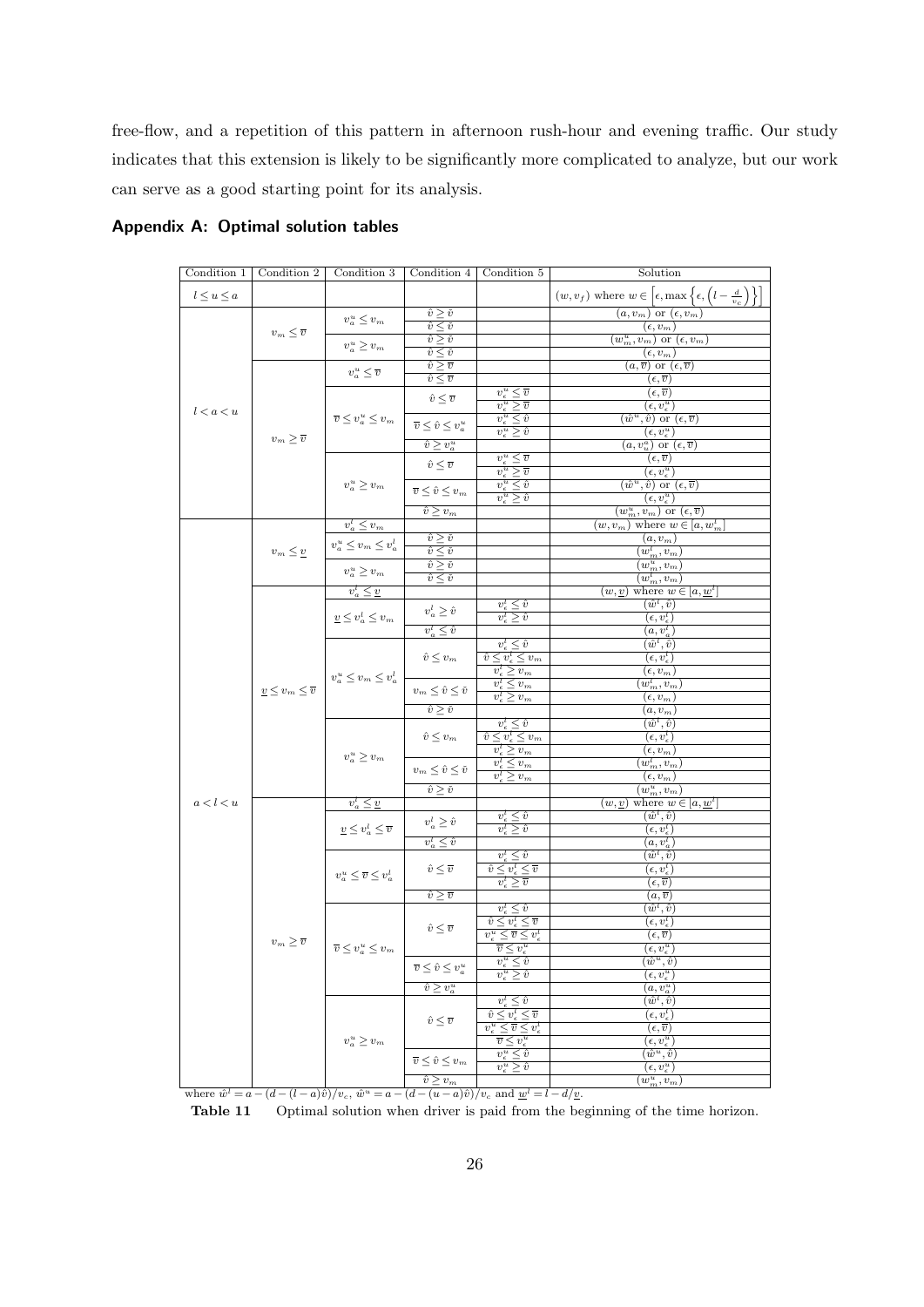| Condition 1       | Condition 2                                | Condition 3                                                                                                                                                                                                                                                                                                                                                | Condition 4                     | Condition 5                                                       | Solution                                                                                                         |
|-------------------|--------------------------------------------|------------------------------------------------------------------------------------------------------------------------------------------------------------------------------------------------------------------------------------------------------------------------------------------------------------------------------------------------------------|---------------------------------|-------------------------------------------------------------------|------------------------------------------------------------------------------------------------------------------|
| $l \leq u \leq a$ |                                            |                                                                                                                                                                                                                                                                                                                                                            |                                 |                                                                   | $(w, v_f)$ where $w \in \left[\max\left\{\epsilon, \left(l-\frac{d}{v_c}\right)\right\}, u-\frac{d}{v_c}\right]$ |
|                   | $v_m \leq \overline{v}$                    | $\begin{array}{c} \displaystyle v^u_a\leq v_m\\ \displaystyle v^u_a\geq v_m \end{array}$                                                                                                                                                                                                                                                                   |                                 |                                                                   | where $w \in [a, w_m^u]$<br>$(w,v_m)$                                                                            |
|                   |                                            |                                                                                                                                                                                                                                                                                                                                                            |                                 |                                                                   | $(\overline{w}^u_m,v_m)$                                                                                         |
|                   |                                            | $v_a^u \leq \overline{v}$                                                                                                                                                                                                                                                                                                                                  |                                 |                                                                   | $(w, \overline{v})$ where $w \in [a, \overline{w}^u]$                                                            |
|                   |                                            |                                                                                                                                                                                                                                                                                                                                                            | $\tilde{v} \leq v_a^u$          | $\frac{v^u_\epsilon \leq \tilde{v}}{v^u_\epsilon \geq \tilde{v}}$ | $(\tilde w^u, \tilde v)$                                                                                         |
| l < a < u         |                                            | $\overline{v} \leq v_a^u \leq v_m$                                                                                                                                                                                                                                                                                                                         |                                 |                                                                   | $(\epsilon, v_{\epsilon}^u)$                                                                                     |
|                   | $v_m \geq \overline{v}$                    |                                                                                                                                                                                                                                                                                                                                                            | $\tilde{v} \geq v_a^u$          |                                                                   | $(a,v_a^u)$                                                                                                      |
|                   |                                            |                                                                                                                                                                                                                                                                                                                                                            | $\tilde{v} \leq v_m$            | $\frac{v^u_\epsilon \leq \tilde{v}}{v^u_\epsilon \geq \tilde{v}}$ | $(\overline{\tilde{w}^u},\tilde{v})$                                                                             |
|                   |                                            | $v^u_a \geq v_m$                                                                                                                                                                                                                                                                                                                                           |                                 |                                                                   | $(\epsilon, v_{\epsilon}^u)$                                                                                     |
|                   |                                            |                                                                                                                                                                                                                                                                                                                                                            | $\overline{\tilde{v} \geq v_m}$ |                                                                   | $(w_m^u,v_m)$                                                                                                    |
|                   |                                            |                                                                                                                                                                                                                                                                                                                                                            |                                 |                                                                   | where $w \in [w_m^l, w_m^u]$<br>$(w,v_m)$                                                                        |
|                   | $v_m \leq v$                               |                                                                                                                                                                                                                                                                                                                                                            |                                 |                                                                   | where $w \in [a, w_m^u]$<br>$(w,v_m)$                                                                            |
|                   |                                            |                                                                                                                                                                                                                                                                                                                                                            |                                 |                                                                   | $\overline{(w_m^u,v_m)}$                                                                                         |
|                   |                                            |                                                                                                                                                                                                                                                                                                                                                            |                                 |                                                                   | where $w \in [w_m^l, w_m^u]$<br>$(w,v_m)$                                                                        |
|                   | $\underline{v} \leq v_m \leq \overline{v}$ |                                                                                                                                                                                                                                                                                                                                                            |                                 |                                                                   | where $w \in [w_m^l, w_m^u]$<br>$(w,v_m)$                                                                        |
|                   |                                            | $\begin{array}{c} \hline v_a^l \leq v_m \\ \hline v_a^u \leq v_m \leq v_a^l \\ \hline v_a^u \geq v_m \\ \hline v_a^l \leq \underline{v} \\ \hline v_a^l \leq v_m \leq v_m \\ \hline v_a^u \geq v_m \\ \hline v_a^u \geq v_m \\ \hline v_a^l \leq \underline{v} \\ \hline v_a^l \leq \overline{v} \\ \hline v_a^u \leq \overline{v} \leq v_a^l \end{array}$ |                                 |                                                                   | where $w \in [a, w_m^u]$<br>$(w,v_m)$                                                                            |
|                   |                                            |                                                                                                                                                                                                                                                                                                                                                            |                                 |                                                                   | $(w_m^u,v_m)$                                                                                                    |
| $a < l < u$       |                                            |                                                                                                                                                                                                                                                                                                                                                            |                                 |                                                                   | where $w \in [\overline{w}^l, \overline{w}^u]$<br>$(w,\overline{v})$                                             |
|                   |                                            |                                                                                                                                                                                                                                                                                                                                                            |                                 |                                                                   | where $w \in [\overline{w}^l, \overline{w}^u]$<br>$(w,\overline{v})$                                             |
|                   |                                            |                                                                                                                                                                                                                                                                                                                                                            |                                 |                                                                   | $(w, \overline{v})$ where $w \in [a, \overline{w}^u]$                                                            |
|                   |                                            |                                                                                                                                                                                                                                                                                                                                                            | $\tilde{v} \leq v_a^u$          | $v_{\epsilon}^u \leq \tilde{v}$                                   | $(\tilde w^u, \tilde v)$                                                                                         |
|                   | $v_m \geq \overline{v}$                    | $\overline{v} \leq v_a^u \leq v_m$                                                                                                                                                                                                                                                                                                                         |                                 | $\overline{v^u_{\epsilon} \geq \tilde{v}}$                        | $(\epsilon, v_{\epsilon}^u)$                                                                                     |
|                   |                                            |                                                                                                                                                                                                                                                                                                                                                            | $\tilde{v} \geq v_a^u$          |                                                                   | $\frac{\left(a,v_a^u\right)}{\left(\tilde{w}^u,\tilde{v}\right)}$                                                |
|                   |                                            |                                                                                                                                                                                                                                                                                                                                                            | $\tilde{v} \leq v_m$            | $\frac{v^u_\epsilon \leq \tilde{v}}{v^u_\epsilon \geq \tilde{v}}$ |                                                                                                                  |
|                   |                                            | $v_a^u \ge v_m$                                                                                                                                                                                                                                                                                                                                            |                                 |                                                                   | $(\epsilon, v^{\overline{u}}_\epsilon)$                                                                          |
|                   |                                            |                                                                                                                                                                                                                                                                                                                                                            | $\overline{\tilde{v}\geq v_m}$  |                                                                   | $\left[w_{m}^{u},v_{m}\right]$                                                                                   |
|                   |                                            | where $\tilde{w}^u = a - (d - (u - a)\tilde{v})/v_c$ and $\overline{w}^u = u - d/\overline{v}$ .                                                                                                                                                                                                                                                           |                                 |                                                                   |                                                                                                                  |



**Appendix B: Pseudocode for the DSOP procedure**

```
Algorithm DSOP algorithm part 1
1: procedure DSOP(s, e, \epsilon)<br>2: [r, w_s, \ldots, w_{e-1}, v_s^s, \ldots]2: [r, w_s, \ldots, w_{e-1}, v_f^s, \ldots, v_f^{e-1}] ← SOLVE<sub>-RELAXED</sub> (s, e, \epsilon);
3: violation \leftarrow 0, p \leftarrow 0;4: for i ← r + 1 to e − 1 do<br>5: q_i ← max{0, l_i – w_{i-1}5: g_i \leftarrow \max\{0, l_i - w_{i-1} - T_{i-1}, w_{i-1} + T_{i-1} - u_i\};<br>6: if g_i > violation then
 6: if g_i > violation then<br>7: violation \leftarrow a_i, p \leftarrow7: violation \leftarrow g_i, p \leftarrow i;<br>8: end if
8: end if
9: end for
10: if violation > 0 and w_{p-1} + T_{p-1} < l_p then 11: u \leftarrow l:
                 u_p \leftarrow l_p;
12: [w_s^*, \ldots, w_{p-1}^*, v_f^{s*}, \ldots, v_f^{p-1*}] ← DSOP(s, p, ε);
13: \epsilon \leftarrow \max\{w_{p-1}^* + T_{p-1}, l_p^* + h_p;14: a
                 a' \leftarrow \max\{\epsilon, a\};15: [w_p^*, \ldots, w_{e-1}^*, v_f^{p*}, \ldots, v_f^{e-1*}] \leftarrow \text{DSOP}(p, e, \epsilon);16: end if
17: if violation > 0 and w_{p-1} + T_{p-1} > u_p then 18: l_p \leftarrow u_p;
18: l_p \leftarrow u_p;<br>19· \left[w^* \right]19: [w_s^*, \ldots, w_{p-1}^*, v_f^{s*}, \ldots, v_f^{p-1*}] ← DSOP(s, p, \epsilon_s);
20: \epsilon \leftarrow \max\{w_{p-1}^* + T_{p-1}, l_p^* \} + h_p;<br>
21: a' = \max\{\epsilon, a\};21: a
22: [w_p^*, \ldots, w_{e-1}^*, v_f^{p*}, \ldots, v_f^{e-1*}] \leftarrow \text{DSOP}(p, e, \epsilon);23: end if
24: end procedure
```
The DSOP algorithm also uses as inputs the problem parameters  $(a, v_c, d_i$  for  $i = s, \ldots, e 1, l_j, u_j, h_j$  for  $j = s, \ldots, e$ ) but for the sake of conciseness, these are not written as variables in the function declaration. Furthermore, the function SINGLE ARC TDPRP calculates the optimal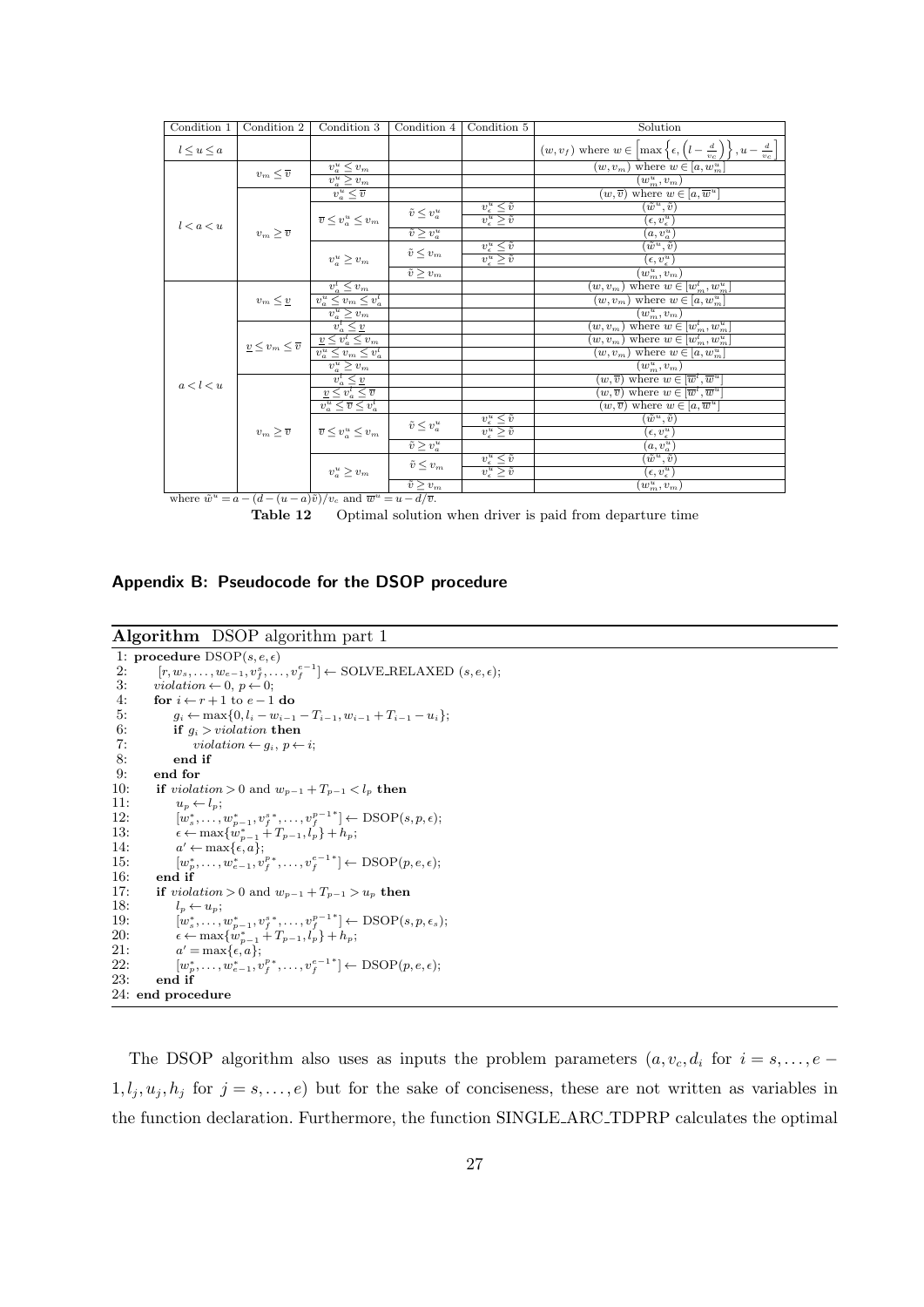**Algorithm** DSOP algorithm part 2

25: **function** SOLVE RELAXED( $s, e, \epsilon_s$ )<br>26:  $k \leftarrow s, i \leftarrow s, \epsilon \leftarrow \epsilon$ . 26:  $k \leftarrow s, j \leftarrow s, \epsilon \leftarrow \epsilon_s;$ <br>27: while  $\epsilon < a - d_s/v_c$ 27: **while**  $\epsilon < a - d_s/v_c$  and  $k < e - 1$  **do** 28:  $k \leftarrow k + 1$ ; 28:  $k \leftarrow k+1;$ <br>29:  $\epsilon \leftarrow \epsilon + d$ 29:  $\epsilon \leftarrow \epsilon + d_{k-1}/v_c + h_k;$ <br>30: end while 30: **end while**<br>31: **while**  $i < j$ while  $j \leq k$  do 32:  $d \leftarrow \sum_{i=j}^{e-1} d_i, h \leftarrow \sum_{i=j+1}^{e-1} h_i, u \leftarrow (u_e - h), l \leftarrow (l_e - h), a' \leftarrow \max\{\epsilon, a\};$ <br>33:  $(w_j, v_j) \leftarrow \text{SINGLE-ARC\_TDPRP } (a, v_c, d, \epsilon, l, u);$ 34: **if**  $w_j \le a - d_j/v_c$  then<br>35:  $w_j \leftarrow \epsilon$ ; 35:  $w_j \leftarrow \epsilon$ ;<br>36: end if 36: **end if** 37: *T*  $T_j^c \leftarrow \min \left\{ (a - w_j)^+, d/v_c \right\}, T_j^f \leftarrow (d - (a - w_j)^+ v_c)^+ / v_j, T \leftarrow T_j^c + \sum_{i=s}^{j-1} d_i / v_c + T_j^f;$ 38:  $TC^j \leftarrow f_c \lambda [\gamma \alpha (\mu + f) \sum_{i=s}^{e-1} d_i + k N_e V T_j + \beta \gamma (v_c^3 (T_f^c + \sum_{i=s}^{j-1} d_i/v_c) + v_j^3 T_j^f)] + d_c \max \{w_j + T_j^c + T_j^f + h, l_e\};$ 39:  $j \leftarrow j + 1;$ 40:  $\epsilon \leftarrow \epsilon + d_{j-1}/v_c + h_j;$ <br>41: end while end while  $TC^t \leftarrow \min\{TC^s, \ldots, TC^k\};$ 43: *w<sup>∗</sup>*  $w_s^* \leftarrow \epsilon_s$ ;  $\int_0^{\infty} i \leftarrow s + 1$  to  $t - 1$  do 45: *w<sup>∗</sup>*  $\sum_{i=1}^{n}$  ←  $w_{i-1}^{*}$  +  $d_{i-1}/v_c$  +  $h_i$ ; 46: **end for** 47:  $w_t^* \leftarrow w_t$  and  $v_f^{s*} = \ldots = v_f^{e-1*} \leftarrow v_t$ ; 48: **for**  $i \leftarrow t + 1$  to  $e - 1$  do<br>49:  $w^* \leftarrow w^*$ ,  $+T_{i-1} + l$ 49:  $w_i^* \leftarrow w_{i-1}^* + T_{i-1} + h_i;$ 50: **end for** 51: *r <sup>∗</sup> ← t*; 52: **end function**

values  $[r, w_s, \ldots, w_{e-1}, v_f^s, \ldots, v_f^{e-1}]$  using Theorem 1. We denote by  $T_j$  and  $T$  the total travel time spent by the vehicle on the arc  $(j, j + 1)$  and on the path  $(s, \ldots, e)$ , respectively. Furthermore, we denote by  $T_j^c$  and  $T_j^f$  the time spent by the vehicle traveling on the path  $(j,\ldots,e)$  at congestion speed and at free-flow speed, respectively.

#### **Appendix C: Proofs of Lemmas and Theorems**

To simplify the notation in the proofs below, we let  $A = f_c \lambda \gamma \alpha (\mu + f)$ ,  $B = f_c \lambda k N_e V$  and  $C =$  $f_c \lambda \beta \gamma$ ,  $D = d_c$ . Note that  $A, B, C, D \geq 0$ .

### **C.1. Proof of Lemma 1**

*Proof of Lemma 1* First note that since  $w \leq w_m^u$ , we have  $v_m \geq v_w^u$ . For a fixed *w*, we need to minimize *TC* with respect to  $v_f$  in  $[v_w^u, v_m]$ .

When the driver is paid from the beginning of the time horizon, the total cost function TC for a fixed *w* as a function of the free-flow speed can be written as

$$
TC(w, v_f) = \begin{cases} Ad + (B + D + Cv_c^3)T_c(w) + (B + D + Cv_f^3)T_f(w, v_f) + D(w - \epsilon) & \text{if } v_w^u < v_f < v_w^l \\ Ad + (B + Cv_c^3)T_c(w) + (B + Cv_f^3)T_f(w, v_f) + D(l - \epsilon) & \text{if } v_f \ge v_w^l. \end{cases}
$$

For a fixed *w*, the function  $TC$  is continuous in  $v_f$  and is made of two pieces which are both convex in  $v_f$ . More precisely, the first piece is minimized at  $v_f = \overline{v}$ , while the second one at  $v_f = \underline{v}$ . Note that  $v < \bar{v}$ .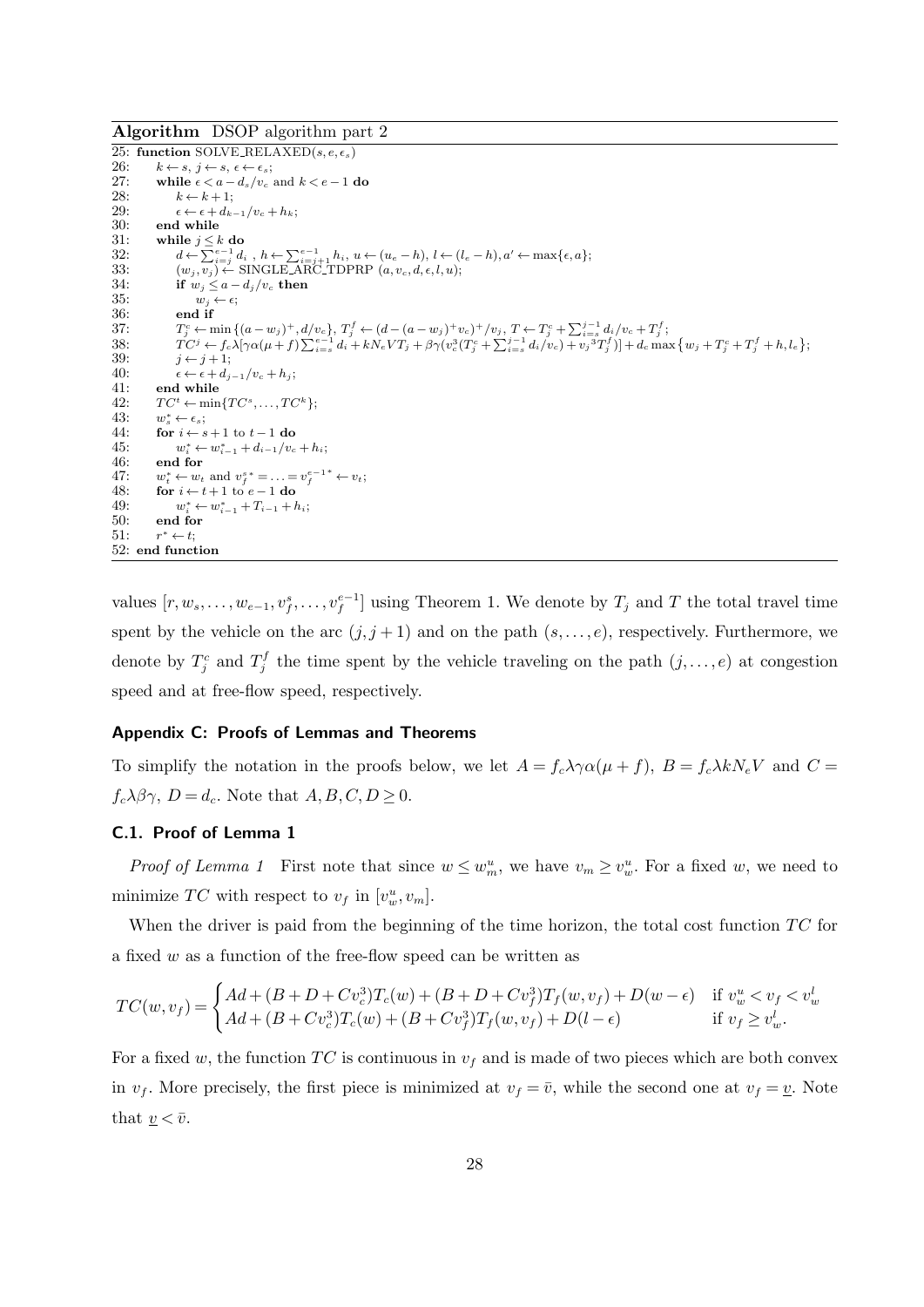In case (i) the first part is non-increasing and the second one is minimized at *v*. If  $v > v_m$ , the global minimum is achieved at  $v_m$ , otherwise it is achieved at  $v_m$ . In case (ii) the first part is nonincreasing and the second one is non-decreasing. If  $v_w^l > v_m$ , the global minimum is achieved at  $v_m$ , otherwise it is achieved at  $v_w^l$ . In case (iii) the first part is minimized at  $\bar{v}$ , while the second one is increasing. If  $\bar{v} > v_m$ , the global minimum is achieved at  $v_m$ , otherwise it is achieved at  $\bar{v}$ . Finally, in case (iv) both parts are non-decreasing so the global minimum is achieved at  $v_w^u$ .

When the driver is paid from his departure time, the total cost function has an extra  $-D(w - \epsilon)$ term, which does not depend on  $v_f$ . Hence, the solution is the same.  $\Box$ 

# **C.2. Proof of Theorem 1**

*Proof of Theorem 1* In the following tables, we use circled numbers such as  $\mathcal{D}$  and  $\mathcal{D}$ , to refer to the pieces of the *TC* function. For each piece we use symbols such as  $\rightarrow$ ,  $\nearrow$ ,  $\searrow$  and  $\sim$ , to indicate whether the *TC* function is respectively constant, non-decreasing, non-increasing or convex, with respect to *w*.

Let  $T(w) = \min_{v_f \in [0, v_m]} TC(w, v_f)$  such that  $w + T(w, v_f) \leq u$ . We consider three cases: (1)  $l \leq$ *u*  $\leq a$ , (2) *l*  $< a < u$  and (3) *a*  $\leq l < u$ .

In case  $(1)$ , we have:

$$
TC(w) = \begin{cases} Ad + (B + Cv_c^3) \frac{d}{v_c} + D(l - \epsilon) & \text{if } \epsilon \le w < \max\left\{\epsilon, l - \frac{d}{v_c}\right\} \\ Ad + (B + D + Cv_c^3) \frac{d}{v_c} + Dw & \text{if } \max\left\{\epsilon, l - \frac{d}{v_c}\right\} \le w \le u - \frac{d}{v_c}. \end{cases}
$$

The first piece is constant in *w* and the second is increasing in *w*. So any departure time in  $\left[\epsilon, \max\left\{\epsilon, l-\frac{d}{n}\right\}\right]$  $\left\{\frac{d}{v_c}\right\}$  is optimal. We summarize this information in Table 13

|      |   | Table 13<br>Case 1                                                  |
|------|---|---------------------------------------------------------------------|
| Case | 2 | Solution                                                            |
|      |   | $(w, v_f)$ with $w \in [\epsilon, \max{\epsilon, l - \frac{d}{w}}]$ |

where ① and ② are the time regions delimited by the breakpoints: max  $\left\{ \epsilon, l - \frac{d}{dt} \right\}$ *vc* } and  $u - \frac{d}{dx}$  $\frac{d}{v_c}$ . In case (2), we distinguish two subcases: (2.1)  $v_m < \overline{v}$ , (2.2)  $v_m \geq \overline{v}$ .

In case  $(2.1)$ :

$$
TC(w) = \begin{cases} Ad + (B + Cv_c^3) \frac{d}{v_c} + D(l - \epsilon) & \text{if } \epsilon \le w < \max\left\{\epsilon, l - \frac{d}{v_c}\right\} \\ Ad + (B + D + Cv_c^3) \frac{d}{v_c} + Dw & \text{if } \max\left\{\epsilon, l - \frac{d}{v_c}\right\} \le w < \max\left\{\epsilon, a - \frac{d}{v_c}\right\} \\ Ad + (B + D + Cv_c^3)(a - w)^+ + (B + D + C(v_m)^3) \frac{d - (a - w)^+ v_c}{v_m} + Dw & \text{if } \max\left\{\epsilon, a - \frac{d}{v_c}\right\} \le w \le w_m^u. \end{cases}
$$

Table 14 gives the solution depending on which piece contains the value *a*.

|                               | Table 14<br>Case 2.1                                                                                                                                                                          |                                                                              |                                                                                                              |          |               |               |               |                                                                                                                  |  |  |  |
|-------------------------------|-----------------------------------------------------------------------------------------------------------------------------------------------------------------------------------------------|------------------------------------------------------------------------------|--------------------------------------------------------------------------------------------------------------|----------|---------------|---------------|---------------|------------------------------------------------------------------------------------------------------------------|--|--|--|
| Case                          | $a \in$                                                                                                                                                                                       | Condition 1                                                                  | Condition 2                                                                                                  | $\bf(1)$ | $\circled{2}$ | $\circled{3}$ | $\circledast$ | Solution                                                                                                         |  |  |  |
| 2.1.1.2<br>2.1.2.1<br>2.1.2.2 | 2.1.1.1 $\left[\max\left\{\epsilon, a-\frac{d}{v_c}\right\}, w_m^u\right)\right]$<br>$\left(\max\left\{\epsilon,a-\frac{d}{v_c}\right\},w_m^u\right)$<br>$[w_m^u,\infty)$<br>$[w_m^u,\infty)$ | $v_a^u \leq v_m$<br>$v_a^u \leq v_m$<br>$v_a^u \geq v_m$<br>$v_a^u \geq v_m$ | $\hat{v} \geq \check{v}$<br>$\hat{v} \leq \check{v}$<br>$\hat{v} \geq \check{v}$<br>$\hat{v} \leq \check{v}$ |          |               |               |               | $(a, v_m)$ or $(\epsilon, v_m)$<br>$(\epsilon, v_m)$<br>$(w_m^u, v_m)$ or $(\epsilon, v_m)$<br>$(\epsilon, v_m)$ |  |  |  |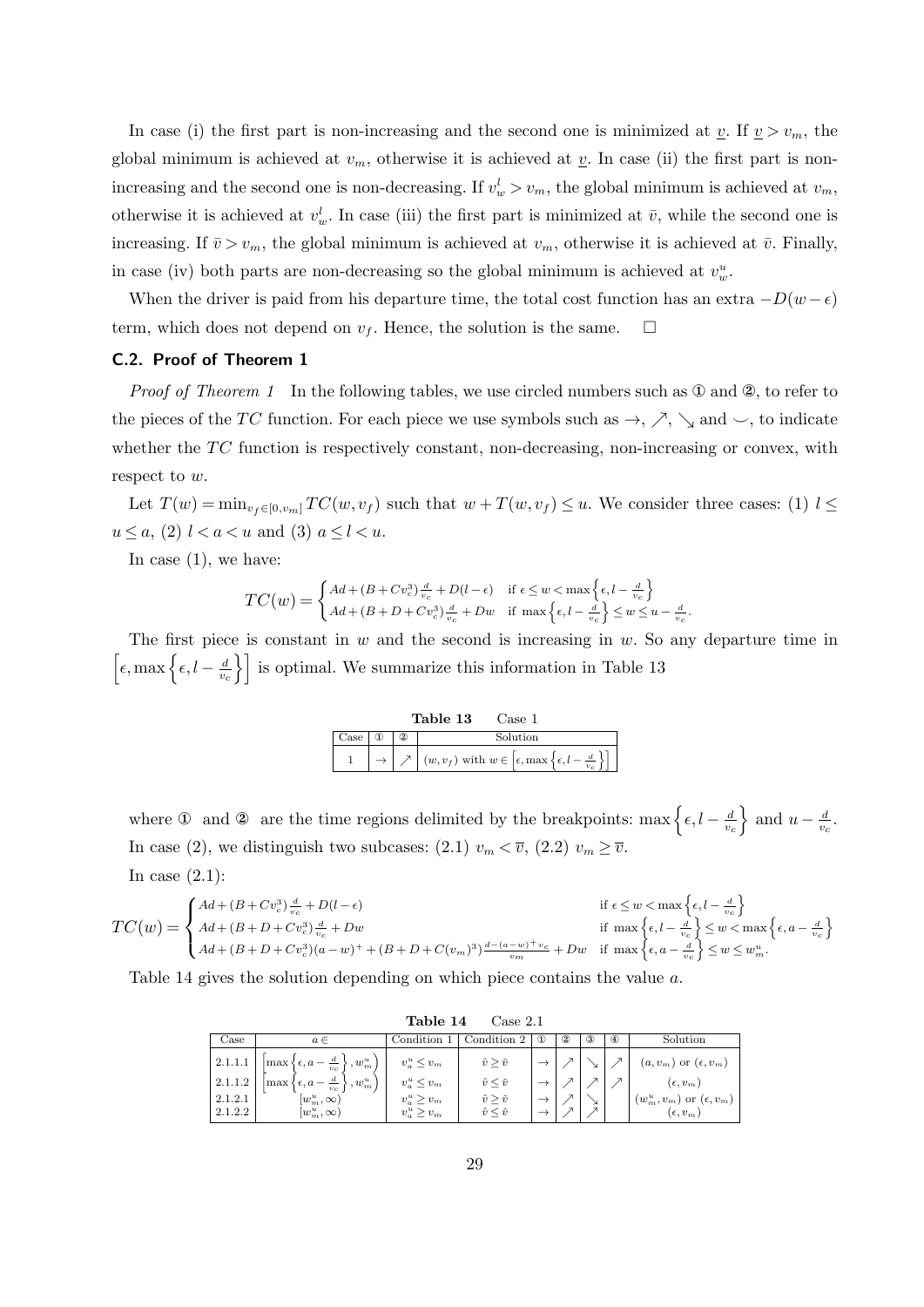In some cases, there are two possible solutions. Then, the optimal solution can be obtained by calculating the cost associated with each one of them to find out which is the least (note that this needs to be done only if  $\epsilon < a - \frac{d}{dx}$  $\frac{d}{v_c}$ , otherwise the solution with  $w > \epsilon$  is the optimal one).

In case  $(2.2)$ 

$$
TC(w) = \begin{cases} Ad + (B + Cv_c^3) \frac{d}{v_c} + D(l - \epsilon) & \text{if } \epsilon \leq w < \max\left\{\epsilon, l - \frac{d}{v_c}\right\} \\ Ad + (B + D + Cv_c^3) \frac{d}{v_c} + Dw & \text{if } \max\left\{\epsilon, l - \frac{d}{v_c}\right\} \leq w < \max\left\{\epsilon, a - \frac{d}{v_c}\right\} \\ Ad + (B + D + Cv_c^3)(a - w)^+ + (B + D + Cv_c^3) \frac{d - (a - w)^+ v_c}{\overline{v}} + Dw & \text{if } \max\left\{\epsilon, a - \frac{d}{v_c}\right\} \leq w < \max\left\{\epsilon, \overline{w}^u\right\} \\ Ad + (B + D + Cv_c^3)(a - w)^+ + (B + D + C(v_w^u)^3) \frac{d - (a - w)^+ v_c}{\overline{v_w^u}} + Dw & \text{if } \max\left\{\epsilon, \overline{w}^u\right\} \leq w \leq w_m^u. \end{cases}
$$

where

$$
\bar{w}^u = \begin{cases} a - \frac{d - (u - a)\bar{v}}{v_c} & \text{if } v_a^u \ge \bar{v} \\ u - \frac{d}{\bar{v}} & \text{otherwise.} \end{cases}
$$

Table 15 gives the solution in all possible subcases.

| Table 15<br>Case 2.2 |                                                                |                                    |                                        |                                    |                          |            |   |                          |             |                                                      |
|----------------------|----------------------------------------------------------------|------------------------------------|----------------------------------------|------------------------------------|--------------------------|------------|---|--------------------------|-------------|------------------------------------------------------|
| Case                 | $a \in$                                                        | Condition 1                        | Condition 2                            | Condition 3                        | $^{\circledR}$           | $^{\circ}$ | 3 | ⊕                        | $\circledS$ | Solution                                             |
| 2.2.1.1              | $\frac{d}{v_c}$<br>$\overline{w}^u$<br>$\max \{ \epsilon, a -$ | $v_a^u \leq \overline{v}$          | $\hat{v} > \overline{v}$               |                                    | $\rightarrow$            |            |   | ↗                        |             | $(a,\overline{v})$ or $(\epsilon,\overline{v})$      |
| 2.2.1.2              | $\overline{w}^u$<br>$\max \{$<br>$\epsilon$ , $a$              | $v_a^u \leq \overline{v}$          | $\hat{v} \leq \overline{v}$            |                                    | $\rightarrow$            |            |   |                          |             | $(\epsilon, \overline{v})$                           |
| 2.2.2.1.1            | $[\overline{w}^u, w^u_m]$                                      | $\overline{v} \leq v_a^u \leq v_m$ | $\hat{v} \leq \overline{v}$            | $v_{\epsilon}^u \leq \overline{v}$ | $\rightarrow$            |            |   |                          |             | $(\epsilon, \overline{v})$                           |
| 2.2.2.1.2            | $[\overline{w}^u, w^u_m)$                                      | $\overline{v} \leq v_a^u \leq v_m$ | $\hat{v}\leq \overline{v}$             | $v_{\epsilon}^u \geq \overline{v}$ | $\overline{\phantom{1}}$ |            |   |                          |             | $(\epsilon, v_{\epsilon}^u)$                         |
| 2.2.2.2.1            | $[\overline{w}^u, w^u_m)$                                      | $\overline{v} \leq v_a^u \leq v_m$ | $\overline{v} \leq \hat{v} \leq v_a^u$ | $v_{\epsilon}^u \leq \hat{v}$      | $\rightarrow$            |            |   | $\overline{\phantom{0}}$ |             | $(\hat{w}^u, \hat{v})$ or $(\epsilon, \overline{v})$ |
| 2.2.2.2.2            | $[\overline{w}^u, w^u_m)$                                      | $\overline{v} \leq v_a^u \leq v_m$ | $\overline{v} \leq \hat{v} \leq v_a^u$ | $v_{\epsilon}^u \geq \hat{v}$      |                          |            |   |                          |             | $(\epsilon, v_{\epsilon}^u)$                         |
| 2.2.2.3              | $[\overline{w}^u,w^u_m)$                                       | $\overline{v} \leq v_a^u \leq v_m$ | $\hat{v} \geq v_a^u$                   |                                    | $\rightarrow$            |            |   |                          |             | $(a, v_u^a)$ or $(\epsilon, \overline{v})$           |
| 2.2.3.1.1            | $[w^u_m,\infty)$                                               | $v_a^u \ge v_m$                    | $\hat{v} \leq \overline{v}$            | $v_{\epsilon}^u \leq \overline{v}$ | $\rightarrow$            |            |   |                          |             | $(\epsilon, \overline{v})$                           |
| 2.2.3.1.2            | $[w_m^u,\infty)$                                               | $v_a^u \geq v_m$                   | $\hat{v} \leq \overline{v}$            | $v_{\epsilon}^u \geq \overline{v}$ | $\overline{\lambda}$     |            |   |                          |             | $(\epsilon, v_{\epsilon}^u)$                         |
| 2.2.3.2.1            | $[w_m^u,\infty)$                                               | $v_a^u \geq v_m$                   | $\overline{v} \leq \hat{v} \leq v_m$   | $v_{\epsilon}^u \leq \hat{v}$      | $\rightarrow$            |            |   | $\overline{\phantom{0}}$ |             | $(\hat{w}^u, \hat{v})$ or $(\epsilon, \overline{v})$ |
| 2.2.3.2.2            | $[w^u_m,\infty)$                                               | $v_a^u \geq v_m$                   | $\overline{v} \leq \hat{v} \leq v_m$   | $v_{\epsilon}^u \geq \hat{v}$      |                          |            |   |                          |             | $(\epsilon, v_{\epsilon}^u)$                         |
| 2.2.3.3              | $[w^u_m,\infty)$                                               | $v_a^u \geq v_m$                   | $\hat{v} \geq v_m$                     |                                    | $\rightarrow$            |            |   |                          |             | $(w_m^u, v_m)$ or $(\epsilon, \overline{v})$         |

where  $\hat{w}^u = a - (d - (u - a)\hat{v})/v_c$ .

In case (3), we distinguish three subcases: (3.1)  $v_m < v_s$ , (3.2)  $v \leq v_m < v_s$ , (3.3)  $v_m \geq \overline{v}$ . In case  $(3.1)$ 

$$
TC(w) = \begin{cases} Ad + (B + Cv_c^3) \frac{d}{v_c} + D(l - \epsilon) & \text{if } \epsilon \le w < \max\left\{\epsilon, \left(a - \frac{d}{v_c}\right)\right\} \\ Ad + (B + Cv_c^3)(a - w)^+ + (B + C(v_m)^3) \frac{d - (a - w)^+ v_c}{v_m} + D(l - \epsilon) & \text{if } \max\left\{\epsilon, \left(a - \frac{d}{v_c}\right)\right\} \le w < \max\left\{\epsilon, w_m^l\right\} \\ Ad + (B + D + Cv_c^3)(a - w)^+ + (B + D + C(v_m)^3) \frac{d - (a - w)^+ v_c}{v_m} + Dw & \text{if } \max\left\{\epsilon, w_m^l\right\} \le w \le w_m^u. \end{cases}
$$

Table 16 gives the solution in all possible subcases.

|                                                   |                                                                                                                                                                                           | Table 16                                                                                                            | $\text{Case } 3.1$                                                                                        |          |               |                              |          |                                                                                                                                                                   |
|---------------------------------------------------|-------------------------------------------------------------------------------------------------------------------------------------------------------------------------------------------|---------------------------------------------------------------------------------------------------------------------|-----------------------------------------------------------------------------------------------------------|----------|---------------|------------------------------|----------|-------------------------------------------------------------------------------------------------------------------------------------------------------------------|
| Case                                              | $a \in$                                                                                                                                                                                   | Condition 1                                                                                                         | Condition 2                                                                                               | $\bf(1)$ | $\circled{2}$ | $\circled{3}$                | $\bf{4}$ | Solution                                                                                                                                                          |
| 3.1.1<br>3.1.2.1<br>3.1.2.1<br>3.1.3.1<br>3.1.3.2 | $\left \max\left\{\epsilon,\left(a-\frac{d}{v_c}\right)\right\},\max\left\{\epsilon,w^l_m\right\}\right)$<br>$[w_m^l, w_m^u]$<br>$[w_m^l, w_m^u]$<br>$[w_m^u,\infty)$<br>$[w_m^u,\infty)$ | $v_a^l \leq v_m$<br>$v_a^u \leq v_m \leq v_a^l$<br>$v_a^u \leq v_m \leq v_a^l$<br>$v_a^u > v_m$<br>$v_a^u \geq v_m$ | $\check{v} \leq \hat{v}$<br>$\check{v} \geq \hat{v}$<br>$\check{v} \leq \hat{v}$<br>$\check{v} > \hat{v}$ |          |               | $\mathsf{x}$<br>$\mathbf{r}$ |          | $(w, v_m)$ where $w \in [a, w_m^l]$<br>$(a, v_m)$<br>$(\max\left\{\epsilon, w_m^l\right\}, v_m)$<br>$(w_m^u, v_m)$<br>$(\max\left\{\epsilon, w_m^l\right\}, v_m)$ |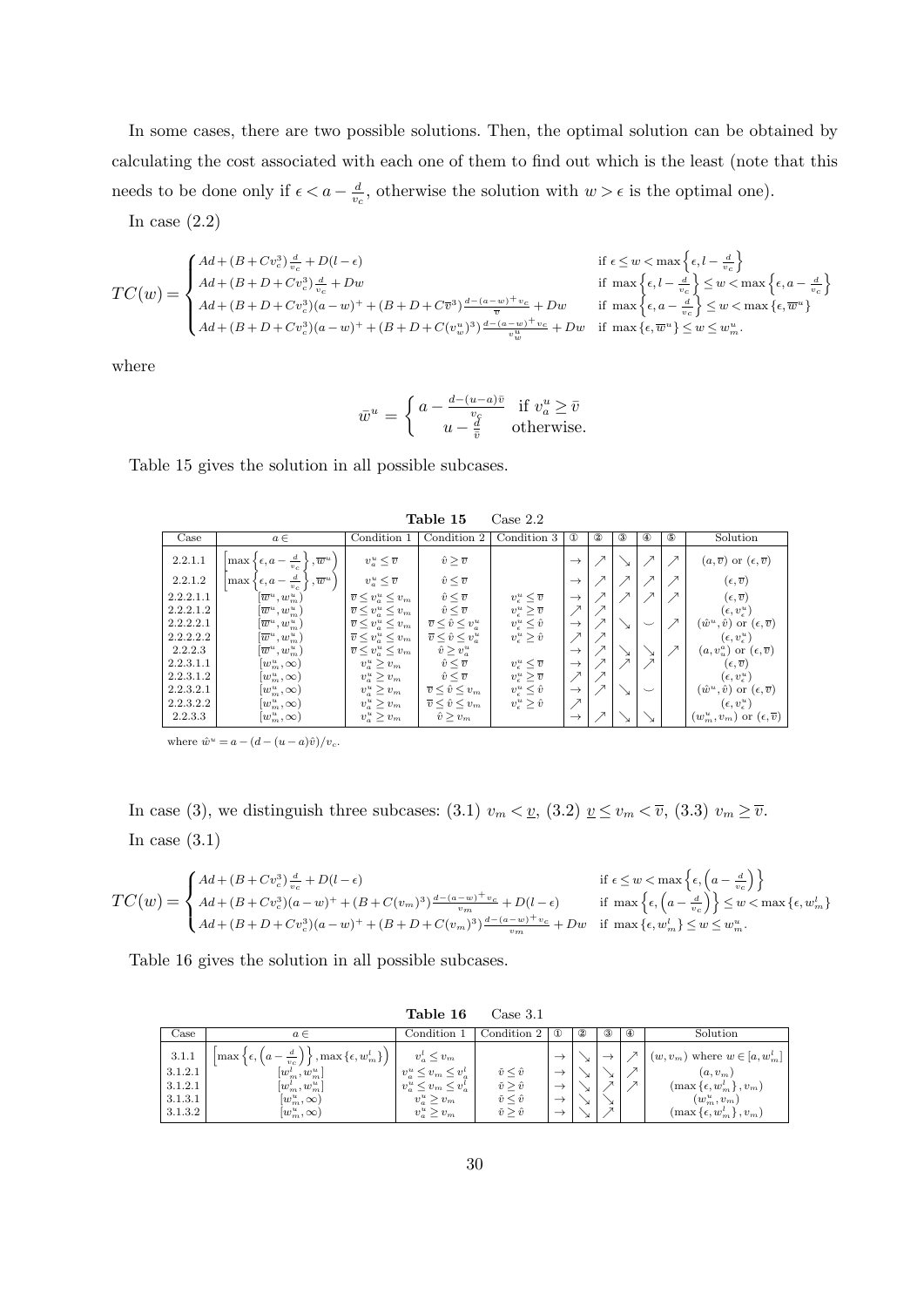In case (3.2)

$$
TC(w) = \begin{cases} A d + (B + Cv_c^3) \frac{d}{v_c} + D(l - \epsilon) & \text{if } \epsilon \le w < \max \left\{ 4d + (B + Cv_c^3)(a - w)^+ + (B + C \underline{v}^3) \frac{d - (a - w)^+ v_c}{\underline{v}} + D(l - \epsilon) & \text{if } \max \left\{ \epsilon, \left( a - \frac{1}{c} \right) \right\} \\ A d + (B + Cv_c^3)(a - w)^+ + (B + C(v_w^l))^3 \frac{d - (a - w)^+ v_c}{v_w^{l_v}} + D(l - \epsilon) & \text{if } \max \left\{ \epsilon, \underline{w}^l \right\} \le \frac{1}{c} \\ A d + (B + D + Cv_c^3)(a - w)^+ + (B + D + C(v_m)^3) \frac{d - (a - w)^+ v_c}{v_m} + Dw & \text{if } \max \left\{ \epsilon, (w_m^l) \right\} \end{cases}
$$

$$
\begin{aligned}\n\text{if } \epsilon \leq w < \max\left\{\epsilon, \left(a - \frac{d}{v_c}\right)\right\} \\
\text{if } \max\left\{\epsilon, \left(a - \frac{d}{v_c}\right)\right\} \leq w < \max\left\{\epsilon, \underline{w}^l\right\} \\
&+ D(l - \epsilon) \qquad \text{if } \max\left\{\epsilon, \underline{w}^l\right\} \leq w < \max\left\{\epsilon, w_m^l\right\} \\
\frac{(a - w)^+ v_c}{w} + Dw & \text{if } \max\left\{\epsilon, (w_m^l)\right\} \leq w \leq w_m^u,\n\end{aligned}
$$

where

$$
\underline{w}^l = \begin{cases} a - \frac{d - (l - a)\underline{v}}{\underline{v}_c} & \text{if } v_a^l \ge \underline{v} \\ l - \frac{d}{\underline{v}} & \text{otherwise.} \end{cases}
$$

Table 17 gives the solution in all possible subcases.

| Table 17<br>Case 3.2 |                                                                                                 |                                                                                                                                          |                                   |                                                                                     |                          |            |               |                          |             |                                             |
|----------------------|-------------------------------------------------------------------------------------------------|------------------------------------------------------------------------------------------------------------------------------------------|-----------------------------------|-------------------------------------------------------------------------------------|--------------------------|------------|---------------|--------------------------|-------------|---------------------------------------------|
| Case                 | $a \in$                                                                                         | Condition 1                                                                                                                              | Condition 2                       | Condition 3                                                                         | $^{\circ}$               | $^{\circ}$ | 3             | ⊕                        | $\circledS$ | Solution                                    |
| 3.2.1                | $\frac{d}{v_c}$<br>$\langle , \underline{w}^l \rangle$<br>$\vert \max \{ \epsilon, \epsilon \}$ | $v_a^l \leq v$                                                                                                                           |                                   |                                                                                     | $\rightarrow$            |            | $\rightarrow$ | ↗                        |             | $(w, v)$ where $w \in [a, \underline{w}^l]$ |
| 3.2.2.1.1            | $[\overline{w}^{\iota},w_{m}^{\iota}]$                                                          | $\underline{v} \leq v_a^{\iota} \leq v_m$                                                                                                | $v_a^l \geq \hat{v}$              |                                                                                     | $\rightarrow$            |            |               | $\overline{\phantom{a}}$ |             | $(\hat{w}^l, \hat{v})$                      |
| 3.2.2.1.2            | $[\underline{w}^{\iota},w_{m}^{\iota}]$                                                         | $\underline{v} \leq v_a^{\iota} \leq v_m$                                                                                                | $v_a^l \geq \hat{v}$              | $\begin{array}{c} v^l_\epsilon \leq \hat v \\ v^l_\epsilon \geq \hat v \end{array}$ | ↗                        |            |               |                          |             | $(\epsilon, v_{\epsilon}^l)$                |
| 3.2.2.2              | $[\underline{w}^l,w^l_m)$                                                                       | $v \leq v_a^{\iota} \leq v_m$                                                                                                            | $v_a^{\bar{i}} \leq \hat{v}$      |                                                                                     | $\rightarrow$            |            |               |                          |             | $(a, v_a^l)$                                |
| 3.2.3.1.1            | $[w_m^l,w_m^u]$                                                                                 | $v_a^u \leq v_m \leq v_a^{\iota}$                                                                                                        | $\hat{v} \leq v_m$                | $v_{\epsilon}^l \leq \hat{v}$                                                       | $\rightarrow$            |            |               |                          |             | $(\hat{w}^l, \hat{v})$                      |
| 3.2.3.1.2            | $[w_m^l, w_m^u]$                                                                                | $v_a^u \leq v_m \leq v_a^t$                                                                                                              | $\hat{v} \leq v_m$                | $\hat{v} \leq v_{\epsilon}^l \leq v_m$                                              | $\overline{\wedge}$      |            |               |                          |             | $(\epsilon, v_{\epsilon}^l)$                |
| 3.2.3.1.3            | $[w^l_m,w^u_m)$                                                                                 | $v_a^u \leq v_m \leq v_a^l$                                                                                                              | $\hat{v} \leq v_m$                | $v_{\epsilon}^l \geq v_m$                                                           |                          |            |               |                          |             | $(\epsilon, v_m)$                           |
| 3.2.3.2.1            | $[w^l_m,w^u_m]$                                                                                 | $v^{\scriptscriptstyle u}_{{\scriptscriptstyle a}} \leq v_{\scriptscriptstyle m} \leq v^{\scriptscriptstyle l}_{{\scriptscriptstyle a}}$ | $v_m \leq \hat{v} \leq \check{v}$ | $v^l_\epsilon \leq v_m$                                                             | $\rightarrow$            |            | ↘             | $\overline{\phantom{a}}$ |             | $(w^l_m,v_m)$                               |
| 3.2.3.2.2            | $[w_m^l,w_m^u)$                                                                                 | $v^u_a \leq v_m \leq v^l_a$                                                                                                              | $v_m \leq \hat{v} \leq \check{v}$ | $v_{\epsilon}^l \geq v_m$                                                           | $\overline{\phantom{1}}$ |            |               |                          |             | $(\epsilon, v_m)$                           |
| 3.2.3.3              | $[w^l_m,w^u_m)$                                                                                 | $v_a^u \le v_m \le v_a^l$                                                                                                                | $\hat{v} \geq \check{v}$          |                                                                                     | $\rightarrow$            |            | ↘             | ↘                        |             | $(a,v_m)$                                   |
| 3.2.4.1.1            | $[w_m^u,\infty)$                                                                                | $v_a^u \ge v_m$                                                                                                                          | $\hat{v} \leq v_m$                | $v_{\epsilon}^l \leq \hat{v}$                                                       | $\rightarrow$            |            |               |                          |             | $(\hat{w}^l, \hat{v})$                      |
| 3.2.4.1.2            | $[w^u_m,\infty)$                                                                                | $v_a^u \geq v_m$                                                                                                                         | $\hat{v} \leq v_m$                | $\hat{v} \leq v_{\epsilon}^l \leq v_m$                                              | $\overline{\mathbf{X}}$  |            |               |                          |             | $(\epsilon, v_{\epsilon}^l)$                |
| 3.2.4.1.3            | $[w^u_m,\infty)$                                                                                | $v_a^u \ge v_m$                                                                                                                          | $\hat{v} \leq v_m$                | $v_{\epsilon}^l \geq v_m$                                                           | $\lambda$                |            |               |                          |             | $(\epsilon, v_m)$                           |
| 3.2.4.2.1            | $[w_m^u,\infty)$                                                                                | $v_a^u \geq v_m$                                                                                                                         | $v_m \leq \hat{v} \leq \check{v}$ | $v_{\epsilon}^l \leq v_m$                                                           | $\rightarrow$            | ↘          |               |                          |             | $(w_m^l,v_m)$                               |
| 3.2.4.2.2            | $[w^u_m,\infty)$                                                                                | $v_a^u \geq v_m$                                                                                                                         | $v_m \leq \hat{v} \leq \check{v}$ | $v_{\epsilon}^l \geq v_m$                                                           |                          |            |               |                          |             | $(\epsilon, v_m)$                           |
| 3.2.4.3              | $[w^u_m,\infty)$                                                                                | $v_a^u \geq v_m$                                                                                                                         | $\hat{v} > \check{v}$             |                                                                                     | $\rightarrow$            |            |               |                          |             | $(w_m^u,v_m)$                               |

where  $\hat{w}^l = a - (d - (l - a)\hat{v})/v_c.$ 

In case (3.3):

$$
TC(w) = \begin{cases} Ad + (B + Cv_c^3) \frac{d}{v_c} + D(l - \epsilon) & \text{if } \epsilon \le w < \max\left\{\epsilon, \left(a - \frac{d}{v_c}\right)\right\} \\ Ad + (B + Cv_c^3)(a - w)^+ + (B + Cv_c^3) \frac{\frac{v}{c} - (a - w)^+ v_c}{v_c} + D(l - \epsilon) & \text{if } \max\left\{\epsilon, \left(a - \frac{d}{v_c}\right)\right\} \le w < 1 \\ Ad + (B + Cv_c^3)(a - w)^+ + (B + C(v_w^l)^3) \frac{d - (a - w)^+ v_c}{v_w^l} + D(l - \epsilon) & \text{if } \max\left\{\epsilon, \frac{w^l}{c}\right\} \le w < \max\left\{\epsilon, \frac{d}{c}, \frac{d}{c}\right\} \\ Ad + (B + D + Cv_c^3)(a - w)^+ + (B + D + Cv_c^3) \frac{d - (a - w)^+ v_c}{v_w^u} + Dw & \text{if } \max\left\{\epsilon, \overline{w}^l\right\} \le w < \max\left\{\epsilon, \frac{d}{c}\right\} \\ Ad + (B + D + Cv_c^3)(a - w)^+ + (B + D + C(v_w^u)^3) \frac{d - (a - w)^+ v_c}{v_w^u} + Dw & \text{if } \max\left\{\epsilon, \overline{w}^l\right\} \le w \le w_m^u \end{cases}
$$

 $\left\{ \frac{w}{2} + w + D(l - \epsilon) \right\}$  if max  $\left\{ \epsilon, \left( a - \frac{d}{v_c} \right) \right\} \leq w < \max \left\{ \epsilon, \underline{w}^l \right\}$  $+ D(l - \epsilon)$  if max  $\{\epsilon, \underline{w}^l\} \leq w < \max\{\epsilon, \overline{w}^l\}$  $\{ \epsilon, \overline{w}^l \} \leq w < \max \{ \epsilon, \overline{w}^u \}$  $+ Dw$  if  $\max{\{\epsilon, \overline{w}^u\}} \leq w \leq w_m^u$ 

where

$$
\bar{w}^l = \begin{cases} a - \frac{d - (l - a)\bar{v}}{v_c} & \text{if } v_a^l \ge \bar{v} \\ l - \frac{d}{\bar{v}} & \text{otherwise.} \end{cases}
$$

Table 18 gives the solution for all subcases.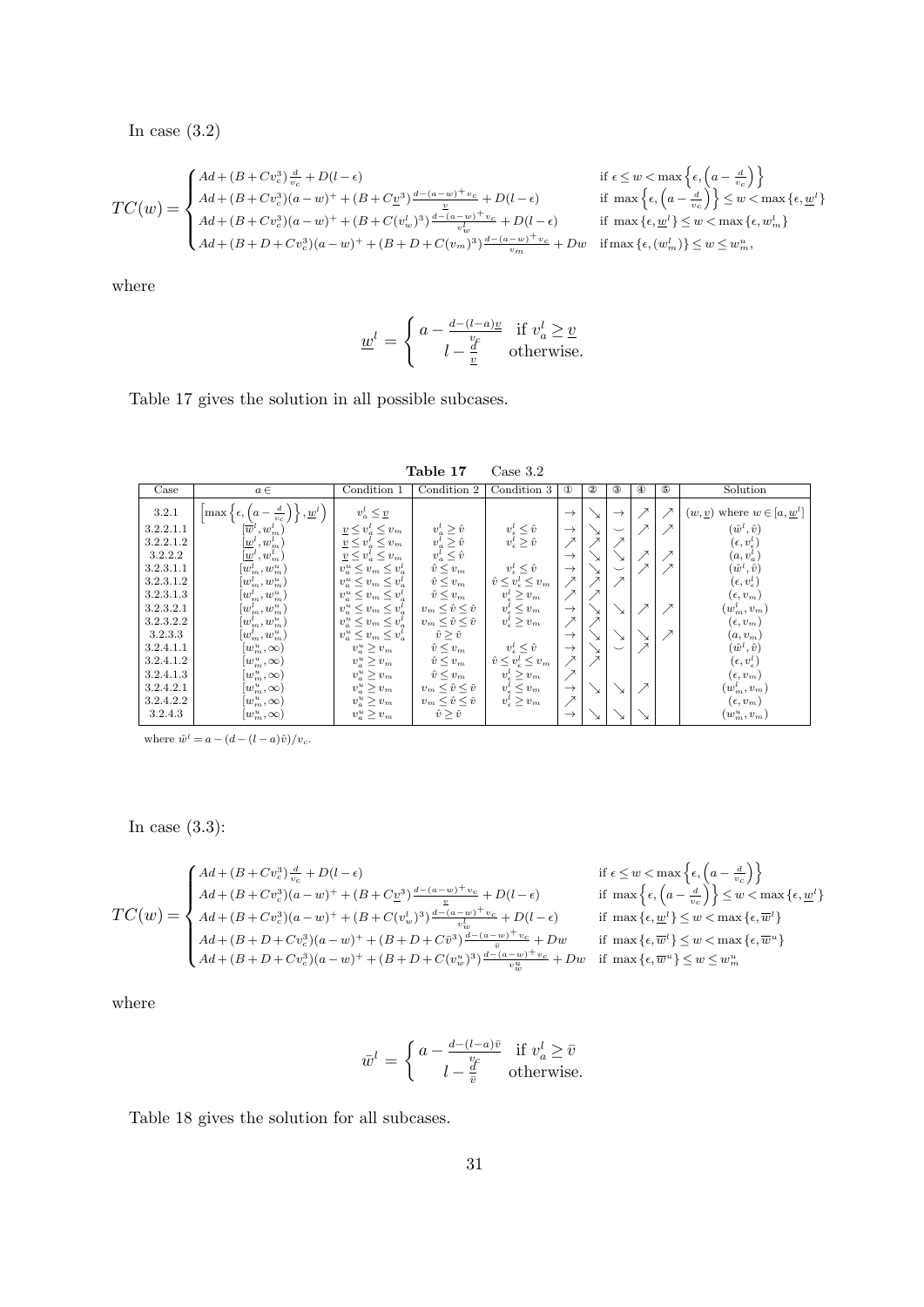| Table 18<br>Case $3.3$ |                                                               |                                                                                                                            |                                                                                            |                                                                                                       |               |            |               |                          |             |               |                                                         |
|------------------------|---------------------------------------------------------------|----------------------------------------------------------------------------------------------------------------------------|--------------------------------------------------------------------------------------------|-------------------------------------------------------------------------------------------------------|---------------|------------|---------------|--------------------------|-------------|---------------|---------------------------------------------------------|
| Case                   | $a \in$                                                       | Condition 1                                                                                                                | Condition 2                                                                                | Condition 3                                                                                           | $^{\circ}$    | $^{\circ}$ | $^{\circ}$    | ⊕                        | $\circledS$ | $\circledast$ | Solution                                                |
| 3.3.1                  | $\frac{d}{v_c}$<br>$\epsilon^{l}$<br>$\max \{ \epsilon, (a -$ | $v_a^l \leq \underline{v}$                                                                                                 |                                                                                            |                                                                                                       | $\rightarrow$ |            | $\rightarrow$ | ↗                        |             |               | $(w, \underline{v})$ where $w \in [a, \underline{w}^l]$ |
| 3.3.2.1.1              | $\cdot \overline{w}^l$<br>$w^{\iota}$                         | $\underline{v} \leq v_a^l \leq \overline{v}$                                                                               | $\begin{array}{c} v^l_a \geq \hat v \\ v^l_a \geq \hat v \\ v^l_a \leq \hat v \end{array}$ | $\begin{array}{c} \!\!\! v^l_\epsilon \leq \hat v \\ \!\!\! v^l_\epsilon \geq \hat v \end{array}$     | $\rightarrow$ |            |               | λ                        |             |               | $(\hat{w}^l, \hat{v})$                                  |
| 3.3.2.1.2              | $(\underline{w}^l,\overline{w}^l)$                            | $\overline{\underline{v}} \leq v_a^l \leq \overline{v}$                                                                    |                                                                                            |                                                                                                       | ↗             |            |               |                          |             |               | $(\epsilon, v_{\epsilon}^l)$                            |
| 3.3.2.2                | $(\underline{w}^l, \overline{w}^l)$                           | $\overline{v} \leq v_a^{\overline{i}} \leq \overline{v}$                                                                   |                                                                                            |                                                                                                       | $\rightarrow$ |            |               |                          |             |               | $(a, v_a^l)$                                            |
| 3.3.3.1.1              | $[\overline{w}^l,\overline{w}^u)$                             | $v^{\scriptscriptstyle u}_{{\scriptscriptstyle a}} \le \overline{v} \le v^{\scriptscriptstyle l}_{{\scriptscriptstyle a}}$ | $\vec{\hat{v}} \leq \overline{v}$                                                          | $\begin{array}{c} v^l_\epsilon \leq \hat v \\ \hat v \leq v^l_\epsilon \leq \overline{v} \end{array}$ | $\rightarrow$ |            |               | $\overline{\phantom{1}}$ |             |               | $(\hat{w}^l, \hat{v})$                                  |
| 3.3.3.1.2              | $[\overline{w}^l,\overline{w}^u)$                             | $v^u_a \leq \overline{v} \leq v^l_a$                                                                                       | $\hat{v} \leq \overline{v}$<br>$\hat{v} \leq \overline{v}$<br>$\hat{v} \geq \overline{v}$  |                                                                                                       | ↗             |            |               | $\overline{\mathcal{X}}$ |             |               | $(\epsilon, v^l_\epsilon)$                              |
| 3.3.3.1.3              | $[\overline{w}^{\iota},\overline{w}^u)$                       | $v_a^u \leq \overline{v} \leq v_a^l$                                                                                       |                                                                                            | $\overline{v}_{\epsilon}^l \geq \overline{\overline{v}}$                                              | ↗             |            |               |                          |             |               | $(\epsilon, \overline{v})$                              |
| 3.3.3.2                | $[\overline{w}^l,\overline{w}^u)$                             | $v_a^u \leq \overline{v} \leq v_a^l$                                                                                       |                                                                                            |                                                                                                       | $\rightarrow$ |            |               |                          |             |               | $(a,\overline{v})$                                      |
| 3.3.4.1.1              | $[\overline{w}^u, w^u_m)$                                     | $\overline{v} \leq v_a^u \leq v_m$                                                                                         | $\hat{v} \leq \overline{v}$                                                                |                                                                                                       | $\rightarrow$ |            |               | $\overline{\mathbf{z}}$  |             |               | $(\hat{w}^l, \hat{v})$                                  |
| 3.3.4.1.2              | $[\overline{w}^u, w^u_m)$                                     | $\overline{v} \leq v_a^u \leq v_m$                                                                                         | $\hat{v} \leq \overline{v}$                                                                | $\begin{array}{c} v^l_\epsilon \leq \hat v \\ \hat v \leq v^l_\epsilon \leq \overline{v} \end{array}$ | ↗             |            |               | $\overline{\phantom{a}}$ |             |               | $(\epsilon, v^l_\epsilon)$                              |
| 3.3.4.1.3              | $\left[\overline{w}^u,w^u_m\right)$                           | $\overline{v} \leq v_a^u \leq v_m$                                                                                         | $\begin{array}{c} \hat{v} \leq \overline{v} \\ \hat{v} \leq \overline{v} \end{array}$      | $v_{\epsilon}^u \leq \overline{v} \leq v_{\epsilon}^l$                                                | ↗             |            |               |                          |             |               | $(\epsilon, \overline{v})$                              |
| 3.3.4.1.4              | $[\overline{w}^u, w^u_m)$                                     | $\overline{v} \leq v_a^u \leq v_m$                                                                                         |                                                                                            | $\overline{v} \leq v_{\epsilon}^u$                                                                    | $\nearrow$    |            |               |                          |             |               | $(\epsilon, v_{\epsilon}^u)$                            |
| 3.3.4.2.1              | $[\overline{w}^u, w^u_m)$                                     | $\overline{v} \leq v_a^u \leq v_m$                                                                                         | $\overline{v} \leq \hat{v} \leq v^u_a$                                                     | $v_{\epsilon}^u \leq \hat{v}$                                                                         | $\rightarrow$ |            |               | ↘                        |             |               | $(\hat{w}^u, \hat{v})$                                  |
| 3.3.4.2.2              | $[\overline{w}^u, w_m^u)$                                     | $\overline{v} \leq v_a^u \leq v_m$                                                                                         | $\overline{v} \leq \hat{v} \leq v_a^u$                                                     | $v_{\epsilon}^u \geq \hat{v}$                                                                         | ↗             |            |               |                          |             |               | $(\epsilon, v_{\epsilon}^u)$                            |
| 3.3.4.3                | $[\overline{w}^u, w_m^u)$                                     | $\overline{v} \leq v_a^u \leq v_m$                                                                                         | $\hat{v} \geq v_a^u$                                                                       |                                                                                                       | $\rightarrow$ |            |               |                          | ↘           |               | $(a,v_a^u)$                                             |
| 3.3.5.1.1              | $[w_m^u,\infty)$                                              | $v_a^u \geq v_m$                                                                                                           | $\hat{v} \leq \overline{v}$                                                                | $\begin{array}{c} v^l_\epsilon \leq \hat v \\ \hat v \leq v^l_\epsilon \leq \overline{v} \end{array}$ | $\rightarrow$ |            |               |                          |             |               | $(\hat{w}^l, \hat{v})$                                  |
| 3.3.5.1.2              | $[w_m^u,\infty)$                                              | $v^u_a \geq v_m$                                                                                                           | $\hat{v} \leq \overline{v}$                                                                |                                                                                                       | ↗             |            |               |                          |             |               | $(\epsilon, v^l_\epsilon)$                              |
| 3.3.5.1.3              | $[w_m^u,\infty)$                                              | $v_a^u \ge v_m$                                                                                                            | $\hat{v} \leq \overline{v}$<br>$\hat{v} \leq \overline{v}$                                 | $v_{\epsilon}^u \leq \overline{v} \leq v_{\epsilon}^l$                                                | ↗             |            |               |                          |             |               | $(\epsilon, \overline{v})$                              |
| 3.3.5.1.4              | $[w_m^u,\infty)$                                              | $v_a^u \geq v_m$                                                                                                           |                                                                                            | $\overline{v} \leq \overline{v^u_\epsilon}$                                                           | $\nearrow$    |            |               |                          |             |               | $(\epsilon, v_{\epsilon}^u)$                            |
| 3.3.5.2.1              | $[w^u_m,\infty)$                                              | $v_a^u \ge v_m$                                                                                                            | $\overline{v} \leq \hat{v} \leq v_m$                                                       | $v_{\scriptscriptstyle \epsilon}^u \leq \hat v$                                                       | $\rightarrow$ |            |               | ↘                        |             |               | $(\hat{w}^u, \hat{v})$                                  |
| 3.3.5.2.2              | $[w^u_m,\infty)$                                              | $v_a^u \geq v_m$                                                                                                           | $\overline{v} \leq \hat{v} \leq v_m$                                                       | $v_{\epsilon}^u \geq \hat{v}$                                                                         | ↗             |            |               |                          |             |               | $(\epsilon, v_{\epsilon}^u)$                            |
| 3.3.5.3                | $[w_m^u,\infty)$                                              | $v_a^u \ge v_m$                                                                                                            | $\hat{v} \geq \underline{v_m}$                                                             |                                                                                                       | $\rightarrow$ |            |               |                          |             |               | $(w_m^u,v_m)$                                           |

where  $\hat{w}^u = a - (d - (u - a)\hat{v})/v_c$  and  $\hat{w}^l = a - (d - (l - a)\hat{v})/v_c$ .

#### $\Box$

# **C.3. Proof of Theorem 2**

*Proof of Theorem 2* Let  $T(w) = \min_{v_f \in [\epsilon, v_m]} TC(w, v_f)$  such that  $w + T(w, v_f) \leq u$ . We consider three cases: (1)  $l \le u \le a$ , (2)  $l < a < u$  and (3)  $a \le l < u$ .

In case  $(1)$ , we have

$$
TC(w) = \begin{cases} Ad + (B + Cv_c^3) \frac{d}{v_c} + D(l - w) & \text{if } \epsilon \le w < \max\left\{\epsilon, l - \frac{d}{v_c}\right\} \\ Ad + (B + D + Cv_c^3) \frac{d}{v_c} & \text{if } \max\left\{\epsilon, l - \frac{d}{v_c}\right\} \le w \le u - \frac{d}{v_c}. \end{cases}
$$

The first piece is decreasing in *w* and the second is constant in *w*. So any departure time in  $\left[\max\left\{\epsilon, l-\frac{d}{n}\right\}\right]$ *vc*  $\}$ ,  $u$ <sup> $\]$ </sup> is optimal. We summarize this information in Table 19.

|      |              | Table 19 | Case 1                                                                            |
|------|--------------|----------|-----------------------------------------------------------------------------------|
| Case | $\rm ^{(2)}$ |          | Solution                                                                          |
|      |              |          | $(w, v_f)$ with $w \in \left[\max\left\{\epsilon, l - \frac{d}{w}\right\}\right]$ |

In case 2 we distinguish two subcases: (2.1)  $v_m < \overline{v}$ , (2.2)  $v_m \geq \overline{v}$ . In case  $(2.1)$ 

$$
TC(w) = \begin{cases} Ad + (B + Cv_c^3) \frac{d}{v_c} + D(l - w) & \text{if } \epsilon \le w < \max\left\{\epsilon, l - \frac{d}{v_c}\right\} \\ Ad + (B + D + Cv_c^3) \frac{d}{v_c} & \text{if } \max\left\{\epsilon, l - \frac{d}{v_c}\right\} \le w < \max\left\{\epsilon, \left(a - \frac{d}{v_c}\right)\right\} \\ Ad + (B + D + Cv_c^3)(a - w) + (B + D + C(v_m)^3) \frac{d - (a - w)^+ v_c}{v_m} & \text{if } \max\left\{\epsilon, \left(a - \frac{d}{v_c}\right)\right\} \le w \le w_m^u. \end{cases}
$$

Table 20 gives the solution in all possible subcases.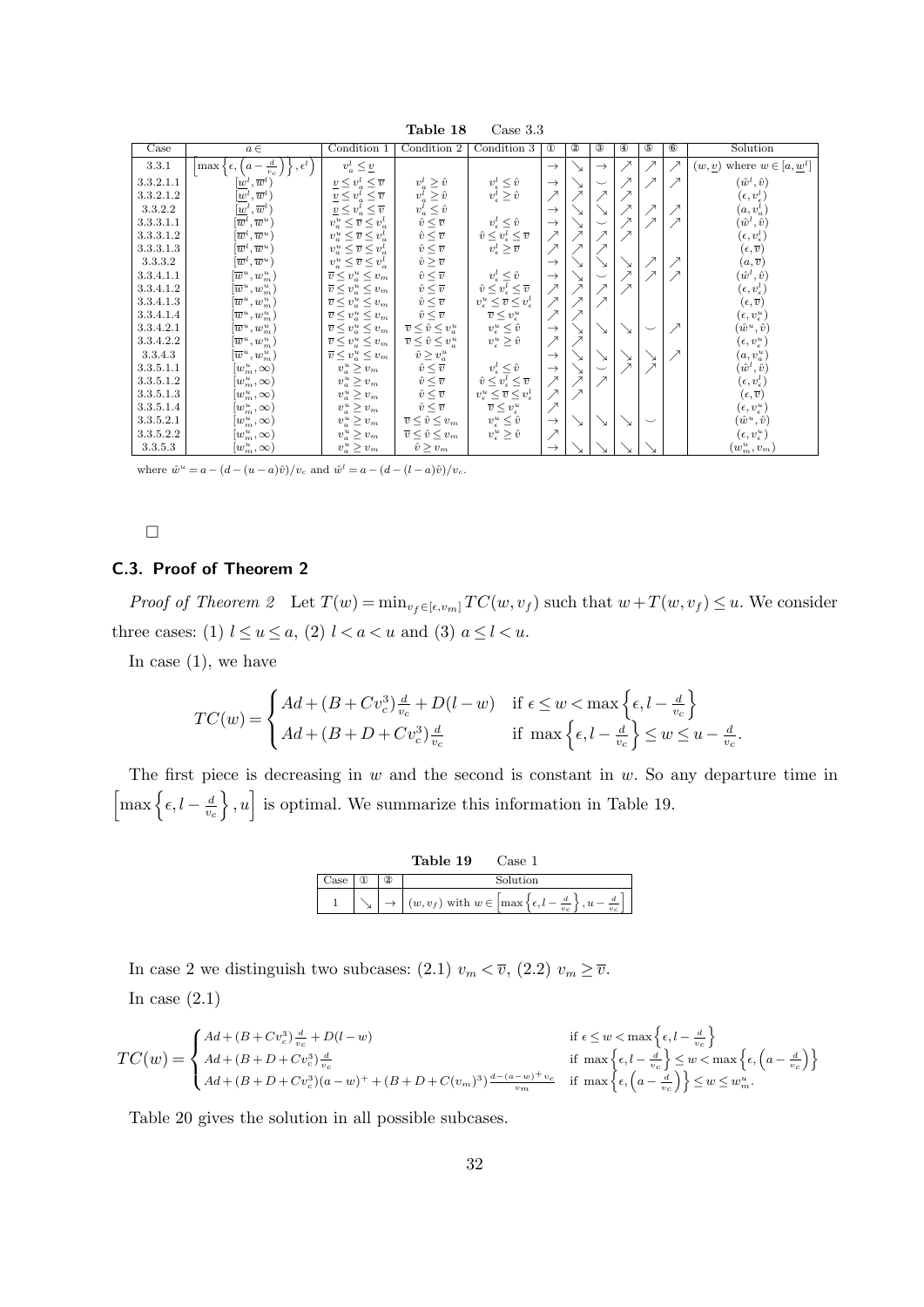**Table 20** Case 2.1

| $\cup$ ase     | $a \in$                                                                                                       | Condition           | ധ | ➁ | 3      | ⊕ | $_{\rm Solution}$                                     |
|----------------|---------------------------------------------------------------------------------------------------------------|---------------------|---|---|--------|---|-------------------------------------------------------|
| 2.1.1<br>2.1.2 | $\left\lfloor\max\left\{\epsilon,\left(a-\frac{d}{v_c}\right)\right\},w^u_m\right\rfloor$<br>$[w_m^u,\infty]$ | $\leq v_m$<br>$v_m$ | ∽ |   | ∽<br>∽ |   | $(w, v_m)$ where $w \in [a, w_m^u]$<br>$(w_m^u, v_m)$ |

In case  $(2.2)$ 

$$
TC(w) = \begin{cases} Ad + (B + Cv_c^3) \frac{d}{v_c} + D(l - w) & \text{if } \epsilon \le w < \max\left\{\epsilon, l - \frac{d}{v_c}\right\} \\ Ad + (B + D + Cv_c^3) \frac{d}{v_c} & \text{if } \max\left\{\epsilon, l - \frac{d}{v_c}\right\} \le w < \max\left\{\epsilon, \left(a - \frac{d}{v_c}\right)\right\} \\ Ad + (B + D + Cv_c^3)(a - w)^+ + (B + D + Cv_c^3) \frac{d - (a - w)^+ v_c}{\overline{v}} & \text{if } \max\left\{\epsilon, \left(a - \frac{d}{v_c}\right)\right\} \le w < \max\left\{\epsilon, \overline{w}^u\right\} \\ Ad + (B + D + Cv_c^3)(a - w)^+ + (B + D + C(v_w^u)^3) \frac{d - (a - w)^+ v_c}{\overline{w}} & \text{if } \max\left\{\epsilon, \overline{w}^u\right\} \le w \le w_m^u. \end{cases}
$$

Table 21 gives the solution in all possible subcases.

|                                                                      |                                                                                                                                                                                                                        | Case 2.2                                                                                                                                                                            |                                                                                                                            |                                                                                                                                                                                    |          |                                                      |   |                                                          |             |                                                                                                                                                                                              |
|----------------------------------------------------------------------|------------------------------------------------------------------------------------------------------------------------------------------------------------------------------------------------------------------------|-------------------------------------------------------------------------------------------------------------------------------------------------------------------------------------|----------------------------------------------------------------------------------------------------------------------------|------------------------------------------------------------------------------------------------------------------------------------------------------------------------------------|----------|------------------------------------------------------|---|----------------------------------------------------------|-------------|----------------------------------------------------------------------------------------------------------------------------------------------------------------------------------------------|
| Case                                                                 | $a \in$                                                                                                                                                                                                                | Condition 1                                                                                                                                                                         | Condition 2                                                                                                                | Condition 3                                                                                                                                                                        | $\omega$ | ➁                                                    | ③ | $\circledast$                                            | $\circledS$ | Solution                                                                                                                                                                                     |
| 2.2.1<br>2.2.2.1.1<br>2.2.2.1.2<br>2.2.2.2<br>2.2.3.1.1<br>2.2.3.1.2 | $\left[\max\left\{\epsilon,\left(a-\frac{d}{v_c}\right)\right\},\overline{w}^u\right]$<br>$[\overline{w}^u, w^u_m]$<br>$[\overline{w}^u, w^u_m)$<br>$[\overline{w}^u, w^u_m)$<br>$[w_m^u, \infty)$<br>$[w_m^u,\infty)$ | $v_a^u \leq \overline{v}$<br>$\overline{v} \leq v_a^u \leq v_m$<br>$\overline{v} \leq v_a^u \leq v_m$<br>$\overline{v} \leq v_a^u \leq v_m$<br>$v_a^u \geq v_m$<br>$v_a^u \geq v_m$ | $\tilde{v} \leq v_a^u$<br>$\tilde{v} \leq v_a^u$<br>$\tilde{v} \geq v_a^u$<br>$\tilde{v} \leq v_m$<br>$\tilde{v} \leq v_m$ | $v_{\epsilon}^u \leq \tilde{v}$<br>$v_{\epsilon}^{\mathbf{u}} \geq \tilde{v}$<br>$\begin{array}{c} v_{\epsilon}^{u} \leq \tilde{v} \\ v_{\epsilon}^{u} \geq \tilde{v} \end{array}$ |          | $\rightarrow$<br>$\rightarrow$<br>$\rightarrow$<br>─ |   | $\rightarrow$<br>$\check{ }$<br>$\overline{\phantom{0}}$ |             | $(w,\overline{v})$ where $w \in [a,\overline{w}^u)$<br>$(\tilde{w}^u, \tilde{v})$<br>$(\epsilon, v_{\epsilon}^u)$<br>$(a,v_a^u)$<br>$(\tilde w^u, \tilde v)$<br>$(\epsilon, v_{\epsilon}^u)$ |
| 2.2.3.2                                                              | $[w_m^u,\infty)$                                                                                                                                                                                                       | $v_a^u \geq v_m$                                                                                                                                                                    | $\tilde{v} \geq v_m$                                                                                                       |                                                                                                                                                                                    |          | $\rightarrow$                                        |   |                                                          |             | $(w_m^u,v_m)$                                                                                                                                                                                |

where  $\tilde{w}^u = a - (d - (u - a)\tilde{v})/v_c$ .

In case 3 we distinguish three subcases: (3.1)  $v_m < v_p$ , (3.2)  $v \leq v_m < v$ , (3.3)  $v_m \geq \overline{v}$ . In case (3.1)

$$
TC(w) = \begin{cases} Ad + (B + Cv_c^3) \frac{d}{v_c} + D(l - w) & \text{if } \epsilon \le w < \max\left\{\epsilon, \left(a - \frac{d}{v_c}\right)\right\} \\ Ad + (B + Cv_c^3)(a - w)^+ + (B + C(v_m)^3) \frac{d - (a - w)^+ v_c}{v_m} + D(l - w) & \text{if } \max\left\{\epsilon, \left(a - \frac{d}{v_c}\right)\right\} \le w < \max\left\{\epsilon, w_m^l\right\} \\ Ad + (B + D + Cv_c^3)(a - w)^+ + (B + D + C(v_m)^3) \frac{d - (a - w)^+ v_c}{v_m} & \text{if } \max\left\{\epsilon, w_m^l\right\} \le w \le w_m^u. \end{cases}
$$

Table 22 gives the solution in all possible subcases.

|                                       |                                                                                                                                          | Table 22                                                                               |          | Case 3.1 |                  |   |                                                                                                    |
|---------------------------------------|------------------------------------------------------------------------------------------------------------------------------------------|----------------------------------------------------------------------------------------|----------|----------|------------------|---|----------------------------------------------------------------------------------------------------|
| Case                                  | $a \in$                                                                                                                                  | Condition 1                                                                            | $\omega$ | $^{(2)}$ | $\left(3\right)$ | ⊕ | Solution                                                                                           |
| $\vert 3.1.1 \vert$<br>3.1.2<br>3.1.3 | $\mid \left\lfloor \max\left\{ \epsilon,\left(a-\frac{d}{v_c}\right)\right\},w_m^l \right)\mid.$<br>$[w_m^l, w_m^u)$<br>$[w_m^l, w_m^u)$ | $v_a^{\iota} \leq v_m$<br>$\leq v_a^{\iota}$<br>$v_a^u \leq v_m \leq$<br>$v_a^u > v_m$ |          |          |                  |   | $(w, v_m)$ where $w \in [w_m^l, w_m^u]$<br>$(w, v_m)$ where $w \in [a, w_m^u]$<br>$(w_m^u, v_m)$ . |

In case  $(3.2)$ 

$$
TC(w) = \begin{cases} Ad + (B + Cv_c^3) \frac{d}{v_c} + D(l - w) & \text{if } \epsilon \le w < \max \left\{ 4d + (B + Cv_c^3)(a - w)^+ + (B + C\underline{v}^3) \frac{d - (a - w)^+ v_c}{\underline{v}} + D(l - w) & \text{if } \max \left\{ \epsilon, \left( a - \frac{c}{c} \right) \epsilon, \left( a - \frac{c}{c} \right) \epsilon \right\}, \\ Ad + (B + Cv_c^3)(a - w)^+ + (B + C(v_w^l)^3) \frac{d - (a - w)^+ v_c}{v_w^l} + D(l - w) & \text{if } \max \left\{ \epsilon, \underline{w}^l \right\} \le \epsilon \right\}, \\ Ad + (B + D + Cv_c^3)(a - w)^+ + (B + D + C(v_m)^3) \frac{d - (a - w)^+ v_c}{v_m} & \text{if } \max \left\{ \epsilon, w_m^l \right\} \le \epsilon \end{cases}
$$

$$
\begin{aligned}\n\text{if } \epsilon \leq w < \max\left\{\epsilon, \left(a - \frac{d}{v_c}\right)\right\} \\
\text{if } \max\left\{\epsilon, \left(a - \frac{d}{v_c}\right)\right\} \leq w < \max\left\{\epsilon, \underline{w}^l\right\} \\
&+ D(l - w) \quad \text{if } \max\left\{\epsilon, \underline{w}^l\right\} \leq w < \max\left\{\epsilon, w_m^l\right\} \\
\frac{(a - w)^+ v_c}{w_m} \quad \text{if } \max\left\{\epsilon, w_m^l\right\} \leq w \leq w_m^u.\n\end{aligned}
$$

Table 23 gives the solution in all possible subcases.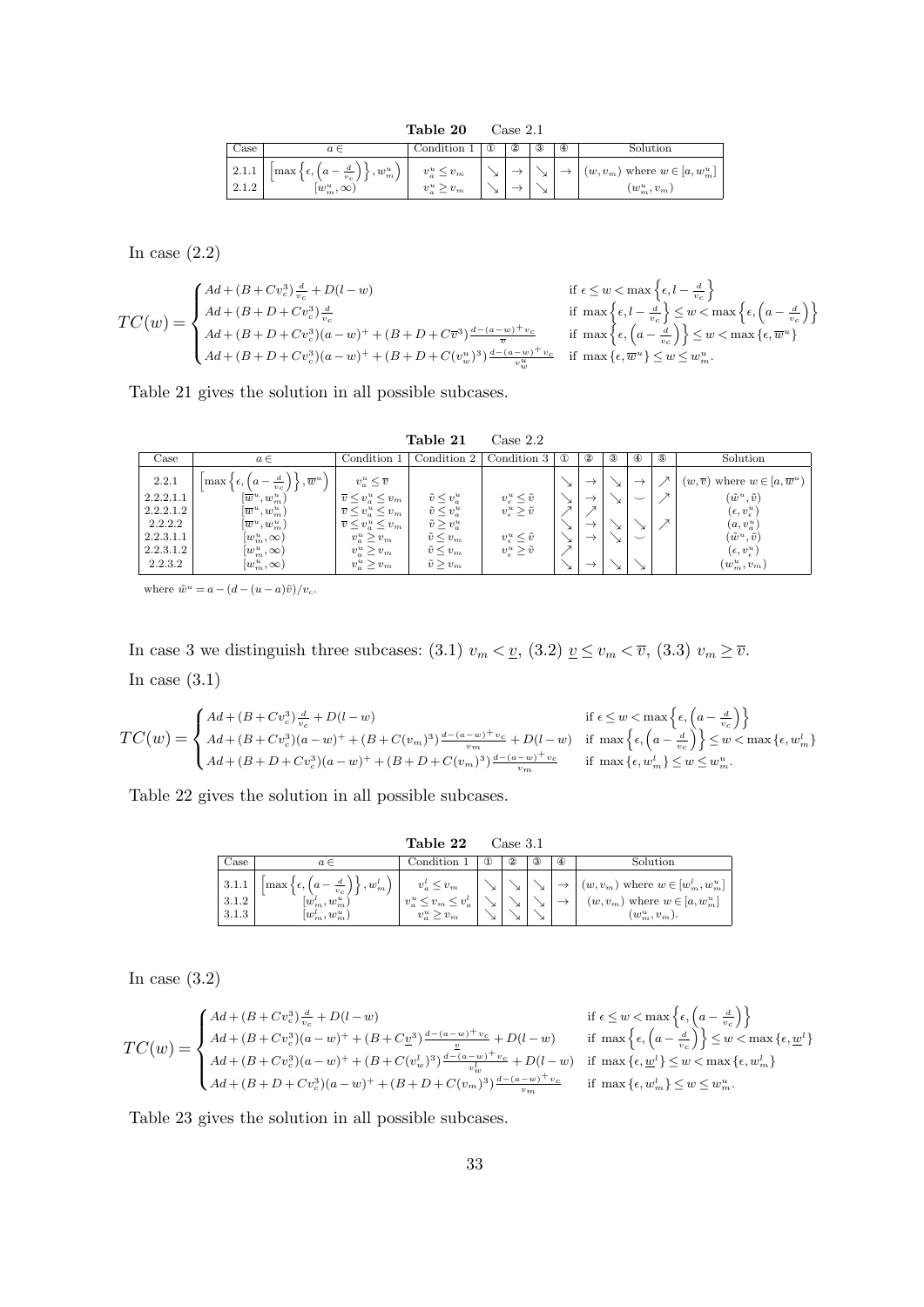**Table 23** Case 3.2

| Case                             | $a \in$                                                                                               | Condition                                                   | Φ | 2 | $_{\circledS}$ | $_{\circledast}$ | ⊕ | Solution                                                                                                                                     |
|----------------------------------|-------------------------------------------------------------------------------------------------------|-------------------------------------------------------------|---|---|----------------|------------------|---|----------------------------------------------------------------------------------------------------------------------------------------------|
| 3.2.1<br>3.2.2<br>3.2.3<br>3.2.4 | $\max \{ \epsilon,$<br>, w'<br>$ w^{\iota} $<br>$w_m^{\iota}$<br>$[w_m^l, w_m^u]$<br>$[w_m^u,\infty)$ | $\leq v_a^{\iota}$<br>$v_a^u$<br>$v_{m}$<br>$v_a^u \ge v_m$ |   |   |                |                  |   | $(w, v_m)$ where $w \in [w_m^l, w_m^u]$<br>$(w, v_m)$ where $w \in [w_m^l, w_m^u]$<br>where $w \in [a, w_m^u]$<br>$(w,v_m)$<br>$(w_m^u,v_m)$ |

In case  $(3.3)$ 

$$
TC(w) = \begin{cases} Ad + (B + Cv_c^3) \frac{d}{v_c} + Dl & \text{if } \epsilon \leq w < \max\left\{\epsilon, \left(a - \frac{d}{v_c}\right)\right\} \\ Ad + (B + Cv_c^3)(a - w)^+ + (B + Cv_c^3) \frac{\frac{d}{2} - (a - w)^+ v_c}{\frac{v}{w}} + D(l - w) & \text{if } \max\left\{\epsilon, \left(a - \frac{d}{v_c}\right)\right\} \leq w < (\underline{w}^l)^+ \\ Ad + (B + Cv_c^3)(a - w)^+ + (B + C(v_w^l)^3) \frac{d - (a - w)^+ v_c}{v_w^l} + D(l - w) & \text{if } (\underline{w}^l)^+ \leq w < (\overline{w}^l)^+ \\ Ad + (B + D + Cv_c^3)(a - w)^+ + (B + D + C\overline{v}_\vartheta^3) \frac{d - (a - w)^+ v_c}{\frac{v}{w}} & \text{if } (\overline{w}^l)^+ \leq w < (\overline{w}^u)^+ \\ Ad + (B + D + Cv_c^3)(a - w)^+ + (B + D + C(v_w^u)^3) \frac{d - (a - w)^+ v_c}{\frac{v}{w_w^u}} & \text{if } (\overline{w}^u)^+ \leq w \leq w_m^u. \end{cases}
$$

Table 24 gives the solution in all possible subcases.

**Table 24** Case 3.3

| Case      | $a \in$                                                               | Condition 1                                  | Condition 2            | Condition 3                     | $^{\circ}$ | $^{\circ}$ | $^{\circledR}$ | ⊕ | $\circledS$   | $^{\circ}$ | Solution                                                           |
|-----------|-----------------------------------------------------------------------|----------------------------------------------|------------------------|---------------------------------|------------|------------|----------------|---|---------------|------------|--------------------------------------------------------------------|
| 3.3.1     | $\frac{a}{a}$<br>$, \underline{w}$<br> max ∢<br>$\epsilon$ ,<br>$v_c$ | $v_a^l \leq \underline{v}$                   |                        |                                 |            |            |                |   | $\rightarrow$ |            | $(w, \overline{v})$ where $w \in [\overline{w}^l, \overline{w}^u]$ |
| 3.3.2     | $\overline{w}^l$<br>$w^{\iota}$                                       | $\underline{v} \leq v_a^l \leq \overline{v}$ |                        |                                 |            |            |                |   | $\rightarrow$ |            | $(w, \overline{v})$ where $w \in [\overline{w}^l, \overline{w}^u]$ |
| 3.3.3     | $[\overline{w}^l,\overline{w}^u]$                                     | $v_a^u \leq \overline{v} \leq v_a^l$         |                        |                                 |            |            |                |   | $\rightarrow$ |            | $(w, \overline{v})$ where $w \in [a, \overline{w}^u]$              |
| 3.3.4.1.1 | $\left[\overline{w}^u,w^u_m\right)$                                   | $\overline{v} \leq v_a^u \leq v_m$           | $\tilde{v} \leq v_a^u$ | $v_{\epsilon}^u \leq \tilde{v}$ |            |            |                |   | $\check{ }$   |            | $(\tilde{w}^u, \tilde{v})$                                         |
| 3.3.4.1.2 | $[\overline{w}^u, w^u_m)$                                             | $\overline{v} \leq v_a^u \leq v_m$           | $\tilde{v} \leq v_a^u$ | $v_{\epsilon}^u \geq \tilde{v}$ |            |            |                |   |               |            | $(\epsilon, v_{\epsilon}^u)$                                       |
| 3.3.4.1   | $[\overline{w}^u, w^u_m)$                                             | $\overline{v} \leq v_a^u \leq v_m$           | $\tilde{v} \geq v_a^u$ |                                 |            |            |                |   | ↘             |            | $(a,v_a^u)$                                                        |
| 3.3.5.1.1 | $[w^u_m,\infty)$                                                      | $v_a^u \geq v_m$                             | $\tilde{v} \leq v_m$   | $v_{\epsilon}^u \leq \tilde{v}$ |            |            |                |   | $\check{~}$   |            | $(\tilde{w}^u, \tilde{v})$                                         |
| 3.3.5.1.2 | $[w_m^u,\infty)$                                                      | $v_a^u \geq v_m$                             | $\tilde{v} \leq v_m$   | $v_{\epsilon}^u \geq \tilde{v}$ |            |            |                |   |               |            | $(\epsilon, v_{\epsilon}^u)$                                       |
| 3.3.5.1   | $[w_m^u,\infty)$                                                      | $v_a^u \geq v_m$                             | $\tilde{v} \geq v_m$   |                                 |            |            |                |   |               |            | $(w_m^u,v_m)$                                                      |
|           |                                                                       |                                              |                        |                                 |            |            |                |   |               |            |                                                                    |

where  $\tilde{w}^u = a - (d - (u - a)\hat{v})/v_c$ .

 $\Box$ 

#### **C.4. Proof of Theorem 3**

*Proof of Theorem 3* The result follows from a careful comparison of the cases listed in Table 11 in Theorem 1 and in Table 12 in Theorem 2.  $\Box$ 

#### **C.5. Proof of Lemma 2**

*Proof of part (i).* The proof is by contradiction.

Suppose that there exists an optimal solution (denoted by *S ∗* ) where the speed on one arc is lower than  $\underline{v}$ . Without loss of generality, suppose that this arc belongs to the route  $(0,\ldots,n+1)$ , where  $n+1$  is a copy of the depot. Let  $w_i^*$  denote the optimal departure time from node *i* and let  $v_i^*$ denote the optimal speed on arc  $(i, i + 1)$ . So there exists  $k \in \{0, \ldots, n\}$  such that  $v_k^* < \underline{v}$ .

The total cost associated with this route is  $\sum_{i=0}^{n} f_c F_i(w_i^*, v_i^*) + d_c W(w_0^*, \ldots, w_n^*, v_0^*, \ldots, v_n^*)$ , where  $F_i$  denotes the fuel cost on arc  $(i, i + 1)$  and *W* is the total time the driver is paid for.

We construct an alternative solution (denoted by *S'*) as follows: let  $w'_i = w^*_i$  for  $i = 0, \ldots, n$ ,  $v'_{i} = v_{i}^{*}$  for  $i = 0, \ldots, k - 1, k + 1, \ldots, n$  and  $v'_{k} = \underline{v}$ . In other words, we increase the speed on arc  $(k, k + 1)$  to <u>v</u> and we keep the same departure time from node  $k + 1$  (unless  $k = n$ ) by adding some extra waiting time. The resulting solution is feasible since the arrival time at each node is at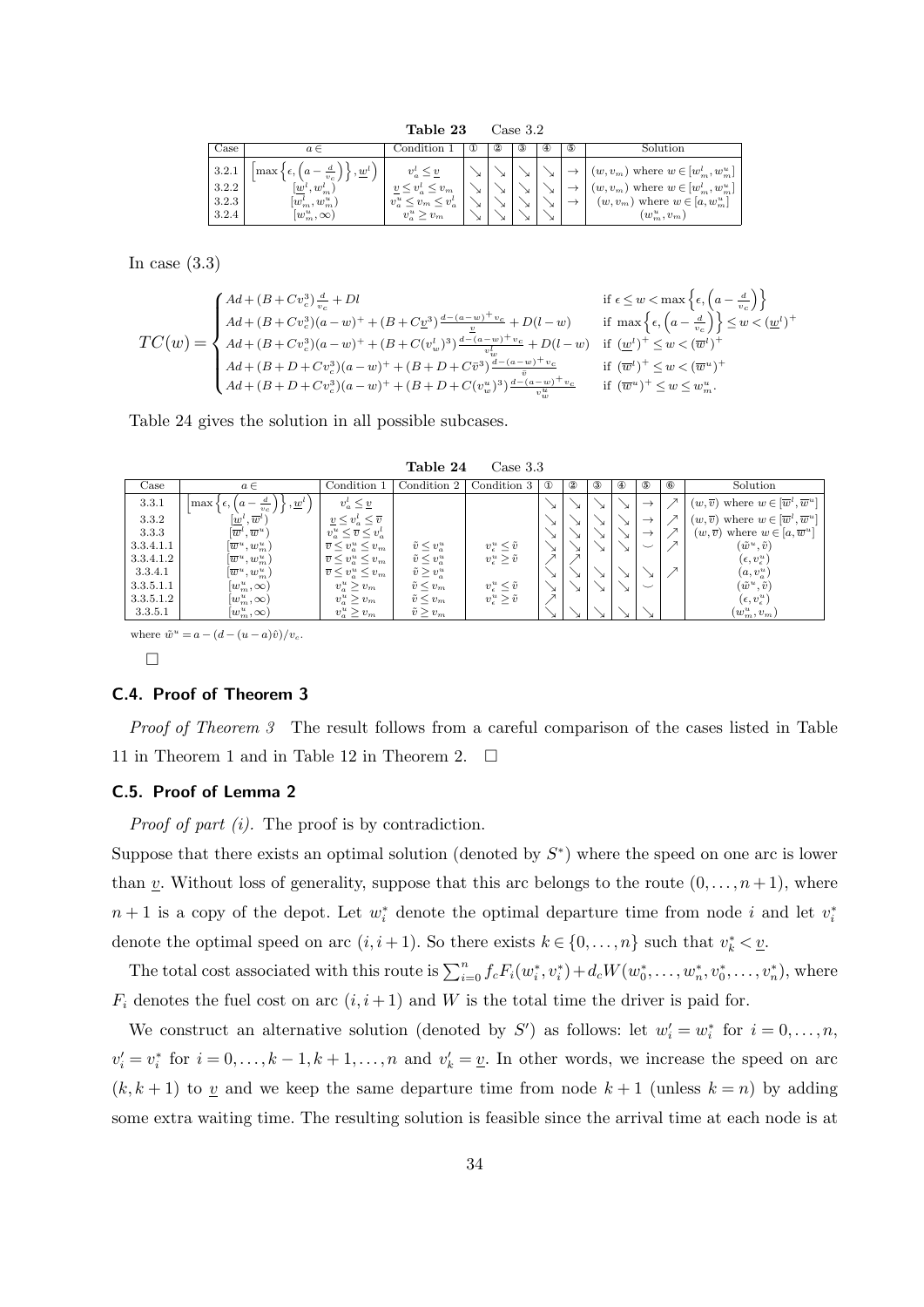most equal to that in the optimal solution. Compared to  $S^*$ , in  $S'$  the total time the driver is paid for  $(W)$  can only decrease (it decreases if  $k = n$ , otherwise it remains the same). Whereas the fuel cost  $(F_i)$  is the same on every arc except on arc  $(k, k+1)$ , where it decreases since v is the speed that minimizes the fuel cost for a given departure time in a one-arc problem as shown in Section 5. Therefore, the alternative solution *S ′* yields a total cost lower that the optimal solution *S <sup>∗</sup>* and this leads to a contradiction.

*Proof of part (ii).* The proof is by contradiction.

Suppose that there exists an optimal solution (denoted by *S ∗* ) where the speed on the first arc of a route is lower than  $\min{\{\bar{v}, v_m\}}$ . Without loss of generality, suppose that this arc belongs to the route  $(0, \ldots, n+1)$ , where  $n+1$  is a copy of the depot. Let  $w_i^*$  denote the optimal departure time from node *i* and let  $v_i^*$  denote the optimal speed on arc  $(i, i + 1)$ . So we have  $v_0^* \le \min\{\bar{v}, v_m\}$ .

The total cost associated with this route is  $\sum_{i=0}^{n} f_c F_i(w_i^*, v_i^*) + d_c W(w_0^*, \ldots, w_n^*, v_0^*, \ldots, v_n^*)$ , where  $F_i$  denotes the fuel cost on arc  $(i, i + 1)$  and *W* is the total time the driver is paid for. This cost function can be rewritten as

$$
\sum_{i=1}^{n} f_c F_i(w_i^*, v_i^*) + d_c W_{1,\dots,n}(w_1^*, \dots, w_n^*, v_1^*, \dots, v_n^*) + f_c F_0(w_0^*, v_0^*) + d_c W_0(w_0^*, v_0^*)
$$
\n(25)

where  $W_{1,\dots,n}$  is the time spent from the arrival at node 1 until the return to the depot and  $W_0$  is the time spent from the departure from the depot to the arrival at node 1. Note that the last two terms in (25) correspond to the total cost function of a one-arc TDPRP when the driver is paid from his departure time.

We construct an alternative solution (denoted by S') as follows: let  $w'_i = w^*_i$  for  $i = 1, ..., n$ ,  $v'_i = v^*_i$ for  $i = 1, \ldots, n$ ,  $v'_0 = \min\{\bar{v}, v_m\}$  and  $w'_0 > w_0^*$  such that the arrival time at node 1 is the same in *S*<sup> $\prime$ </sup> as in *S*<sup> $*$ </sup>. The departure times and free-flow speeds on arcs  $(i, i + 1)$  where  $i = 1, \ldots, n$  remain unchanged and therefore the resulting solution is feasible. For the same reasons, in both solutions *S ∗* and  $S'$  the first two terms of the 25 remain the same. Whereas, as results from the proof of Theorem 2, the last two terms 25 are lower in *S'* compared to  $S^*$ . Hence, we have a contradiction.  $\Box$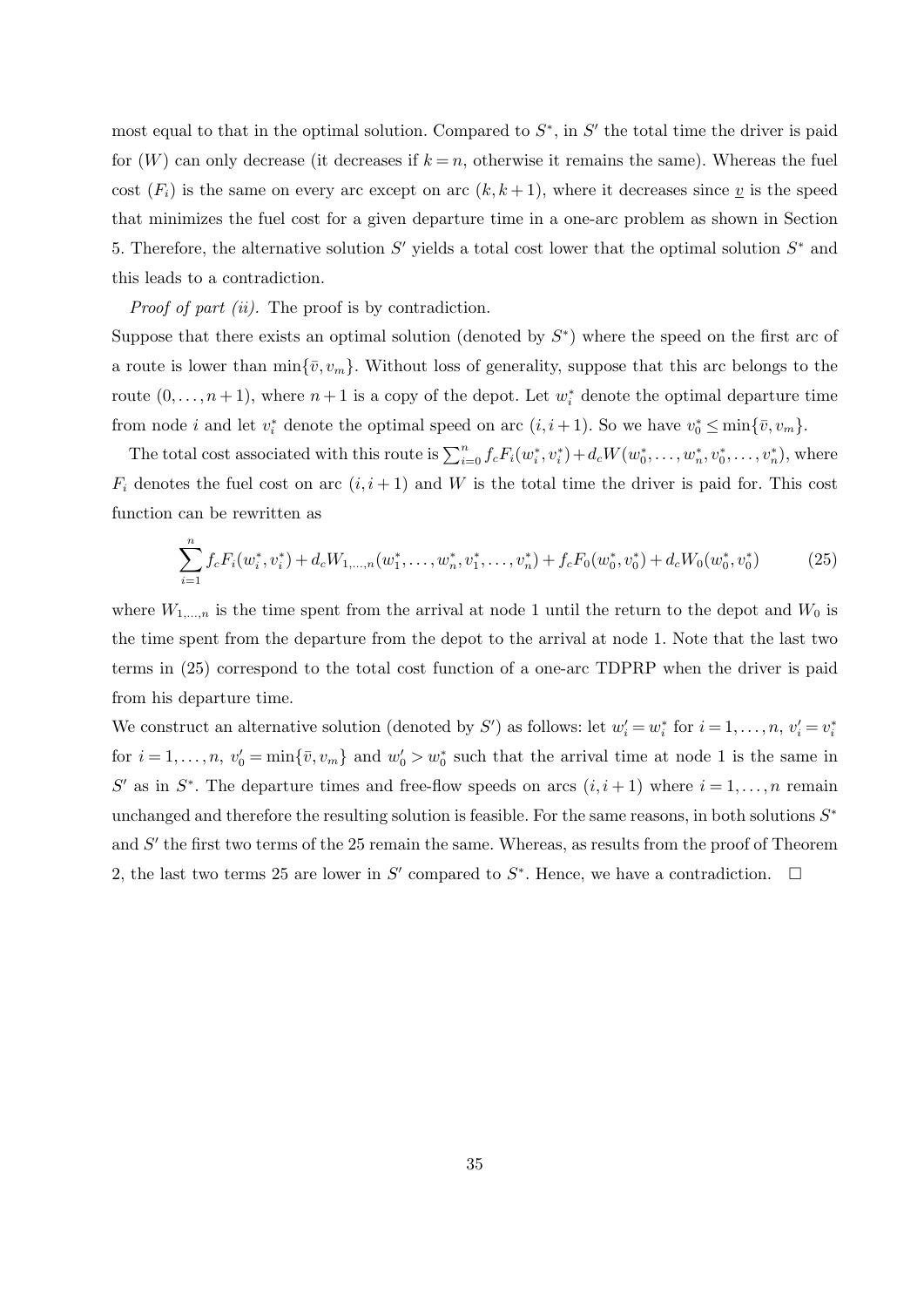### **Appendix D: Computational Results**

#### **D.1. Results on PRP instances**

| Instance            | PRP    | t(PRP)  | TDPRP  | t(TDPRP) |
|---------------------|--------|---------|--------|----------|
|                     | £      | S       | £      | S        |
| UK10_01             | 170.66 | 163.40  | 170.66 | 10.71    |
| UK10 <sub>-02</sub> | 204.87 | 113.90  | 204.88 | 3.73     |
| UK10_03             | 200.33 | 926.00  | 200.34 | 3.36     |
| UK10_04             | 189.94 | 396.50  | 189.95 | 5.00     |
| UK10 <sub>-05</sub> | 175.61 | 1253.70 | 175.62 | 4.93     |
| UK10 <sub>-06</sub> | 214.56 | 347.50  | 214.53 | 3.43     |
| UK10_07             | 190.14 | 191.00  | 190.15 | 5.06     |
| UK10 <sub>-08</sub> | 222.16 | 139.80  | 222.17 | 2.23     |
| UK10 <sub>-09</sub> | 174.53 | 54.00   | 174.54 | 4.64     |
| UK10 <sub>-10</sub> | 189.83 | 76.00   | 189.84 | 2.83     |
| UK10 <sub>-11</sub> | 262.07 | 50.50   | 262.08 | 4.40     |
| UK10 <sub>-12</sub> | 183.18 | 1978.70 | 183.19 | 14.71    |
| UK10 <sub>-13</sub> | 195.97 | 1235.10 | 195.97 | 2.94     |
| UK10 <sub>-14</sub> | 163.17 | 84.10   | 163.18 | 2.77     |
| UK10 <sub>-15</sub> | 127.15 | 433.30  | 127.16 | 6.25     |
| UK10 <sub>-16</sub> | 186.63 | 680.80  | 186.63 | 7.03     |
| UK10 <sub>-17</sub> | 159.07 | 27.00   | 159.08 | 3.22     |
| UK10 <sub>-18</sub> | 162.09 | 522.10  | 162.09 | 4.19     |
| UK10 <sub>-19</sub> | 169.46 | 130.50  | 169.46 | 1.52     |
| UK10 <sub>-20</sub> | 168.8  | 1365.50 | 168.81 | 17.44    |
| Average             |        | 508.47  |        | $5.52\,$ |

**Table 25** Comparison of PRP versus TDPRP formulations with respect to computational time

The PRP results in columns 2 and 3 are taken from Demir et al. (2012). The reason behind the slight discrepancy between the values in columns 2 and 4 is due to numerical approximation.

# **D.2. Results on TDPRP instances**

Each table reports the two cases: (i) driver paid from the beginning of the time horizon, (ii) driver paid from his departure time. In both cases the tables display, for each instance, the cost values of the  $S_D$  and  $S_N$  solutions (denoted by  $TC(S_N)$  and  $TC(S_D)$ ) and the CPU times (in seconds) required to construct these solutions (denoted by  $t(S_N)$  and  $t(S_D)$ ). Under the last column are reposted the cost savings of incorporating traffic congestion when planning the vehicles' routes and schedules.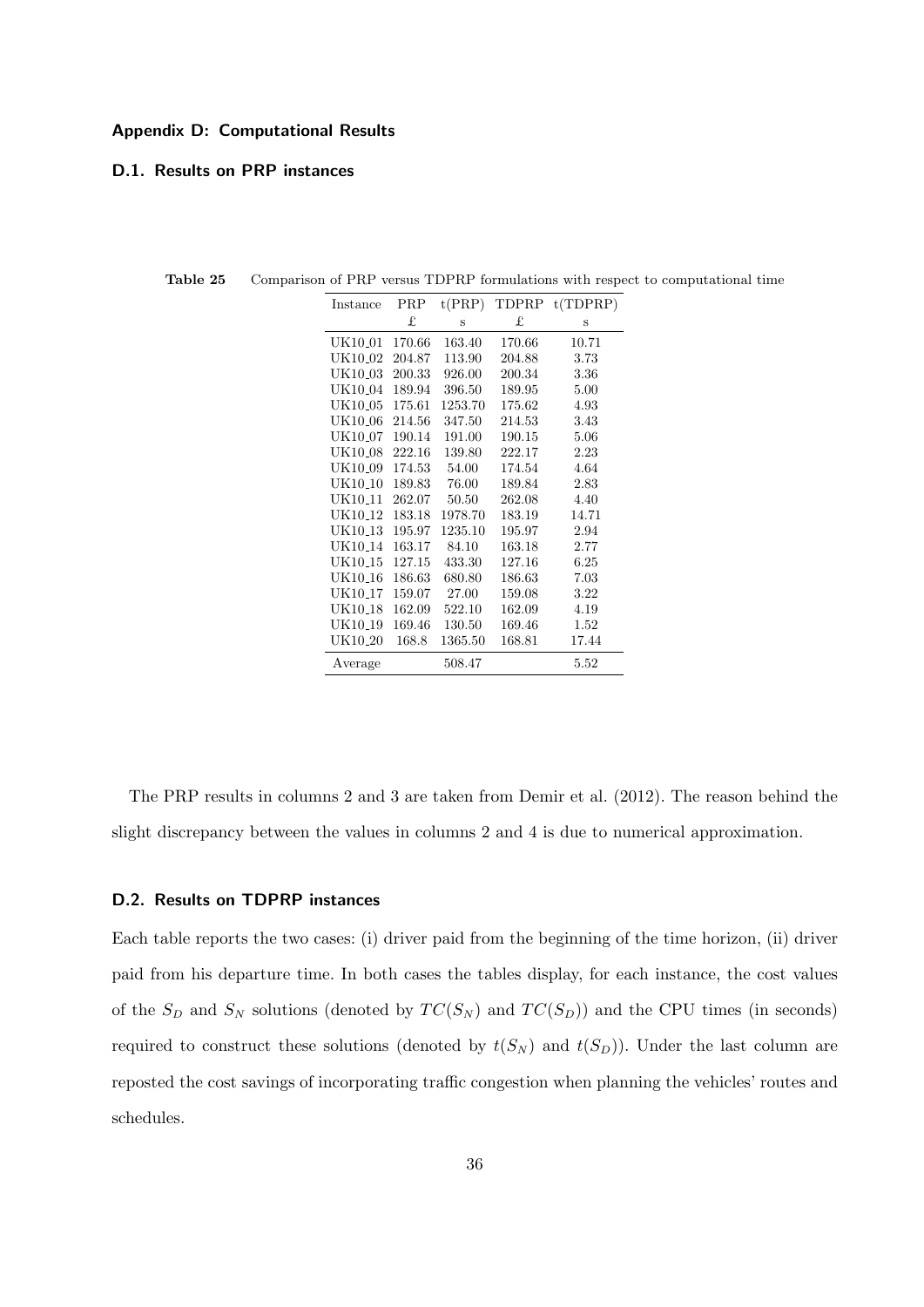|                     |                |           | Drivers paid from the beginning of the time horizon |           |          |        |           | Drivers paid from departure |           |          |                          |  |
|---------------------|----------------|-----------|-----------------------------------------------------|-----------|----------|--------|-----------|-----------------------------|-----------|----------|--------------------------|--|
| Instance            | # of           | $TC(S_N)$ | $t(S_N)$                                            | $TC(S_D)$ | $t(S_D)$ | Saving | $TC(S_N)$ | $t(S_N)$                    | $TC(S_D)$ | $t(S_D)$ | Saving                   |  |
|                     | vehicles       | £         | S                                                   | £         | S        | %      | £         | S                           | £         | S        | %                        |  |
| UK10_01             | $\overline{2}$ | inf.      | 4.621                                               | 183.98    | 6.01     |        | 177.97    | 3.989                       | 168.14    | 6.05     | 5.52                     |  |
| UK10_02             | $\overline{2}$ | 225.1     | 3.086                                               | 218.9     | 3.63     | 2.75   | 220.26    | 1.811                       | 203.06    | 6.79     | 7.81                     |  |
| UK10 <sub>-03</sub> | $\overline{2}$ | 219.33    | 12.878                                              | 213.34    | 8.76     | 2.73   | 210.54    | 8.329                       | 197.5     | 2.94     | 6.19                     |  |
| UK10 <sub>-04</sub> | $\overline{2}$ | 209.97    | 2.83                                                | 202.17    | 2.20     | 3.71   | 187.18    | 1.359                       | 185.88    | 2.65     | 0.69                     |  |
| UK10 <sub>-05</sub> | $\overline{2}$ | 195.8     | 3.994                                               | 188.07    | 3.95     | 3.95   | 185.77    | 1.235                       | 172.23    | 3.27     | 7.29                     |  |
| UK10 <sub>-06</sub> | $\overline{2}$ | inf.      | 2.549                                               | 229.13    | 3.55     |        | inf.      | 2.213                       | 213.29    | 5.86     |                          |  |
| UK10 <sub>-07</sub> | $\overline{2}$ | 210.37    | 1.536                                               | 205.18    | 3.31     | 2.47   | 203.98    | 1.81                        | 189.34    | 3.35     | 7.18                     |  |
| <b>UK10_08</b>      | $\overline{2}$ | 242.26    | 1.831                                               | 237.17    | 2.46     | 2.1    | 242.26    | 1.094                       | 221.33    | 2.11     | 8.64                     |  |
| UK10_09             | $\overline{2}$ | 194.82    | 2.59                                                | 189.73    | 2.97     | 2.61   | 194.82    | 2.858                       | 173.89    | 3.23     | 10.74                    |  |
| UK10 <sub>-10</sub> | $\overline{2}$ | 210.03    | 1.913                                               | 204.89    | 2.56     | 2.44   | 209.59    | 2.259                       | 189.05    | 2.75     | 9.80                     |  |
| UK10 <sub>-11</sub> | $\overline{2}$ | inf.      | 2.71                                                | 277.12    | 2.57     |        | inf.      | 1.922                       | 261.28    | 2.71     | $\overline{\phantom{a}}$ |  |
| UK10 <sub>-12</sub> | $\overline{2}$ | 198.41    | 5.318                                               | 193.65    | 4.20     | 2.4    | 181.64    | 2.524                       | 177.81    | 3.88     | 2.11                     |  |
| UK10 <sub>-13</sub> | $\overline{2}$ | 216.19    | 1.788                                               | 208.37    | 2.08     | 3.61   | 205.72    | 1.18                        | 192.53    | 2.04     | 6.41                     |  |
| UK10 <sub>-14</sub> | $\overline{2}$ | inf.      | 1.535                                               | 179.84    | 17.40    |        | inf.      | 1.202                       | 164.72    | 6.40     |                          |  |
| UK10 <sub>-15</sub> | $\overline{2}$ | 141.13    | 3.064                                               | 135.46    | 4.01     | 4.02   | 123.22    | 2.734                       | 119.62    | 4.39     | 2.92                     |  |
| UK10 <sub>-16</sub> | $\overline{2}$ | 206.25    | 4.966                                               | 198.86    | 4.20     | 3.58   | 194.8     | 5.03                        | 183.02    | 5.60     | 6.05                     |  |
| UK10 <sub>-17</sub> | $\overline{2}$ | inf.      | 2.165                                               | 171.6     | 2.51     |        | inf.      | 1.344                       | 155.76    | 2.81     |                          |  |
| UK10 <sub>-18</sub> | $\overline{2}$ | 182.37    | 3.779                                               | 173.96    | 6.04     | 4.61   | inf.      | 2.897                       | 158       | 4.42     | $\overline{\phantom{a}}$ |  |
| UK10 <sub>-19</sub> | $\overline{2}$ | inf.      | 1.738                                               | 181.28    | 5.38     |        | inf.      | 2.292                       | 165.44    | 5.61     |                          |  |
| UK10 <sub>-20</sub> | $\overline{2}$ | 189.06    | 8.368                                               | 181.68    | 11.84    | 3.9    | 178.83    | 14.637                      | 165.84    | 14.38    | 7.27                     |  |

Table 26 Computational results for 10-node instances with initial congestion period of 3600 seconds

**Table 27** Computational results for 10-node instances with initial congestion period of 7200 seconds

|                     |                |           | Drivers paid from from the beginning of the time horizon |           |          |        |           |          | Drivers paid from departure |          |                          |
|---------------------|----------------|-----------|----------------------------------------------------------|-----------|----------|--------|-----------|----------|-----------------------------|----------|--------------------------|
| Instance            | # of           | $TC(S_N)$ | $t(S_N)$                                                 | $TC(S_D)$ | $t(S_D)$ | Saving | $TC(S_N)$ | $t(S_N)$ | $TC(S_D)$                   | $t(S_D)$ | Saving                   |
|                     | vehicles       | £         | S                                                        | £         | S        | %      | £         | S        | £                           | s        | %                        |
| UK10 <sub>-01</sub> | $\overline{2}$ | inf.      | 4.621                                                    | 201.759   | 22.609   |        | inf.      | 3.989    | 170.079                     | 20.347   | $\overline{\phantom{a}}$ |
| UK10_02             | $\overline{2}$ | inf.      | 3.086                                                    | 241.305   | 12.883   |        | inf.      | 1.811    | 210.629                     | 23.02    |                          |
| UK10_03             | $\overline{2}$ | 240.03    | 12.878                                                   | 229.692   | 30.295   | 4.31   | 231.47    | 8.329    | 198.012                     | 20.987   | 14.46                    |
| UK10_04             | $\overline{2}$ | 230.84    | 2.83                                                     | 217.561   | 4.886    | 5.75   | 206.4     | 1.359    | 185.881                     | 3.536    | 9.94                     |
| UK10_05             | $\overline{2}$ | 216.68    | 3.994                                                    | 203.912   | 4.323    | 5.89   | 206.71    | 1.235    | 172.232                     | 4.362    | 16.68                    |
| UK10 <sub>-06</sub> | $\overline{2}$ | inf.      | 2.549                                                    | 249.982   | 6.606    |        | inf.      | 2.213    | 218.302                     | 12.376   | $\overline{\phantom{m}}$ |
| UK10 <sub>-07</sub> | $\overline{2}$ | 231.31    | 1.536                                                    | 221.305   | 5.895    | 4.32   | inf.      | 1.81     | 189.625                     | 3.744    |                          |
| UK10 <sub>-08</sub> | $\overline{2}$ | 263.19    | 1.831                                                    | 253.009   | 2.43     | 3.87   | 263.19    | 1.094    | 221.329                     | 1.964    | 15.91                    |
| UK10 <sub>-09</sub> | $\overline{2}$ | 215.75    | 2.59                                                     | 205.569   | 4.705    | 4.72   | 215.75    | 2.858    | 173.889                     | 5.064    | 19.40                    |
| UK10 <sub>-10</sub> | $\overline{2}$ | 230.94    | 1.913                                                    | 220.735   | 3.602    | 4.42   | 230.53    | 2.259    | 189.054                     | 3.823    | 17.99                    |
| UK10 <sub>-11</sub> | $\overline{2}$ | inf.      | 2.71                                                     | 296.274   | 3.923    |        | inf.      | 1.922    | 264.594                     | 2.923    |                          |
| UK10 <sub>-12</sub> | $\overline{2}$ | 219.28    | 5.318                                                    | 208.748   | 21.781   | 4.8    | 202.64    | 2.524    | 177.807                     | 4.435    | 12.25                    |
| UK10 <sub>-13</sub> | $\overline{2}$ | inf.      | 1.788                                                    | 224.214   | 2.944    |        | 226.65    | 1.18     | 192.535                     | 2.629    | 15.05                    |
| UK10 <sub>-14</sub> | $\overline{2}$ | inf.      | 1.535                                                    | 199.359   | 5.322    |        | inf.      | 1.202    | 167.679                     | 5.443    | $\overline{\phantom{a}}$ |
| UK10 <sub>-15</sub> | $\overline{2}$ | inf.      | 3.064                                                    | 152.872   | 9.701    |        | inf.      | 2.734    | 121.192                     | 8.282    |                          |
| UK10 <sub>-16</sub> | $\overline{2}$ | 226.95    | 4.966                                                    | 214.698   | 6.528    | 5.4    | 215.73    | 5.03     | 183.019                     | 6.013    | 15.16                    |
| UK10 <sub>-17</sub> | $\overline{2}$ | inf.      | 2.165                                                    | 207.46    | 32.347   |        | inf.      | 1.344    | 175.831                     | 16.013   | $\overline{\phantom{a}}$ |
| UK10 <sub>-18</sub> | $\overline{2}$ | inf.      | 3.779                                                    | 189.683   | 11.334   |        | inf.      | 2.897    | 158.003                     | 7.033    |                          |
| UK10 <sub>-19</sub> | $\overline{2}$ | inf.      | 1.738                                                    | 199.145   | 6.484    |        | inf.      | 2.292    | 167.471                     | 5.816    |                          |
| UK10 <sub>-20</sub> | $\overline{2}$ | 209.99    | 8.368                                                    | 197.515   | 18.795   | 5.94   | 197.25    | 14.637   | 165.835                     | 12.468   | 15.92                    |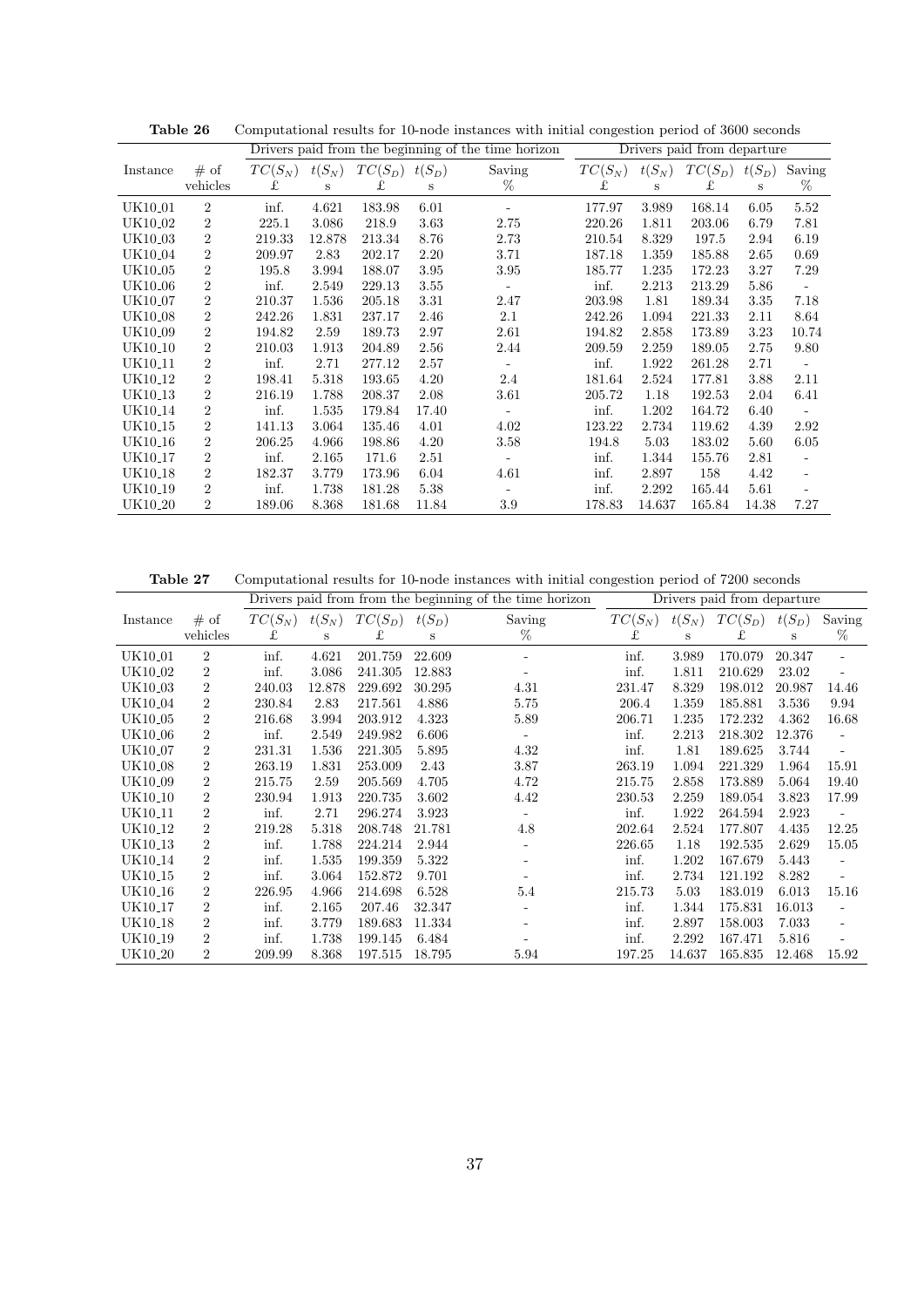|                     |                |           |          |           |          | Drivers paid from the beginning of the time horizon |           |          | Drivers paid from departure |          |                          |
|---------------------|----------------|-----------|----------|-----------|----------|-----------------------------------------------------|-----------|----------|-----------------------------|----------|--------------------------|
| Instance            | # of           | $TC(S_N)$ | $t(S_N)$ | $TC(S_D)$ | $t(S_D)$ | Saving                                              | $TC(S_N)$ | $t(S_N)$ | $TC(S_D)$                   | $t(S_D)$ | Saving                   |
|                     | vehicles       | £         | S        | £         | S        | %                                                   | £         | S        | £                           | S        | %                        |
| UK15_01             | $\overline{2}$ | inf.      | 234.876  | 299.06    | 556.779  |                                                     | inf.      | 667.671  | 283.22                      | 618.285  |                          |
| UK15_02             | $\overline{2}$ | 226       | 25.921   | 219.36    | 30.368   | 2.94                                                | 213.31    | 28.081   | 203.52                      | 35.623   | 4.59                     |
| UK15_03             | $\overline{2}$ | inf.      | 4746.72  | 316.59    | 3186.76  |                                                     | inf.      | 7422     | 300.75                      | 6316.59  | $\overline{\phantom{a}}$ |
| UK15_04             | 3              | inf.      | 71.642   | 318.5     | 53.856   | $\overline{\phantom{m}}$                            | inf.      | 24.984   | 294.74                      | 33.259   | $\overline{\phantom{0}}$ |
| UK15 <sub>-05</sub> | 2              | inf.      | 14.173   | 299.9     | 40.135   |                                                     | inf.      | 41.472   | 284.06                      | 27.854   | $\frac{1}{2}$            |
| UK15 <sub>-06</sub> | $\overline{2}$ | inf.      | 8862     | 244.05    | 1050.61  |                                                     | 240.6     | 2221.46  | 228.21                      | 1932.42  | 5.15                     |
| UK15 <sub>-07</sub> | 3              | 281.15    | 26.713   | 269.44    | 6.444    | 4.16                                                | 261.56    | 8.188    | 245.68                      | 9.836    | 6.07                     |
| UK15_08             | $\overline{2}$ | 185.47    | 162.844  | 178.97    | 33.585   | 3.51                                                | 171.94    | 75.109   | 163.13                      | 52.407   | 5.12                     |
| UK15_09             | 3              | 293.51    | 1138.32  | 281.89    | 70.983   | 3.96                                                | 278.86    | 126.323  | 258.11                      | 105.375  | 7.44                     |
| UK15 <sub>-10</sub> | $\overline{2}$ | 234.14    | 40.695   | 227.71    | 42.992   | 2.74                                                | 225.05    | 30.757   | 211.87                      | 53.35    | 5.85                     |
| UK15 <sub>-11</sub> | $\overline{2}$ | inf.      | 20.694   | 275.26    | 232.202  |                                                     | inf.      | 26.448   | 259.42                      | 123.375  |                          |
| UK15 <sub>-12</sub> | 3              | 340.57    | 24.63    | 330.51    | 19.709   | 2.95                                                | 331.72    | 38.737   | 306.75                      | 36.773   | 7.53                     |
| UK15 <sub>-13</sub> | $\overline{2}$ | inf.      | 909.862  | 265.09    | 1028.96  |                                                     | inf.      | 1939.6   | 249.25                      | 1379.09  |                          |
| UK15 <sub>-14</sub> | $\overline{2}$ | inf.      | 3083.37  | inf.      | 2871.24  |                                                     | inf.      | 10130    | inf.                        | 2408.28  | $\frac{1}{2}$            |
| UK15 <sub>-15</sub> | $\overline{2}$ | 239.81    | 48.446   | 232.81    | 96.552   | 2.92                                                | 219       | 134.975  | 216.97                      | 155.686  | 0.93                     |
| UK15 <sub>-16</sub> | $\overline{2}$ | 224.67    | 27.339   | 214.37    | 7.879    | 4.58                                                | 208.32    | 7.297    | 198.53                      | 44.555   | 4.70                     |
| UK15 <sub>-17</sub> | 3              | inf.      | 9.823    | 302.04    | 5.002    |                                                     | 300.07    | 5.176    | 278.28                      | 6.245    | 7.26                     |
| UK15 <sub>-18</sub> | 3              | inf.      | 58.385   | 332.4     | 10.292   |                                                     | inf.      | 27.238   | 308.65                      | 21.238   | $\overline{\phantom{a}}$ |
| UK15 <sub>-19</sub> | $\overline{2}$ | 184.85    | 9.464    | 178.31    | 4.504    | 3.54                                                | 176.81    | 4.235    | 162.47                      | 6.814    | 8.11                     |
| UK15 <sub>-20</sub> | 3              | inf.      | 16.278   | 220.57    | 7.095    |                                                     | inf.      | 2.836    | 196.81                      | 9.424    |                          |

Table 28 Computational results for 15-node instances with initial congestion period of 3600 seconds

**Table 29** Computational results for 15-node instances with initial congestion period of 7200 seconds

|                     |                | Drivers paid from the beginning of the time horizon |          |           |          |                          |           |          | Drivers paid from departure |          |                          |
|---------------------|----------------|-----------------------------------------------------|----------|-----------|----------|--------------------------|-----------|----------|-----------------------------|----------|--------------------------|
| Instance            | # of           | $TC(S_N)$                                           | $t(S_N)$ | $TC(S_D)$ | $t(S_D)$ | Saving                   | $TC(S_N)$ | $t(S_N)$ | $TC(S_D)$                   | $t(S_D)$ | Saving                   |
|                     | vehicles       | £                                                   | S        | £         | S        | %                        | £         | S        | £                           | S        | %                        |
| UK15_01             | $\overline{2}$ | inf.                                                | 234.675  | 337.71    | 2489.17  | $\overline{\phantom{a}}$ | inf.      | 667.671  | 306.424                     | 2972.56  |                          |
| UK15_02             | $\overline{2}$ | inf.                                                | 25.859   | 235.40    | 63.909   | $\overline{\phantom{a}}$ | 231.955   | 28.081   | 203.723                     | 42.193   | 12.17                    |
| UK15 <sub>-03</sub> | $\overline{2}$ | inf.                                                | 4858.37  | inf.      | 476.417  | $\overline{\phantom{m}}$ | inf.      | 7422     | inf.                        | 748.034  |                          |
| UK15_04             | 3              | inf.                                                | 71.58    | 343.16    | 67.644   |                          | inf.      | 24.984   | 295.64                      | 194.174  |                          |
| UK15_05             | $\overline{2}$ | inf.                                                | 14.136   | 349.49    | 272.127  |                          | inf.      | 41.472   | 331.041                     | 520.049  |                          |
| UK15 <sub>-06</sub> | $\overline{2}$ | inf.                                                | 8856.99  | 263.74    | 1853.29  |                          | inf.      | 2221.46  | 232.062                     | 2105.63  |                          |
| UK15 <sub>-07</sub> | 3              | inf.                                                | 26.68    | 304.60    | 168.012  |                          | inf.      | 8.188    | 257.08                      | 114.883  |                          |
| UK15 <sub>-08</sub> | $\overline{2}$ | 206.04                                              | 162.787  | 194.81    | 70.76    | 5.45                     | 192.867   | 75.109   | 163.125                     | 60.499   | 15.42                    |
| UK15 <sub>-09</sub> | 3              | inf.                                                | 1137.68  | 306.18    | 234.592  | $\overline{\phantom{a}}$ | inf.      | 126.323  | 258.656                     | 290.286  |                          |
| UK15 <sub>-10</sub> | $\overline{2}$ | inf.                                                | 40.646   | 245.23    | 74.021   | $\overline{\phantom{a}}$ | inf.      | 30.757   | 213.553                     | 44.76    |                          |
| UK15 <sub>-11</sub> | $\overline{2}$ | inf.                                                | 20.684   | 337.12    | 824.139  | $\overline{\phantom{m}}$ | inf.      | 26.448   | 308.15                      | 790.047  | $\overline{\phantom{a}}$ |
| UK15 <sub>-12</sub> | 3              | inf.                                                | 24.61    | 354.41    | 31.765   | $\overline{\phantom{m}}$ | inf.      | 38.737   | 69.5452                     | 72.182   |                          |
| UK15 <sub>-13</sub> | $\overline{2}$ | inf.                                                | 913.76   | 282.77    | 2093.01  |                          | inf.      | 1939.6   | 262.932                     | 5685.92  |                          |
| UK15 <sub>-14</sub> | $\overline{2}$ | inf.                                                | 3079.17  | inf.      | 6.475    |                          | inf.      | 10130    | inf.                        | 6.63     |                          |
| UK15 <sub>-15</sub> | $\overline{2}$ | 260.51                                              | 48.302   | 248.65    | 94.523   | 4.55                     | inf.      | 134.975  | 216.972                     | 106.012  |                          |
| UK15 <sub>-16</sub> | $\overline{2}$ | 245.24                                              | 27.304   | 230.21    | 11.012   | 6.13                     | inf.      | 7.297    | 198.533                     | 12.89    | 13.40                    |
| UK15 <sub>-17</sub> | 3              | inf.                                                | 9.795    | 325.80    | 14.139   |                          | inf.      | 5.176    | 278.28                      | 14.343   | 16.10                    |
| UK15 <sub>-18</sub> | 3              | inf.                                                | 58.323   | 363.74    | 173.09   |                          | inf.      | 27.238   | 316.224                     | 417.771  |                          |
| UK15 <sub>-19</sub> | $\overline{2}$ | 202.42                                              | 9.474    | 194.15    | 13.227   | 4.09                     | 197.739   | 4.235    | 162.465                     | 10.802   | 17.84                    |
| UK15 <sub>-20</sub> | 3              | inf.                                                | 16.227   | 244.55    | 243.154  |                          | inf.      | 2.836    | 200.675                     | 71.206   |                          |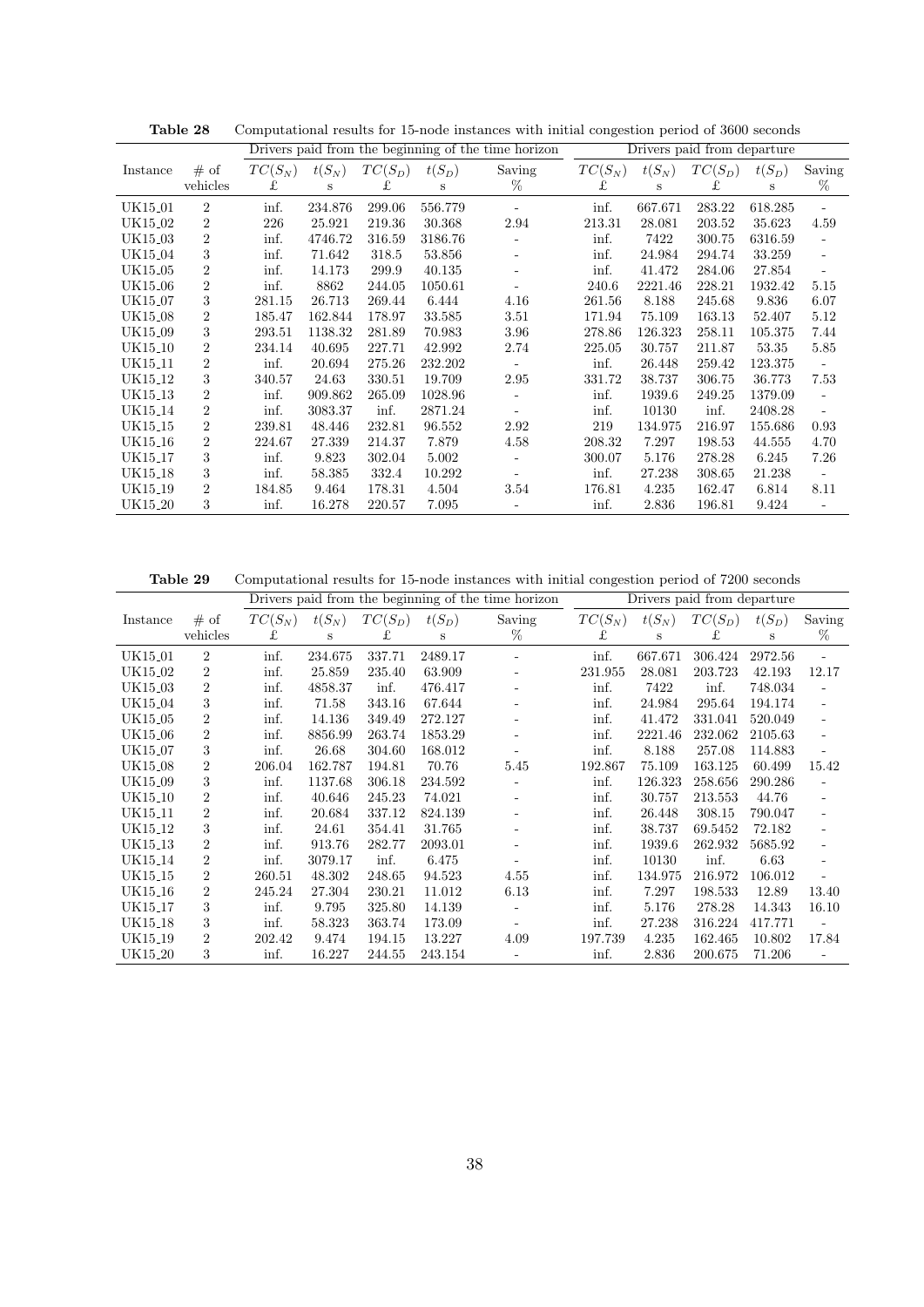|                     |          |           | Drivers paid from the beginning of the time horizon |            |          | Drivers paid from departure |           |          |           |          |        |
|---------------------|----------|-----------|-----------------------------------------------------|------------|----------|-----------------------------|-----------|----------|-----------|----------|--------|
| Instance            | # of     | $TC(S_N)$ | $t(S_N)$                                            | $TC(S_D)$  | $t(S_D)$ | Saving                      | $TC(S_N)$ | $t(S_N)$ | $TC(S_D)$ | $t(S_D)$ | Saving |
|                     | vehicles | £         | S                                                   | £          | s        | %                           | £         | S        | £         | S        | %      |
| UK20_01             | 3        | 347.16    | 416.29                                              | 337.86     | 265.72   | 2.68                        | 328.9     | 212.494  | 314.1     | 169.662  | 4.5    |
| UK20_02             | 3        | 365.84    | 295.04                                              | 352.88     | 225.98   | 3.54                        | inf.      | 321.042  | 329.12    | 161.038  | L,     |
| UK20 <sub>-03</sub> | 3        | 233.27    | 76.69                                               | 224.01     | 44.97    | 3.97                        | 216.53    | 66.346   | 200.01    | 42.364   | 7.63   |
| UK20 <sub>-04</sub> | 3        | 354.83    | 3360.44                                             | 347.12     | 1546.29  | 2.17                        | 354.34    | 2929.29  | 323.36    | 1919.35  | 8.74   |
| UK20 <sub>-05</sub> | 3        | 325.59    | 258.29                                              | 317.36     | 360.26   | 2.53                        | 312.87    | 370.708  | 292.12    | 219.976  | 6.63   |
| UK20 <sub>-06</sub> | 3        | $349.35*$ | 2124.82                                             | $365.02*$  | 5637.66  | $\overline{\phantom{a}}$    | $339.50*$ | 6701.12  | $347.27*$ | 1520.5   |        |
| UK20 <sub>-07</sub> | 3        | 255.39    | 1456.06                                             | $246.935*$ | 2394.83  | $\overline{\phantom{a}}$    | $223.1*$  | 10800.4  | $223.4*$  | 1091.46  | $\sim$ |
| UK20 <sub>-08</sub> | 3        | 307.47    | 575.73                                              | 298.25     | 54.03    | 3.00                        | 288.17    | 232.228  | 274.1     | 83.39    | 4.88   |
| UK20 <sub>-09</sub> | 3        | inf.      | 54.36                                               | 345.02     | 169.47   | ۰                           | inf.      | 32.644   | 321.26    | 119.142  | L,     |
| UK20 <sub>-10</sub> | 3        | $291.58*$ | 3977.50                                             | 310.91     | 1816.07  | ÷,                          | 307.98    | 9120.02  | 287.15    | 2288.59  | 6.76   |
| UK20 <sub>-11</sub> | 3        | 391.00    | 140.35                                              | 381.58     | 38.50    | 2.41                        | 374.23    | 173.63   | 357.82    | 234.211  | 4.38   |
| UK20 <sub>-12</sub> | 3        | 346.02    | 2253.71                                             | 334.63     | 463.88   | 3.29                        | 322.48    | 1853.51  | 310.87    | 463.902  | 3.6    |
| UK20 <sub>-13</sub> | 3        | 339.15    | 83.24                                               | 329.86     | 176.90   | 2.74                        | 327.46    | 128.737  | 306.1     | 74.618   | 6.52   |
| UK20 <sub>-14</sub> | 3        | $\inf.$   | 10799.60                                            | $\inf.$    | 1701.06  | $\overline{\phantom{a}}$    | $\inf.$   | 2521.06  | $\inf.$   | 1651.95  |        |
| UK20 <sub>-15</sub> | 3        | 349.63    | 642.49                                              | 338.37     | 607.60   | 3.22                        | 327.47    | 3105.17  | 313.94    | 800.895  | 4.13   |
| UK20 <sub>-16</sub> | 3        | 358.16    | 741.31                                              | 346.36     | 170.18   | 3.30                        | 331.72    | 895.873  | 322.6     | 149.282  | 2.75   |
| UK20 <sub>-17</sub> | 3        | inf.      | 905.97                                              | 379.72*    | 2170.39  |                             | inf.      | 2498.11  | 355.607   | 5864.8   |        |
| UK20 <sub>-18</sub> | 3        | inf.      | 445.71                                              | 367.47     | 1132.39  |                             | inf.      | 1357.34  | 343.71    | 685.198  |        |
| UK20 <sub>-19</sub> | 3        | 351.16    | 1926.32                                             | 343.36     | 3405.90  | 2.22                        | 349.63    | 253.101  | 319.6     | 2524.09  | 8.59   |
| UK20 <sub>-20</sub> | 3        | 354.13    | 11.56                                               | 343.13     | 15.56    | 3.11                        | 337.82    | 10.089   | 319.37    | 13.752   | 5.46   |

**Table 30** Computational results for 20-node instances with initial congestion period of 3600 seconds

\* Not solved to optimality.

Table 31 Computational results for 20-node instances with initial congestion period of 7200 seconds

|                     |                  |                |               |                | Drivers paid from the beginning of the time horizon | Drivers paid from departure |                |               |                |               |                          |  |
|---------------------|------------------|----------------|---------------|----------------|-----------------------------------------------------|-----------------------------|----------------|---------------|----------------|---------------|--------------------------|--|
| Instance            | # of<br>vehicles | $TC(S_N)$<br>£ | $t(S_N)$<br>S | $TC(S_D)$<br>£ | $t(S_D)$<br>S                                       | Saving<br>$\%$              | $TC(S_N)$<br>£ | $t(S_N)$<br>S | $TC(S_D)$<br>£ | $t(S_D)$<br>S | Saving<br>%              |  |
| UK20 <sub>-01</sub> | 3                | inf.           | 416.29        | 362.44         | 286.10                                              |                             | inf.           | 212.49        | 314.9          | 673.14        |                          |  |
| UK20 <sub>-02</sub> | 3                | inf.           | 295.04        | 378.75         | 207.29                                              |                             | inf.           | 321.04        | 331.2          | 541.942       |                          |  |
| UK20 <sub>-03</sub> | 3                | 264.38         | 76.69         | 247.53         | 158.97                                              | 6.37                        | 245.9          | 66.35         | 200.0          | 100.151       | 18.66                    |  |
| UK20 <sub>-04</sub> | 3                | inf.           | 3360.44       | 371.80         | 4318.09                                             |                             | inf.           | 2929.29       | 324.3          | 4647.32       | $\overline{\phantom{a}}$ |  |
| UK20 <sub>-05</sub> | 3                | 356.9          | 258.29        | 340.60         | 894.88                                              | 4.57                        | inf.           | 370.71        | 293.1          | 940.19        |                          |  |
| UK20 <sub>-06</sub> | 3                | $349.35*$      | 2124.82       | $412.04*$      | 10799.80                                            | ÷,                          | $339.50*$      | 6701.12       | inf.           |               |                          |  |
| UK20 <sub>-07</sub> | 3                | 285.35         | 1456.06       | $270.63*$      | 7058.32                                             |                             | $223.17*$      | 10800.40      | $\inf.$        | 4299.49       |                          |  |
| UK20 <sub>-08</sub> | 3                | 338.8          | 575.73        | 321.91         | 128.01                                              | 4.99                        | inf.           | 232.23        | 274.4          | 119.653       |                          |  |
| UK20 <sub>-09</sub> | 3                | inf.           | 54.36         | 379.15         | 676.14                                              |                             | inf.           | 32.64         | 331.8          | 1761.27       |                          |  |
| UK20 <sub>-10</sub> | 3                | $291.58*$      | 3977.50       | $335.73*$      | 4271.10                                             | $\overline{\phantom{0}}$    | inf.           | 9120.02       | 288.8          | 7355.26       |                          |  |
| UK20 <sub>-11</sub> | 3                | inf.           | 140.35        | 414.64         | 2554.09                                             | $\overline{\phantom{0}}$    | inf.           | 173.63        | 368.2          | 2471.3        |                          |  |
| UK20 <sub>-12</sub> | 3                | inf.           | 2253.71       | 361.30         | 3523.84                                             | ÷,                          | inf.           | 1853.51       | 316.2          | 3076.75       |                          |  |
| UK20 <sub>-13</sub> | 3                | inf.           | 83.24         | 360.09         | 2171.69                                             | ÷,                          | inf.           | 128.74        | 312.6          | 1884.26       |                          |  |
| UK20 <sub>-14</sub> | 3                | $\inf.$        | 10799.60      | $\inf.$        | 1954.92                                             | ÷,                          | $\inf.$        | 2521.06       | $\inf.$        | 1779.78       | ä,                       |  |
| UK20 <sub>-15</sub> | 3                | inf.           | 642.49        | 366.01         | 3407.18                                             |                             | inf.           | 3105.17       | 318.5          | 5048.37       |                          |  |
| UK20 <sub>-16</sub> | 3                | inf.           | 741.31        | 370.12         | 748.19                                              |                             | 363.12         | 895.87        | 322.6          | 1811.35       | 11.16                    |  |
| UK20 <sub>-17</sub> | 3                | inf.           | 905.97        | 410.747*       | 10800.80                                            | Ξ.                          | inf.           | 2498.11       | $369.13*$      | 10797.9       |                          |  |
| UK20 <sub>-18</sub> | 3                | inf.           | 445.71        | 395.57         | 4054.01                                             | Ξ.                          | inf.           | 1357.34       | $351.65*$      | 10799.5       |                          |  |
| UK20 <sub>-19</sub> | 3                | inf.           | 1926.32       | 371.63         | 9726.61                                             |                             | inf.           | 253.10        | $324.111*$     | 10799.5       |                          |  |
| UK20 <sub>-20</sub> | 3                | inf.           | 11.56         | 367.51         | 21.24                                               |                             | inf.           | 10.09         | 320.0          | 36.212        |                          |  |

\* Not solved to optimality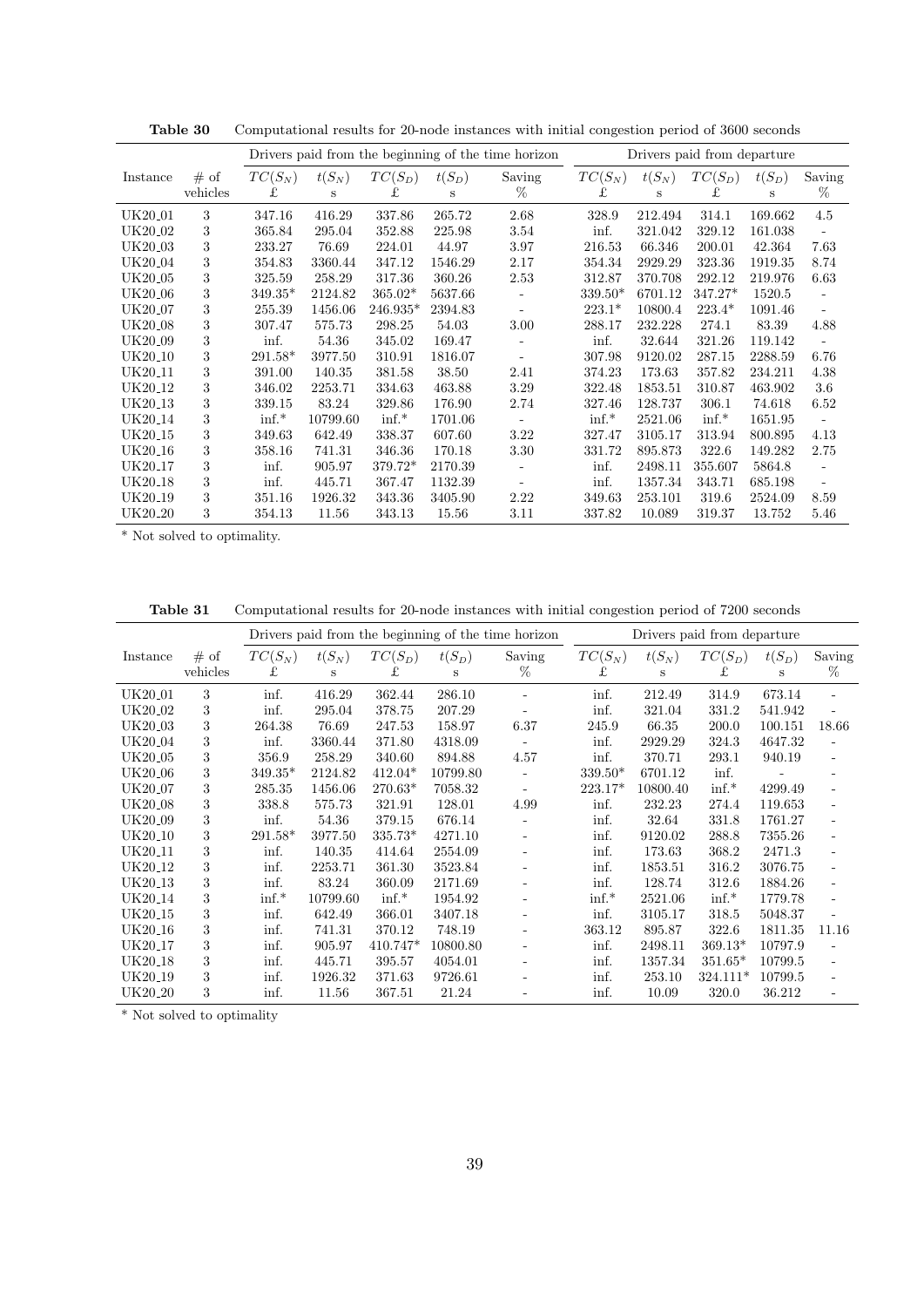# **References**

- Barth, M., Younglove, T., Scora, G. 2005. Development of a heavy-duty diesel modal emissions and fuel consumption model.
- Barth, M., Boriboonsomsin, K. 2008. Real-world CO<sub>2</sub> impacts of traffic congestion. *Transportation Research Record: Journal of the Transportation Research Board* **2058** 163–171.
- Bektaş T., Laporte G. 2011. The Pollution-Routing Problem. *Transportation Research Part B* 45(8) 1232– 1250.
- Conrad, R.G., Figliozzi, M.A. 2010. Algorithms to quantify impact of congestion on time-dependent realworld urban freight distribution networks. *Transportation Research Record: Journal of the Transportation Research Board* **2168** 104–113.
- Cordeau, J.-F., Laporte, G., Savelsbergh, M.W.P., Vigo, D. 2007. Vehicle Routing. C. Barnhart, G. Laporte, eds., *Transportation*, *Handbooks in Operations Research and Management Science*, vol. 14, chap. 6. Elsevier, Amsterdam, The Netherlands, 367–428.
- Demir E., Bektaş T., Laporte G. 2011. A comparative analysis of several vehicle emission models for freight transportation. *Transportation Research Part D: Transport and Environment* **6**(5) 347–257.
- Demir E., Bektaş T., Laporte G. 2012. An adaptive large neighborhood search heuristic for the Pollution-Routing Problem. *European Journal of Operational Research* **223**(2) 346–359.
- Figliozzi, M.A. 2010. Vehicle routing problem for emissions minimization. *Transportation Research Record: Journal of the Transportation Research Board* **2197** 1–7.
- Figliozzi, M.A. 2011. The impacts of congestion on time-definitive urban freight distribution networks  $CO<sub>2</sub>$ emission levels: Results from a case study in Portland, Oregon. *Transportation Research Part C: Emerging Technologies* **19** 766–778.
- Hansen, S., Byrd, A., Delcambre, A., Rodriguez, A., Matthews, S., Bertini, R.L. 2005. Technical Report. PORTAL: An on-line regional transportation data archive with transportation system management applications.
- Hickman, J., D. Hassel, R. Joumard, Z. Samaras, S. Sorenson. 1999. Technical Report. MEET Methodology for calculating transport emissions and energy consumption. Available at: http://www. transport-research.info/Upload/Documents/200310/meet.pdf (accessed on January 28, 2013).
- Hvattum, L. M., I. Norstad, K. Fagerholt, G. Laporte. 2013. Analysis of an exact algorithm for the vessel speed optimization problem. Forthcoming in *Networks* .
- International Road Transport Union. 2012. Congestion is responsible for wasted fuel. Available at: http: //www.iru.org/en\_policy\_co2\_response\_wasted (accessed January 28, 2013).
- Jabali O., Van Woensel T., de Kok A.G. 2012. Analysis of travel times and CO<sub>2</sub> emissions in time-dependent vehicle routing. *Production and Operations Management Journal* **21**(6) 1060–1074.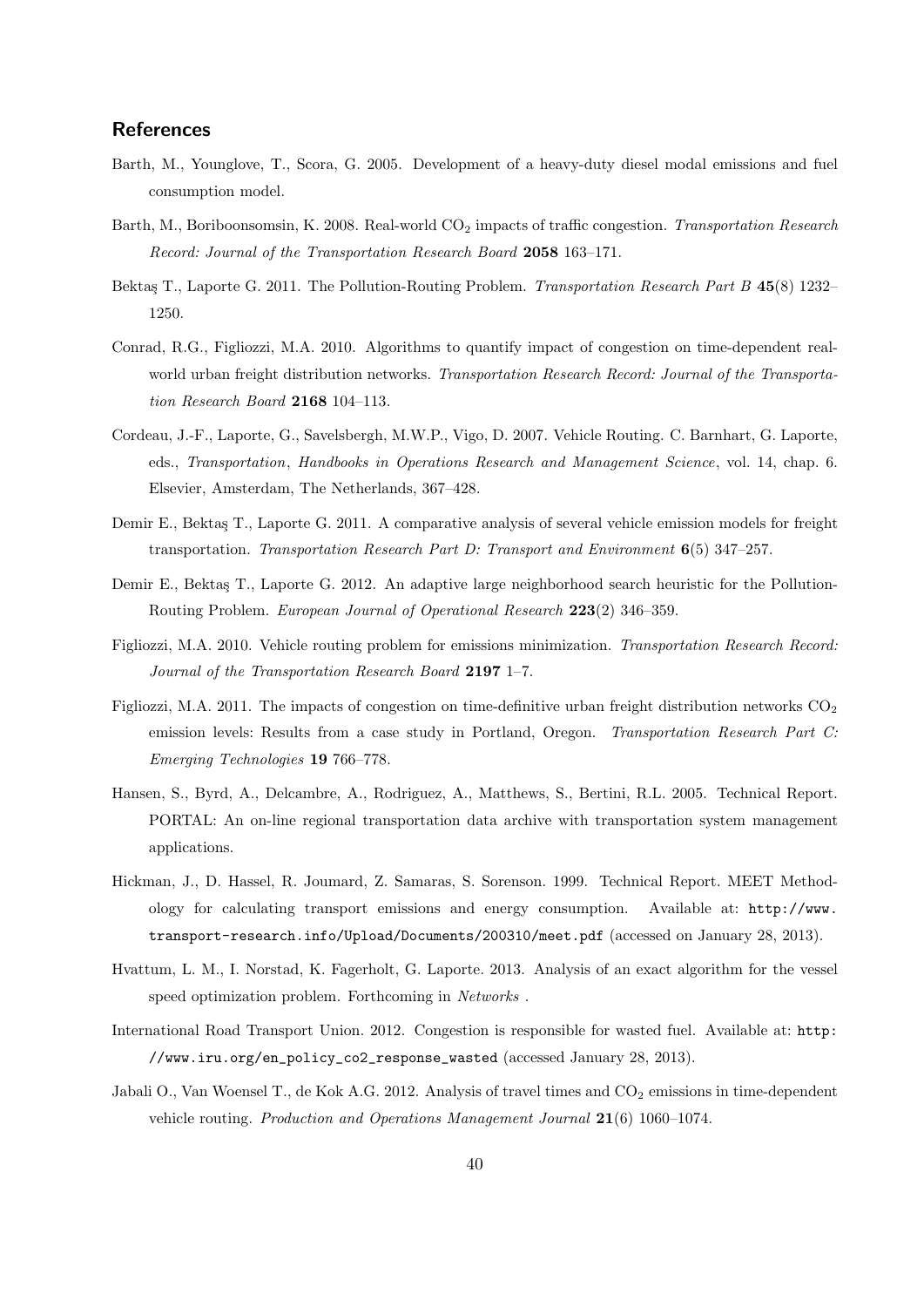- Knight, R. (Editor). 2004. Technical Report. Mobility 2030: Meeting the challenges to sustainability. Available at: http://www.is.wayne.edu/drbowen/SenSemF04/Mobility2030FullReport.pdf (accessed on January 28, 2013).
- Maden, W. Eglese, R., Black, D. 2010. Vehicle routing and scheduling with time-varying data: a case study. *Journal of the Operational Research Society* **61**(3) 515–522.
- Norstad, I., K. Fagerholt, G. Laporte. 2010. Tramp ship routing and scheduling with speed optimization. *Transportation Research Part C: Emerging Technologies* **19**(5) 853–865.
- Sbihi, A. Eglese, R. 2007. Combinatorial optimization and green logistics. *4OR:Quarterly Journal of Operations Research* **5**(2) 99–116.
- Tol, R.S.J. 2005. The marginal damage costs of carbon dioxide emissions: an assessment of the uncertainties. *Energy Policy* **33**(16) 2064–2074.
- Van Woensel, T., Creten, R., Vandaele, N. 2001. Managing the environmental externalities of traffic logistics: The issue of emissions. *Production and Operations Management* **10**(2) 207–223.
- Van Woensel, T., Kerbache, L., Peremans, H. and Vandaele, N. 2008. Vehicle routing with dynamic travel times: a queueing approach. *European Journal of Operational Research* **186**(3) 990–1007.
- Wikipedia. 2012. Rush hour. http://en.wikipedia.org/wiki/Rush\_hour (accessed on January 28, 2013).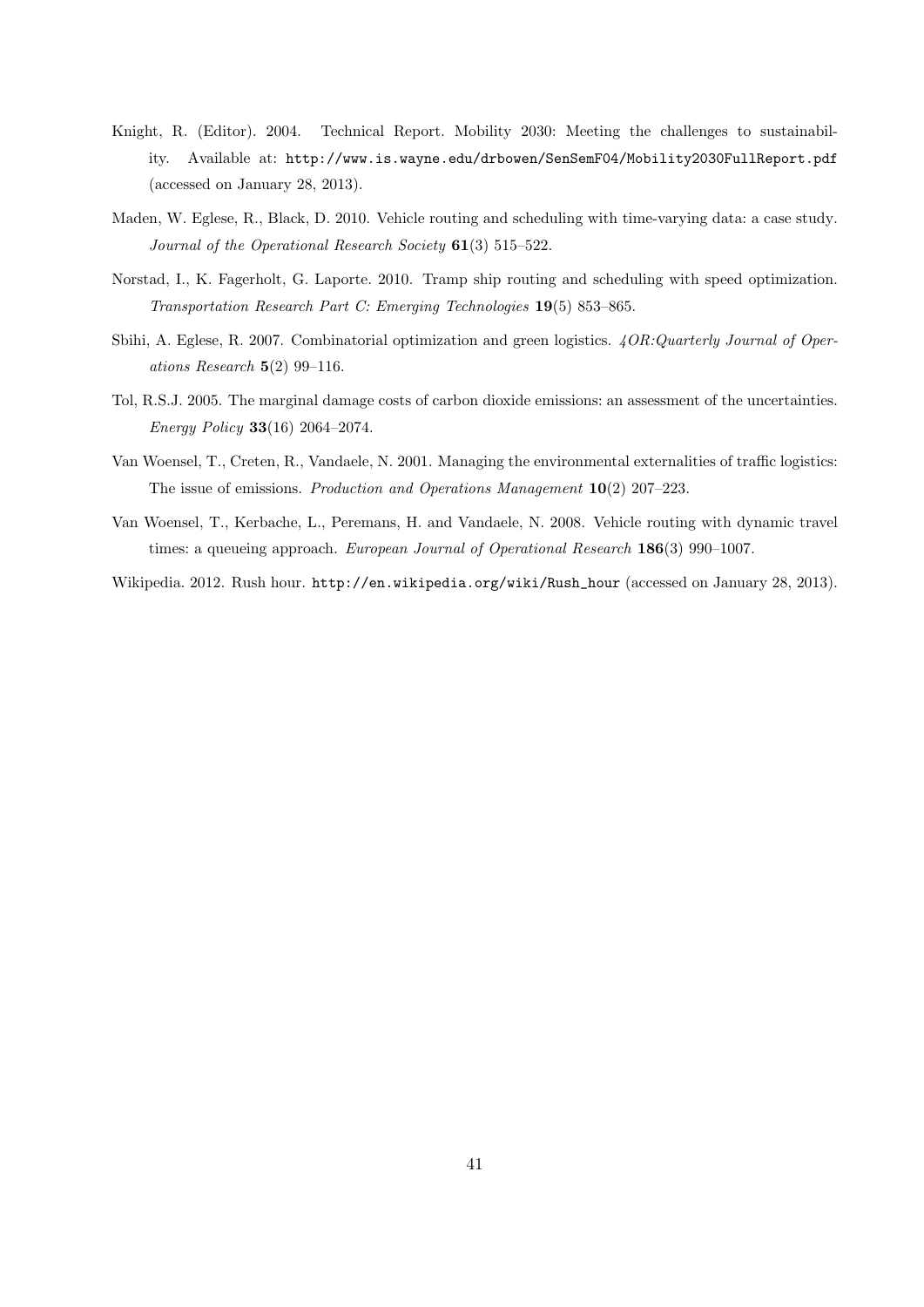# Working Papers Beta 2009 - 2013

|          | nr. Year Title                                                                                                                                                     | Author(s)                                                                                                                              |
|----------|--------------------------------------------------------------------------------------------------------------------------------------------------------------------|----------------------------------------------------------------------------------------------------------------------------------------|
|          | 409 2013 The Time-Dependent Pollution-Routing Problem                                                                                                              | Anna Franceschetti, Dorothée Honhon,<br>Tom van Woensel, Tolga Bektas, Gilbert<br>Laporte.                                             |
|          | 408 2013 Scheduling the scheduling task: A time<br>Management perspective on scheduling                                                                            | J.A. Larco, V. Wiers, J. Fransoo                                                                                                       |
|          | 407 2013 Clustering Clinical Departments for Wards to<br><b>Achieve a Prespecified Blocking Probability</b>                                                        | J. Theresia van Essen, Mark van<br>Houdenhoven, Johann L. Hurink                                                                       |
|          | 406 2013 MyPHRMachines: Personal Health Desktops<br>in the Cloud                                                                                                   | Pieter Van Gorp, Marco Comuzzi                                                                                                         |
|          | 405 2013 Maximising the Value of Supply Chain Finance                                                                                                              | Kasper van der Vliet, Matthew J.<br>Reindorp, Jan C. Fransoo                                                                           |
|          | 404 2013 Reaching 50 million nanostores: retail<br>distribution in emerging megacities                                                                             | Edgar E. Blanco, Jan C. Fransoo                                                                                                        |
|          | 403 2013 A Vehicle Routing Problem with Flexible Time<br><b>Windows</b>                                                                                            | Duygu Tas, Ola Jabali, Tom van Woensel                                                                                                 |
| 402 2013 | <b>The Service Dominant Business Model: A</b><br><b>Service Focused Conceptualization</b>                                                                          | Egon Lüftenegger, Marco Comuzzi,<br>Paul Grefen, Caren Weisleder                                                                       |
|          | 401 2013 Relationship between freight accessibility and<br>Logistics employment in US counties                                                                     | Frank P. van den Heuvel, Liliana Rivera,<br>Karel H. van Donselaar, Ad de Jong,<br>Yossi Sheffi, Peter W. de Langen, Jan C.<br>Fransoo |
| 400 2012 | A Condition-Based Maintenance Policy for Multi-<br><b>Component Systems with a High Maintenance</b><br><b>Setup Cost</b>                                           | Qiushi Zhu, Hao Peng, Geert-Jan van<br>Houtum                                                                                          |
| 399 2012 | A flexible iterative improvement heuristic to<br>Support creation of feasible shift rosters in<br>Self-rostering                                                   | E. van der Veen, J.L. Hurink,<br>J.M.J. Schutten, S.T. Uijland                                                                         |
| 398 2012 | <b>Scheduled Service Network Design with</b><br><b>Synchronization and Transshipment Constraints</b><br>For Intermodal Container Transportation<br><b>Networks</b> | K. Sharypova, T.G. Crainic, T. van<br>Woensel, J.C. Fransoo                                                                            |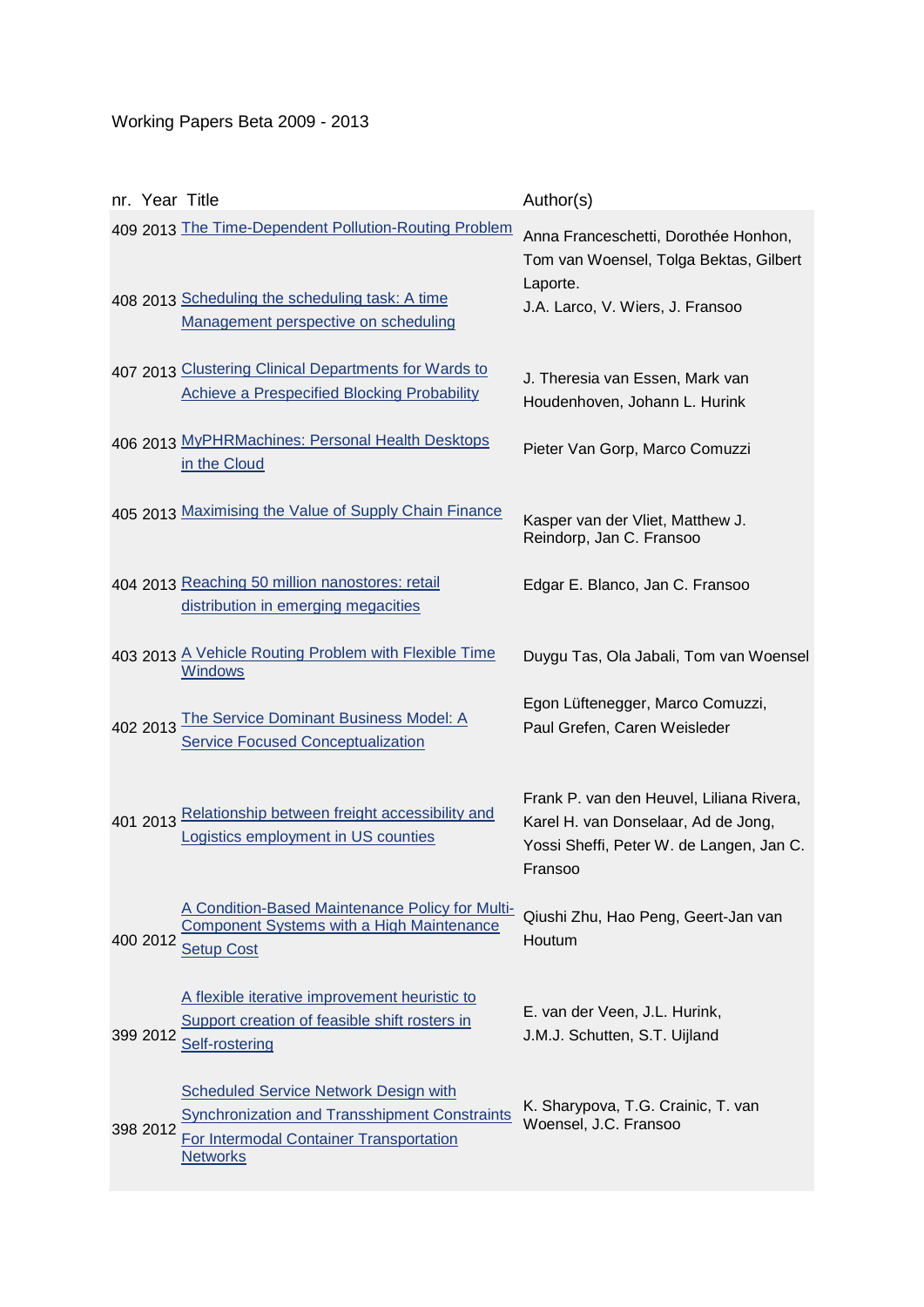|  | Destocking, the bullwhip effect, and the credit<br>Crisis: empirical modeling of supply chain<br>397 2012 Dynamics                                   | Maximiliano Udenio, Jan C. Fransoo,<br><b>Robert Peels</b>                       |
|--|------------------------------------------------------------------------------------------------------------------------------------------------------|----------------------------------------------------------------------------------|
|  | Vehicle routing with restricted loading<br>396 2012 capacities                                                                                       | J. Gromicho, J.J. van Hoorn, A.L. Kok<br>J.M.J. Schutten                         |
|  | Service differentiation through selective<br>395 2012 lateral transshipments                                                                         | E.M. Alvarez, M.C. van der Heijden,<br>I.M.H. Vliegen, W.H.M. Zijm               |
|  | A Generalized Simulation Model of an<br>394 2012 Integrated Emergency Post                                                                           | Martijn Mes, Manon Bruens                                                        |
|  | Business Process Technology and the Cloud:<br>393 2012 Defining a Business Process Cloud Platform                                                    | Vasil Stoitsev, Paul Grefen                                                      |
|  | Vehicle Routing with Soft Time Windows and<br><b>Stochastic Travel Times: A Column Generation</b><br>392 2012 And Branch-and-Price Solution Approach | D. Tas, M. Gendreau, N. Dellaert,<br>T. van Woensel, A.G. de Kok                 |
|  | Improve OR-Schedule to Reduce Number of<br>391 2012 Required Beds                                                                                    | J.T. v. Essen, J.M. Bosch, E.W. Hans,<br>M. v. Houdenhoven, J.L. Hurink          |
|  | How does development lead time affect<br>390 2012 performance over the ramp-up lifecycle?                                                            | Andres Pufall, Jan C. Fransoo, Ad de<br>Jong                                     |
|  | Evidence from the consumer electronics<br>389 2012 industry                                                                                          | Andreas Pufall, Jan C. Fransoo, Ad de<br>Jong, Ton de Kok                        |
|  | The Impact of Product Complexity on Ramp-<br>388 2012 Up Performance                                                                                 | Frank P.v.d. Heuvel, Peter W.de Langen,<br>Karel H. v. Donselaar, Jan C. Fransoo |
|  | Co-location synergies: specialized versus<br>387 2012 diverse logistics concentration areas                                                          | Frank P.v.d. Heuvel, Peter W.de Langen,<br>Karel H. v.Donselaar, Jan C. Fransoo  |
|  | <b>Proximity matters: Synergies through co-location</b><br>386 2012 of logistics establishments                                                      | Frank P. v.d. Heuvel, Peter W.de Langen,<br>Karel H.v. Donselaar, Jan C. Fransoo |
|  | Spatial concentration and location dynamics in<br>385 2012 logistics: the case of a Dutch province                                                   | Zhiqiang Yan, Remco Dijkman, Paul<br>Grefen                                      |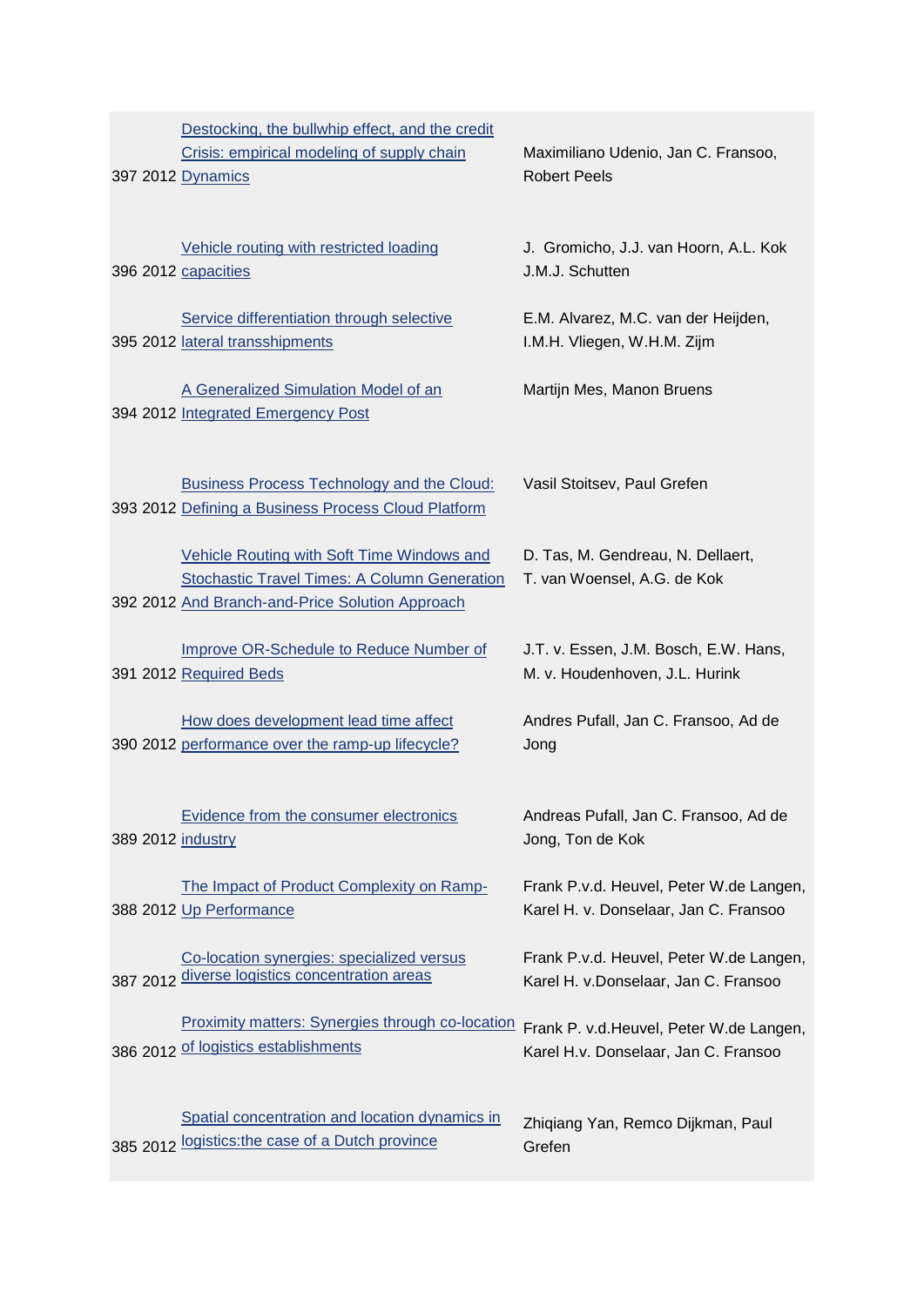|          | 384 2012 FNet: An Index for Advanced Business Process W.R. Dalinghaus, P.M.E. Van Gorp<br><b>Querying</b>                                               |                                                                                           |
|----------|---------------------------------------------------------------------------------------------------------------------------------------------------------|-------------------------------------------------------------------------------------------|
|          | 383 2012 Defining Various Pathway Terms                                                                                                                 | Egon Lüftenegger, Paul Grefen,<br>Caren Weisleder                                         |
|          | 382 2012 The Service Dominant Strategy Canvas:<br>Defining and Visualizing a Service Dominant<br><b>Strategy through the Traditional Strategic Lens</b> | Stefano Fazi, Tom van Woensel,<br>Jan C. Fransoo                                          |
|          | 381 2012 A Stochastic Variable Size Bin Packing Problem<br><b>With Time Constraints</b>                                                                 | K. Sharypova, T. van Woensel,<br>J.C. Fransoo                                             |
| 380 2012 | <b>Coordination and Analysis of Barge Container</b><br><b>Hinterland Networks</b>                                                                       | Frank P. van den Heuvel, Peter W. de<br>Langen, Karel H. van Donselaar, Jan C.<br>Fransoo |
| 379 2012 | <b>Proximity matters: Synergies through co-location</b><br>of logistics establishments                                                                  | Heidi Romero, Remco Dijkman,<br>Paul Grefen, Arjan van Weele                              |
|          | 378 2012 A literature review in process harmonization: a<br>378 2012 Conceptual framework                                                               | S.W.A. Haneya, J.M.J. Schutten,<br>P.C. Schuur, W.H.M. Zijm                               |
| 377 2012 | A Generic Material Flow Control Model for<br><b>Two Different Industries</b>                                                                            | H.G.H. Tiemessen, M. Fleischmann,<br>G.J. van Houtum, J.A.E.E. van Nunen,<br>E. Pratsini  |
|          | Dynamic demand fulfillment in spare parts<br>376 2012 networks with multiple customer classes                                                           | K. Fikse, S.W.A. Haneyah, J.M.J.<br>Schutten                                              |
|          | 375 2012 Improving the performance of sorter systems by                                                                                                 | Albert Douma, Martijn Mes                                                                 |
|          | scheduling inbound containers<br>374 2012 Strategies for dynamic appointment making by<br>container terminals                                           | Pieter van Gorp, Marco Comuzzi                                                            |
|          | 373 2012 MyPHRMachines: Lifelong Personal Health                                                                                                        | E.M. Alvarez, M.C. van der Heijden,<br>W.H.M. Zijm                                        |
|          | Service differentiation in spare parts supply<br>372 2012 through dedicated stocks                                                                      | Frank Karsten, Rob Basten                                                                 |
|          | Spare parts inventory pooling: how to share<br>371 2012 the benefits                                                                                    | X.Lin, R.J.I. Basten, A.A. Kranenburg,<br>G.J. van Houtum                                 |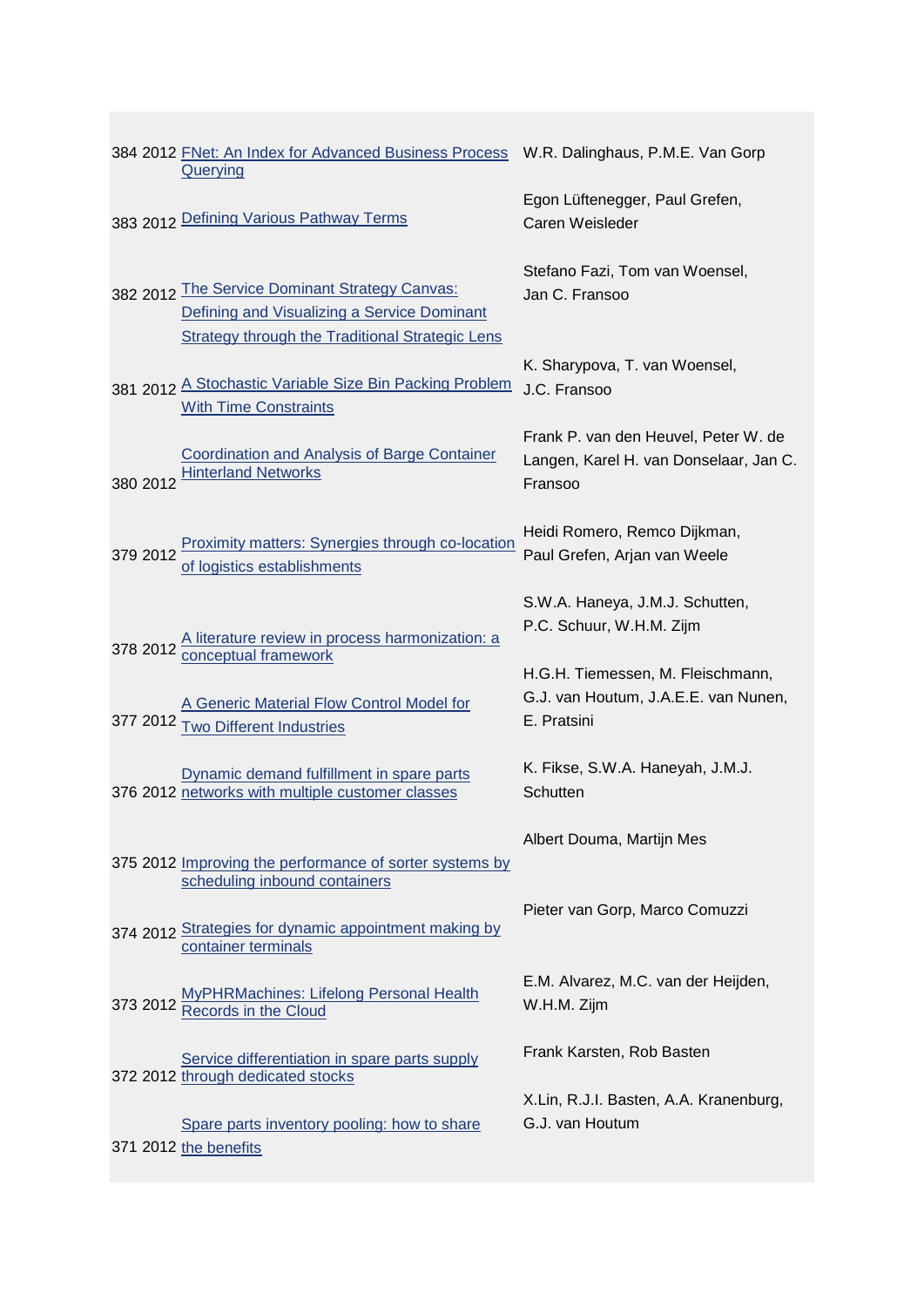|                  |                                                                                                                        | <b>Martijn Mes</b>                                                                                       |
|------------------|------------------------------------------------------------------------------------------------------------------------|----------------------------------------------------------------------------------------------------------|
|                  | 370 2012 Condition based spare parts supply                                                                            |                                                                                                          |
|                  | 369 2012 Using Simulation to Assess the Opportunities of<br><b>Dynamic Waste Collection</b>                            | J. Arts, S.D. Flapper, K. Vernooij                                                                       |
| 368 2012         | Aggregate overhaul and supply chain planning<br>for rotables                                                           | J.T. van Essen, J.L. Hurink, W. Hartholt,<br>B.J. van den Akker<br>Kristel M.R. Hoen, Tarkan Tan, Jan C. |
| 367 2011         | <b>Operating Room Rescheduling</b>                                                                                     | Fransoo, Geert-Jan van Houtum<br>Elisa Alvarez, Matthieu van der Heijden                                 |
| 366 2011         | <b>Switching Transport Modes to Meet Voluntary</b><br><b>Carbon Emission Targets</b>                                   | J.T. van Essen, E.W. Hans, J.L. Hurink,                                                                  |
|                  | On two-echelon inventory systems with Poisson<br>365 2011 demand and lost sales                                        | A. Oversberg                                                                                             |
| 364 2011 Surgery | <b>Minimizing the Waiting Time for Emergency</b>                                                                       | Duygu Tas, Nico Dellaert, Tom van<br>Woensel, Ton de Kok                                                 |
| 363 2011         | <b>Vehicle Routing Problem with Stochastic Travel</b><br>Times Including Soft Time Windows and Service<br><b>Costs</b> | Erhun Özkan, Geert-Jan van Houtum,<br><b>Yasemin Serin</b>                                               |
|                  | A New Approximate Evaluation Method for Two-<br>362 2011 Echelon Inventory Systems with Emergency<br><b>Shipments</b>  | Said Dabia, El-Ghazali Talbi, Tom Van<br>Woensel, Ton de Kok                                             |
|                  | 361 2011 Approximating Multi-Objective Time-Dependent<br><b>Optimization Problems</b>                                  | Said Dabia, Stefan Röpke, Tom Van<br>Woensel, Ton de Kok                                                 |
| 360 2011         | <b>Branch and Cut and Price for the Time</b><br>Dependent Vehicle Routing Problem with Time<br>Window                  | A.G. Karaarslan, G.P. Kiesmüller, A.G. de<br>Kok                                                         |
|                  | 359 2011 Analysis of an Assemble-to-Order System with<br><b>Different Review Periods</b>                               | Ahmad Al Hanbali, Matthieu van der<br>Heijden                                                            |
| 358 2011         | <b>Interval Availability Analysis of a Two-Echelon,</b><br><b>Multi-Item System</b>                                    | Felipe Caro, Charles J. Corbett, Tarkan<br>Tan, Rob Zuidwijk                                             |
| 357 2011         | <b>Carbon-Optimal and Carbon-Neutral Supply</b><br>hains:                                                              | Sameh Haneyah, Henk Zijm, Marco<br>Schutten, Peter Schuur                                                |
|                  |                                                                                                                        | M. van der Heijden, B. Iskandar                                                                          |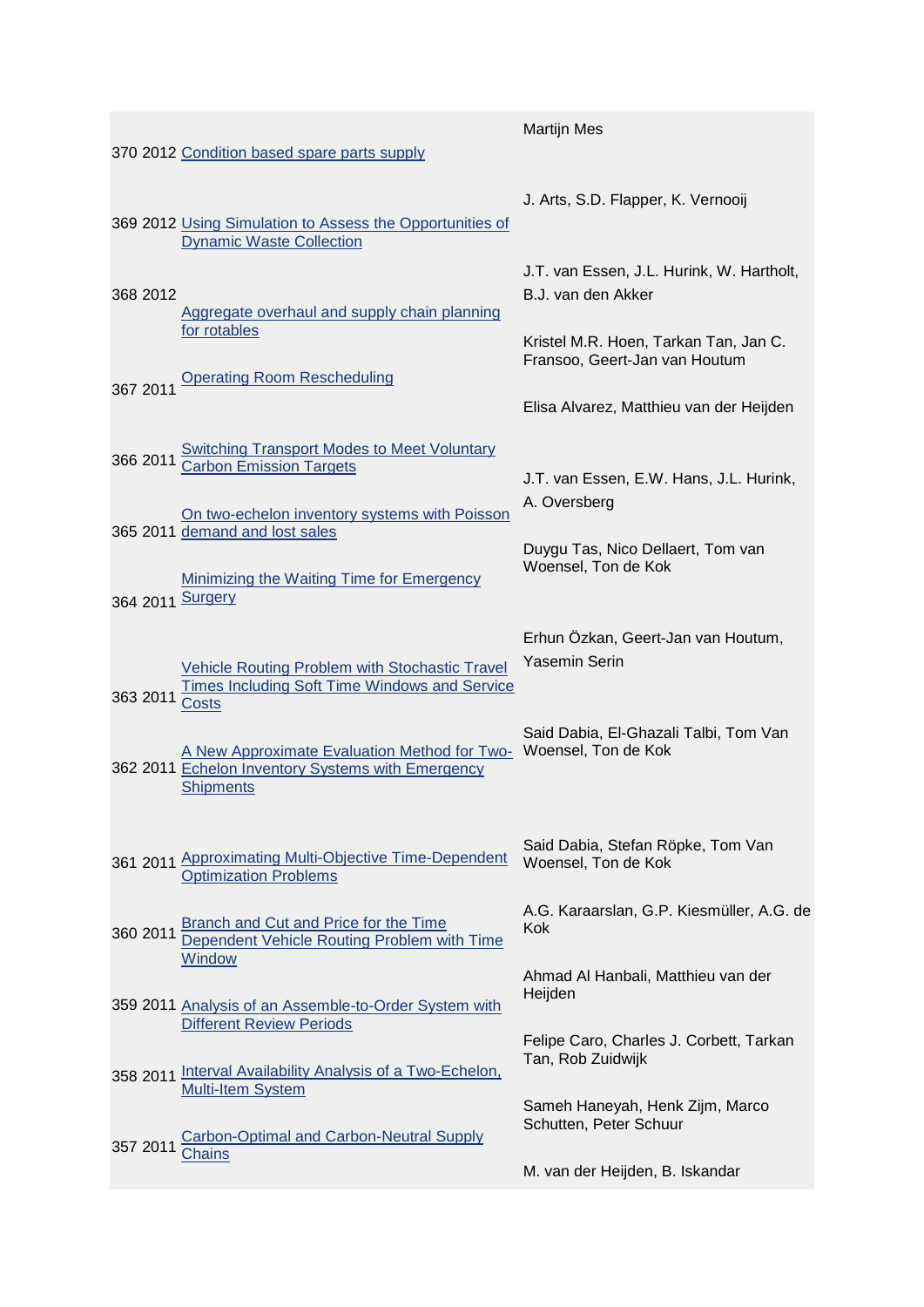| 356 2011       | <b>Generic Planning and Control of Automated</b><br><b>Material Handling Systems: Practical</b><br><b>Requirements Versus Existing Theory</b>       |                                                                                           |
|----------------|-----------------------------------------------------------------------------------------------------------------------------------------------------|-------------------------------------------------------------------------------------------|
| 355 2011       | Last time buy decisions for products sold under<br>warranty                                                                                         | Frank P. van den Heuvel, Peter W. de<br>Langen, Karel H. van Donselaar, Jan C.<br>Fransoo |
|                | Spatial concentration and location dynamics in<br>354 2011 logistics: the case of a Dutch provence                                                  | Frank P. van den Heuvel, Peter W. de<br>Langen, Karel H. van Donselaar, Jan C.<br>Fransoo |
| 353 2011 Areas | <b>Identification of Employment Concentration</b>                                                                                                   | Pieter van Gorp, Remco Dijkman                                                            |
| 352 2011       | <b>BOMN 2.0 Execution Semantics Formalized as</b><br><b>Graph Rewrite Rules: extended version</b>                                                   | Frank Karsten, Marco Slikker, Geert-Jan<br>van Houtum                                     |
|                |                                                                                                                                                     | E. Lüftenegger, S. Angelov, P. Grefen                                                     |
| 351 2011       | Resource pooling and cost allocation among<br>independent service providers                                                                         | Remco Dijkman, Irene Vanderfeesten,<br>Hajo A. Reijers                                    |
| 350 2011       | A Framework for Business Innovation Directions                                                                                                      |                                                                                           |
|                |                                                                                                                                                     | K.M.R. Hoen, T. Tan, J.C. Fransoo                                                         |
|                | The Road to a Business Process Architecture:<br>An Overview of Approaches and their Use                                                             | G.J. van Houtum                                                                           |
| 349 2011       |                                                                                                                                                     | Murat Firat, Cor Hurkens                                                                  |
| 348 2011       | Effect of carbon emission regulations on<br>transport mode selection under stochastic<br>demand                                                     |                                                                                           |
| 347 2011       | An improved MIP-based combinatorial approach<br>for a multi-skill workforce scheduling problem                                                      | R.J.I. Basten, M.C. van der Heijden,<br>J.M.J. Schutten                                   |
|                | An approximate approach for the joint problem of R.J.I. Basten, M.C. van der Heijden,<br>346 2011 level of repair analysis and spare parts stocking | J.M.J. Schutten                                                                           |
|                | Joint optimization of level of repair analysis and<br>345 2011 Spare parts stocks                                                                   | Ton G. de Kok                                                                             |
| 344 2011       | Inventory control with manufacturing lead time<br>flexibility                                                                                       | Frank Karsten, Marco Slikker, Geert-Jan<br>van Houtum                                     |
|                | Analysis of resource pooling games via a new<br>extenstion of the Erlang loss function                                                              | Murat Firat, C.A.J. Hurkens, Gerhard J.<br>Woeginger                                      |
| 343 2011       | Vehicle refueling with limited resources                                                                                                            | Bilge Atasoy, Refik Güllü, TarkanTan                                                      |
| 342 2011       |                                                                                                                                                     | Kurtulus Baris Öner, Alan Scheller-Wolf                                                   |
|                | <b>Optimal Inventory Policies with Non-stationary</b><br><b>Supply Disruptions and Advance Supply</b><br>341 2011 Information                       | Geert-Jan van Houtum                                                                      |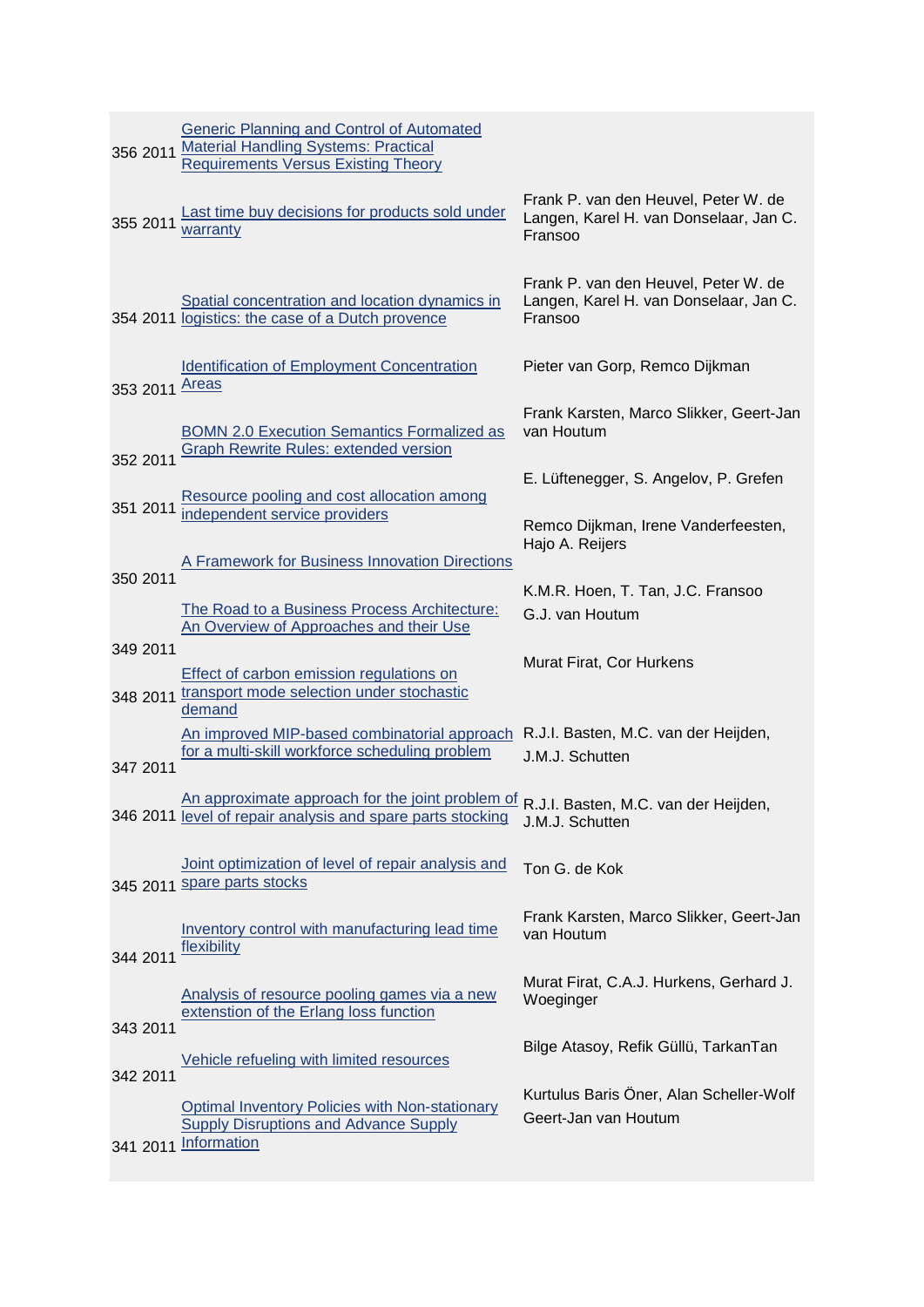|          | <b>Redundancy Optimization for Critical</b><br>339 2010 Components in High-Availability Capital Goods               | Joachim Arts, Gudrun Kiesmüller                                                                |
|----------|---------------------------------------------------------------------------------------------------------------------|------------------------------------------------------------------------------------------------|
|          | 338 2010 Analysis of a two-echelon inventory system with<br>two supply modes                                        | Murat Firat, Gerhard J. Woeginger                                                              |
|          | Analysis of the dial-a-ride problem of Hunsaker<br>335 2010 and Savelsbergh                                         | Murat Firat, Cor Hurkens                                                                       |
|          | Attaining stability in multi-skill workforce<br>334 2010 scheduling                                                 | A.J.M.M. Weijters, J.T.S. Ribeiro                                                              |
|          | 333 2010 Flexible Heuristics Miner (FHM)                                                                            | P.T. Vanberkel, R.J. Boucherie, E.W.<br>Hans, J.L. Hurink, W.A.M. van Lent, W.H.<br>van Harten |
|          | An exact approach for relating recovering<br>332 2010 surgical patient workload to the master surgical<br>schedule  | Peter T. Vanberkel, Richard J. Boucherie,<br>Erwin W. Hans, Johann L. Hurink, Nelly<br>Litvak  |
| 331 2010 | Efficiency evaluation for pooling resources in<br>health care                                                       | M.M. Jansen, A.G. de Kok, I.J.B.F. Adan                                                        |
|          | The Effect of Workload Constraints in<br>330 2010 Mathematical Programming Models for<br><b>Production Planning</b> | Christian Howard, Ingrid Reijnen, Johan<br>Marklund, Tarkan Tan                                |
| 329 2010 | Using pipeline information in a multi-echelon<br>spare parts inventory system                                       | H.G.H. Tiemessen, G.J. van Houtum                                                              |
| 328 2010 | Reducing costs of repairable spare parts supply<br>systems via dynamic scheduling                                   | F.P. van den Heuvel, P.W. de Langen,<br>K.H. van Donselaar, J.C. Fransoo                       |
| 327 2010 | <b>Identification of Employment Concentration and</b><br>Specialization Areas: Theory and Application               | Murat Firat, Cor Hurkens                                                                       |
|          | A combinatorial approach to multi-skill workforce<br>326 2010 scheduling                                            | Murat Firat, Cor Hurkens, Alexandre<br>Laugier                                                 |
|          | 325 2010 Stability in multi-skill workforce scheduling                                                              | M.A. Driessen, J.J. Arts, G.J. v. Houtum,<br>W.D. Rustenburg, B. Huisman                       |
|          |                                                                                                                     | R.J.I. Basten, G.J. van Houtum                                                                 |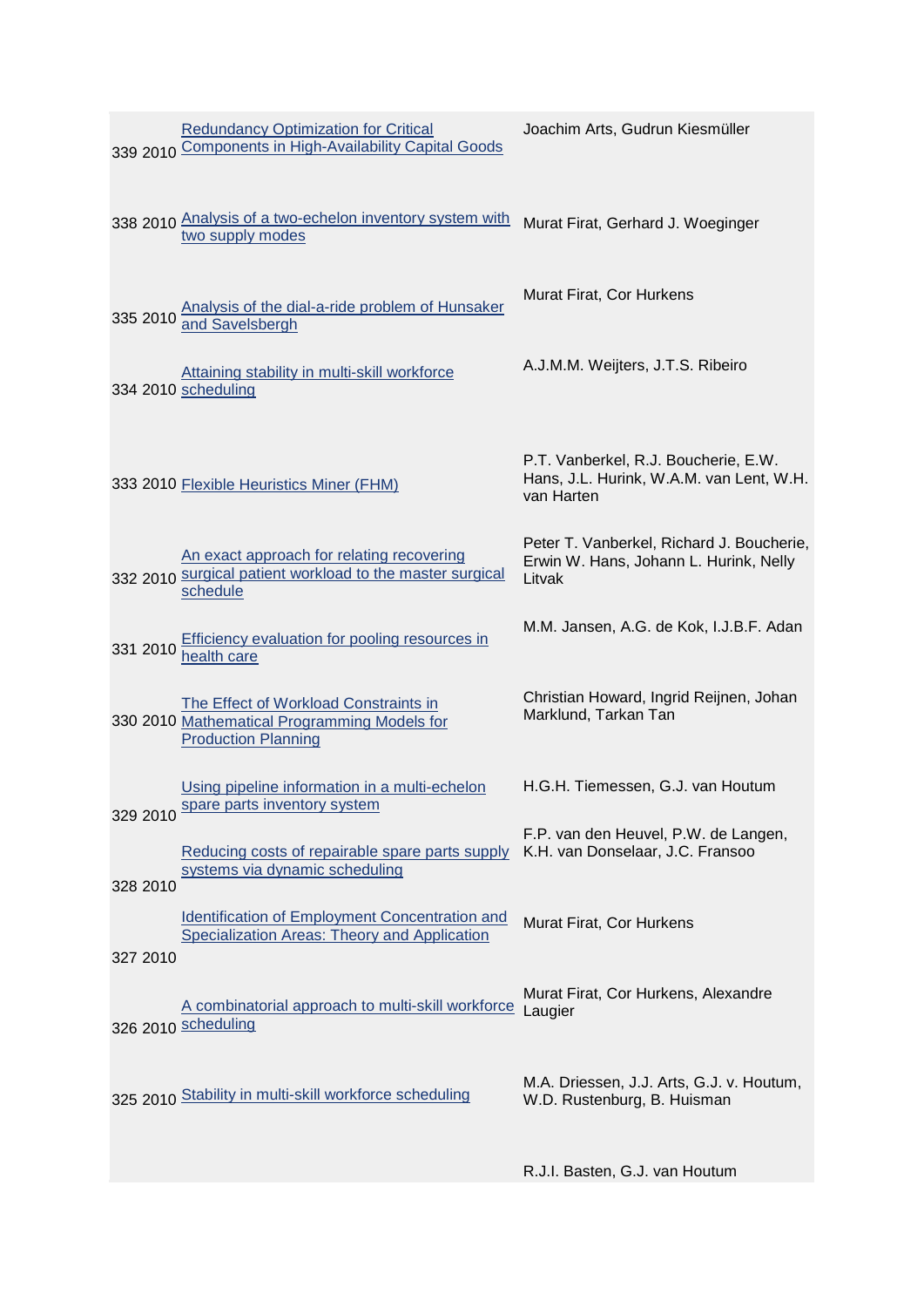|          | 324 2010 Maintenance spare parts planning and control: A<br>framework for control and agenda for future<br>research                                                                        |                                                                                                 |
|----------|--------------------------------------------------------------------------------------------------------------------------------------------------------------------------------------------|-------------------------------------------------------------------------------------------------|
|          | Near-optimal heuristics to set base stock levels<br>323 2010 in a two-echelon distribution network                                                                                         | M.C. van der Heijden, E.M. Alvarez,<br>J.M.J. Schutten                                          |
|          | 322 2010 Inventory reduction in spare part networks by<br>selective throughput time reduction<br>321 2010 The selective use of emergency shipments for<br>service-contract differentiation | E.M. Alvarez, M.C. van der Heijden, W.H.<br>Zijm<br>B. Walrave, K. v. Oorschot, A.G.L.<br>Romme |
|          |                                                                                                                                                                                            | Nico Dellaert, Jully Jeunet.                                                                    |
|          | 320 2010 Heuristics for Multi-Item Two-Echelon Spare<br>Parts Inventory Control Problem with Batch<br><b>Ordering in the Central Warehouse</b>                                             | R. Seguel, R. Eshuis, P. Grefen.                                                                |
| 319 2010 | Preventing or escaping the suppression<br>mechanism: intervention conditions                                                                                                               | Tom Van Woensel, Marshall L. Fisher,                                                            |
|          | 318 2010 Hospital admission planning to optimize major<br>resources utilization under uncertainty                                                                                          | Jan C. Fransoo.<br>Lydie P.M. Smets, Geert-Jan van                                              |
|          | 317 2010 Minimal Protocol Adaptors for Interacting                                                                                                                                         | Houtum, Fred Langerak.                                                                          |
|          | <b>Services</b>                                                                                                                                                                            | Pieter van Gorp, Rik Eshuis.                                                                    |
| 316 2010 | <b>Teaching Retail Operations in Business and</b><br><b>Engineering Schools</b>                                                                                                            | Bob Walrave, Kim E. van Oorschot, A.                                                            |
| 315 2010 | Design for Availability: Creating Value for<br>Manufacturers and Customers                                                                                                                 | Georges L. Romme                                                                                |
|          |                                                                                                                                                                                            | S. Dabia, T. van Woensel, A.G. de Kok                                                           |
|          | <b>Transforming Process Models: executable</b><br>314 2010 rewrite rules versus a formalized Java program                                                                                  |                                                                                                 |
|          | Getting trapped in the suppression of<br>313 2010 exploration: A simulation model                                                                                                          |                                                                                                 |
| 2010     | A Dynamic Programming Approach to Multi-<br>Objective Time-Dependent Capacitated Single<br>Vehicle Routing Problems with Time Windows                                                      |                                                                                                 |
|          | Tales of a So(u)rcerer: Optimal Sourcing<br>312 2010 Decisions Under Alternative Capacitated<br><b>Suppliers and General Cost Structures</b>                                               | Osman Alp, Tarkan Tan                                                                           |
|          | 311 2010 In-store replenishment procedures for perishable<br>inventory in a retail environment with handling                                                                               | R.A.C.M. Broekmeulen, C.H.M. Bakx                                                               |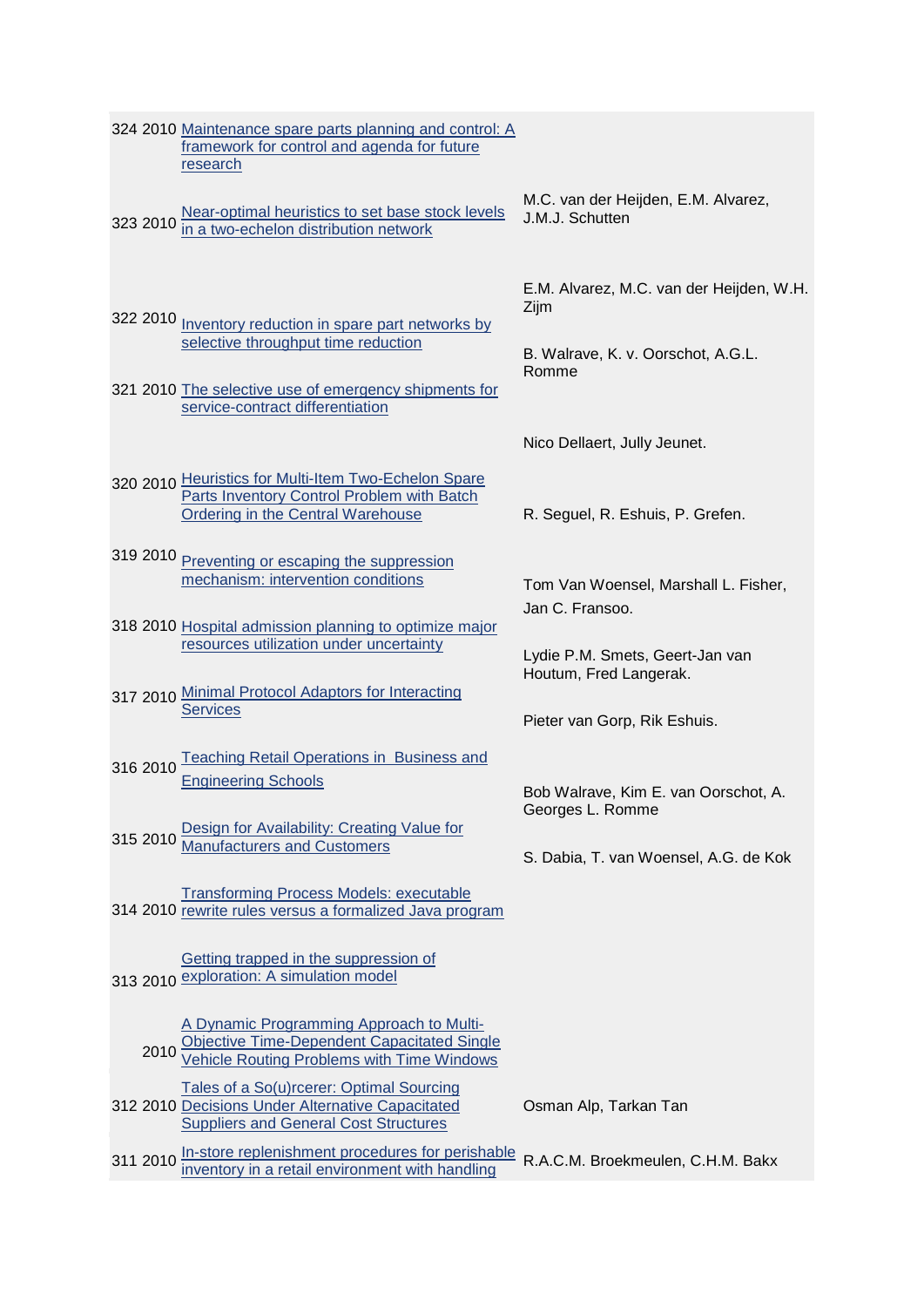|          | costs and storage constraints                                                                                                          |                                                                                                                             |
|----------|----------------------------------------------------------------------------------------------------------------------------------------|-----------------------------------------------------------------------------------------------------------------------------|
| 310 2010 | The state of the art of innovation-driven business E. Lüftenegger, S. Angelov, E. van der<br>models in the financial services industry | Linden, P. Grefen                                                                                                           |
| 309 2010 | Design of Complex Architectures Using a Three<br>Dimension Approach: the CrossWork Case                                                | R. Seguel, P. Grefen, R. Eshuis                                                                                             |
| 308 2010 | <b>Effect of carbon emission regulations on</b><br>transport mode selection in supply chains                                           | K.M.R. Hoen, T. Tan, J.C. Fransoo, G.J.<br>van Houtum                                                                       |
| 307 2010 | Interaction between intelligent agent strategies<br>for real-time transportation planning                                              | Martijn Mes, Matthieu van der Heijden,<br>Peter Schuur                                                                      |
|          | 306 2010 Internal Slackening Scoring Methods                                                                                           | Marco Slikker, Peter Borm, René van den<br><b>Brink</b>                                                                     |
|          | 305 2010 Vehicle Routing with Traffic Congestion and<br><b>Drivers' Driving and Working Rules</b>                                      | A.L. Kok, E.W. Hans, J.M.J. Schutten,<br>W.H.M. Zijm                                                                        |
| 304 2010 | Practical extensions to the level of repair<br>analysis                                                                                | R.J.I. Basten, M.C. van der Heijden,<br>J.M.J. Schutten                                                                     |
|          | Ocean Container Transport: An Underestimated<br>303 2010 and Critical Link in Global Supply Chain<br>Performance                       | Jan C. Fransoo, Chung-Yee Lee                                                                                               |
|          | Capacity reservation and utilization for a<br>302 2010 manufacturer with uncertain capacity and<br>demand                              | Y. Boulaksil; J.C. Fransoo; T. Tan                                                                                          |
|          | 300 2009 Spare parts inventory pooling games                                                                                           | F.J.P. Karsten; M. Slikker; G.J. van<br>Houtum                                                                              |
|          | 299 2009 Capacity flexibility allocation in an outsourced<br>supply chain with reservation                                             | Y. Boulaksil, M. Grunow, J.C. Fransoo                                                                                       |
| 298 2010 | An optimal approach for the joint problem of<br>level of repair analysis and spare parts stocking                                      | R.J.I. Basten, M.C. van der Heijden,<br>J.M.J. Schutten                                                                     |
|          | Responding to the Lehman Wave: Sales<br>297 2009 Forecasting and Supply Management during the<br><b>Credit Crisis</b>                  | Robert Peels, Maximiliano Udenio, Jan C.<br>Fransoo, Marcel Wolfs, Tom Hendrikx                                             |
|          | An exact approach for relating recovering<br>296 2009 surgical patient workload to the master surgical<br>schedule                     | Peter T. Vanberkel, Richard J. Boucherie,<br>Erwin W. Hans, Johann L. Hurink,<br>Wineke A.M. van Lent, Wim H. van<br>Harten |
|          | An iterative method for the simultaneous<br>295 2009 optimization of repair decisions and spare parts<br><b>stocks</b>                 | R.J.I. Basten, M.C. van der Heijden,<br>J.M.J. Schutten                                                                     |
|          | 294 2009 Fujaba hits the Wall(-e)                                                                                                      | Pieter van Gorp, Ruben Jubeh, Bernhard<br>Grusie, Anne Keller                                                               |
| 293 2009 | Implementation of a Healthcare Process in Four<br><b>Different Workflow Systems</b>                                                    | R.S. Mans, W.M.P. van der Aalst, N.C.<br>Russell, P.J.M. Bakker                                                             |
| 292 2009 | <b>Business Process Model Repositories -</b><br><b>Framework and Survey</b>                                                            | Zhiqiang Yan, Remco Dijkman, Paul<br>Grefen                                                                                 |
| 291 2009 | <b>Efficient Optimization of the Dual-Index Policy</b><br><b>Using Markov Chains</b>                                                   | Joachim Arts, Marcel van Vuuren,<br><b>Gudrun Kiesmuller</b>                                                                |
|          | 290 2009 Hierarchical Knowledge-Gradient for Sequential                                                                                | Martijn R.K. Mes; Warren B. Powell;                                                                                         |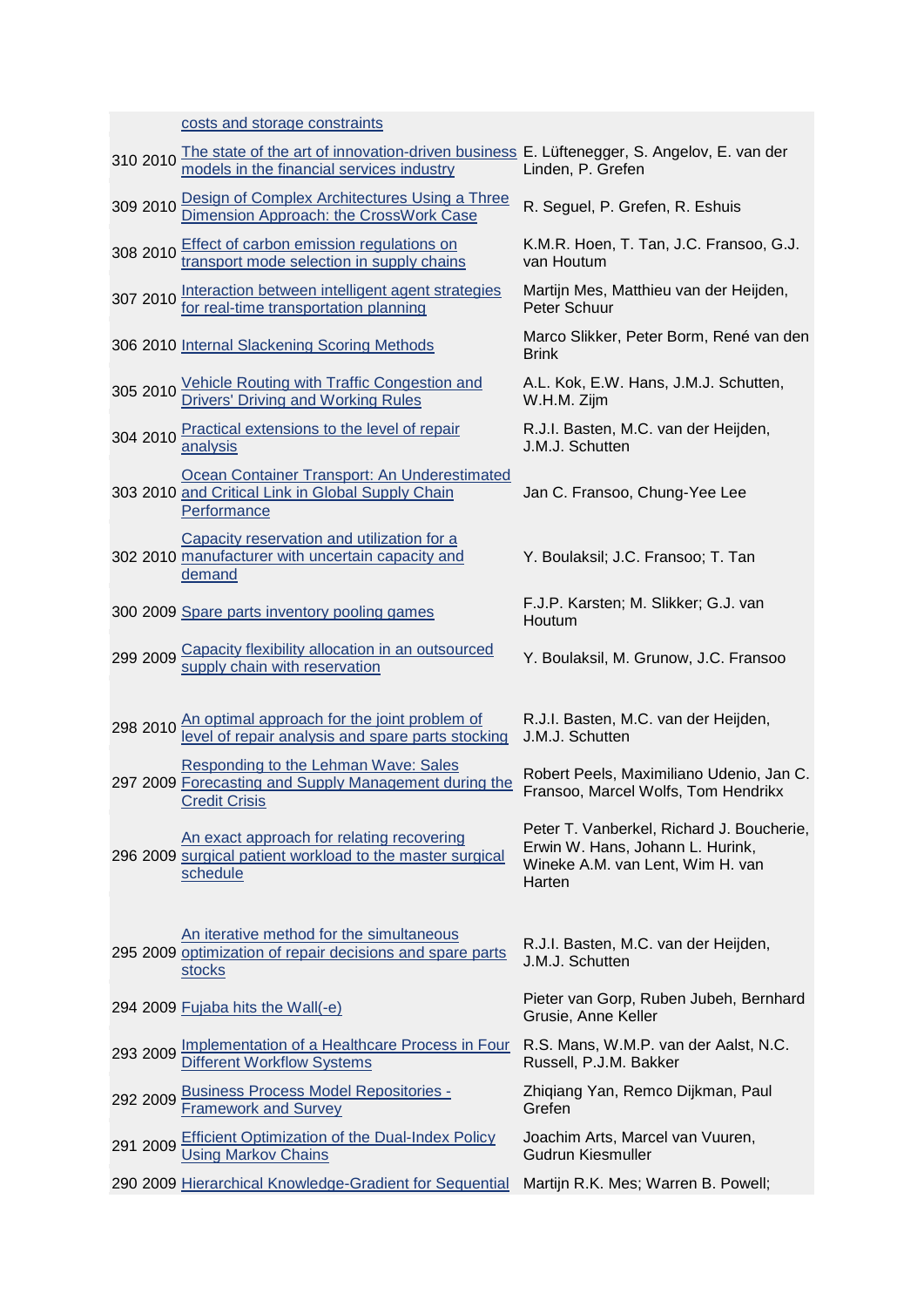|          | Sampling                                                                                                                                                           | Peter I. Frazier                                                     |
|----------|--------------------------------------------------------------------------------------------------------------------------------------------------------------------|----------------------------------------------------------------------|
|          | Analyzing combined vehicle routing and break<br>289 2009 scheduling from a distributed decision making<br>perspective                                              | C.M. Meyer; A.L. Kok; H. Kopfer; J.M.J.<br>Schutten                  |
| 288 2009 | Anticipation of lead time performance in Supply<br><b>Chain Operations Planning</b>                                                                                | Michiel Jansen; Ton G. de Kok; Jan C.<br>Fransoo                     |
| 287 2009 | Inventory Models with Lateral Transshipments: A Colin Paterson; Gudrun Kiesmuller; Ruud<br><b>Review</b>                                                           | Teunter; Kevin Glazebrook                                            |
| 286 2009 | <b>Efficiency evaluation for pooling resources in</b><br>health care                                                                                               | P.T. Vanberkel; R.J. Boucherie; E.W.<br>Hans; J.L. Hurink; N. Litvak |
| 285 2009 | A Survey of Health Care Models that<br>Encompass Multiple Departments                                                                                              | P.T. Vanberkel; R.J. Boucherie; E.W.<br>Hans; J.L. Hurink; N. Litvak |
| 284 2009 | <b>Supporting Process Control in Business</b><br><b>Collaborations</b>                                                                                             | S. Angelov; K. Vidyasankar; J. Vonk; P.<br>Grefen                    |
|          | 283 2009 Inventory Control with Partial Batch Ordering                                                                                                             | O. Alp; W.T. Huh; T. Tan                                             |
| 282 2009 | <b>Translating Safe Petri Nets to Statecharts in a</b><br><b>Structure-Preserving Way</b>                                                                          | R. Eshuis                                                            |
| 281 2009 | The link between product data model and<br>process model                                                                                                           | J.J.C.L. Vogelaar; H.A. Reijers                                      |
| 280 2009 | Inventory planning for spare parts networks with<br>delivery time requirements                                                                                     | I.C. Reijnen; T. Tan; G.J. van Houtum                                |
| 279 2009 | Co-Evolution of Demand and Supply under<br>Competition                                                                                                             | B. Vermeulen; A.G. de Kok                                            |
| 278 2010 | <b>Toward Meso-level Product-Market Network</b><br>Indices for Strategic Product Selection and<br>(Re) Design Guidelines over the Product Life-<br>Cycle           | B. Vermeulen, A.G. de Kok                                            |
|          | <b>An Efficient Method to Construct Minimal</b><br>277 2009 Protocol Adaptors                                                                                      | R. Seguel, R. Eshuis, P. Grefen                                      |
| 276 2009 | <b>Coordinating Supply Chains: a Bilevel</b><br><b>Programming Approach</b>                                                                                        | Ton G. de Kok, Gabriella Muratore                                    |
| 275 2009 | Inventory redistribution for fashion products<br>under demand parameter update                                                                                     | G.P. Kiesmuller, S. Minner                                           |
|          | <b>Comparing Markov chains: Combining</b><br>274 2009 aggregation and precedence relations applied to A. Busic, I.M.H. Vliegen, A. Scheller-Wolf<br>sets of states |                                                                      |
| 273 2009 | Separate tools or tool kits: an exploratory study<br>of engineers' preferences                                                                                     | I.M.H. Vliegen, P.A.M. Kleingeld, G.J. van<br>Houtum                 |
|          | An Exact Solution Procedure for Multi-Item Two-<br>272 2009 Echelon Spare Parts Inventory Control Problem<br>with Batch Ordering                                   | Engin Topan, Z. Pelin Bayindir, Tarkan<br>Tan                        |
| 271 2009 | Distributed Decision Making in Combined<br>Vehicle Routing and Break Scheduling                                                                                    | C.M. Meyer, H. Kopfer, A.L. Kok, M.<br>Schutten                      |
|          | 270 2009 Dynamic Programming Algorithm for the Vehicle A.L. Kok, C.M. Meyer, H. Kopfer, J.M.J.                                                                     |                                                                      |